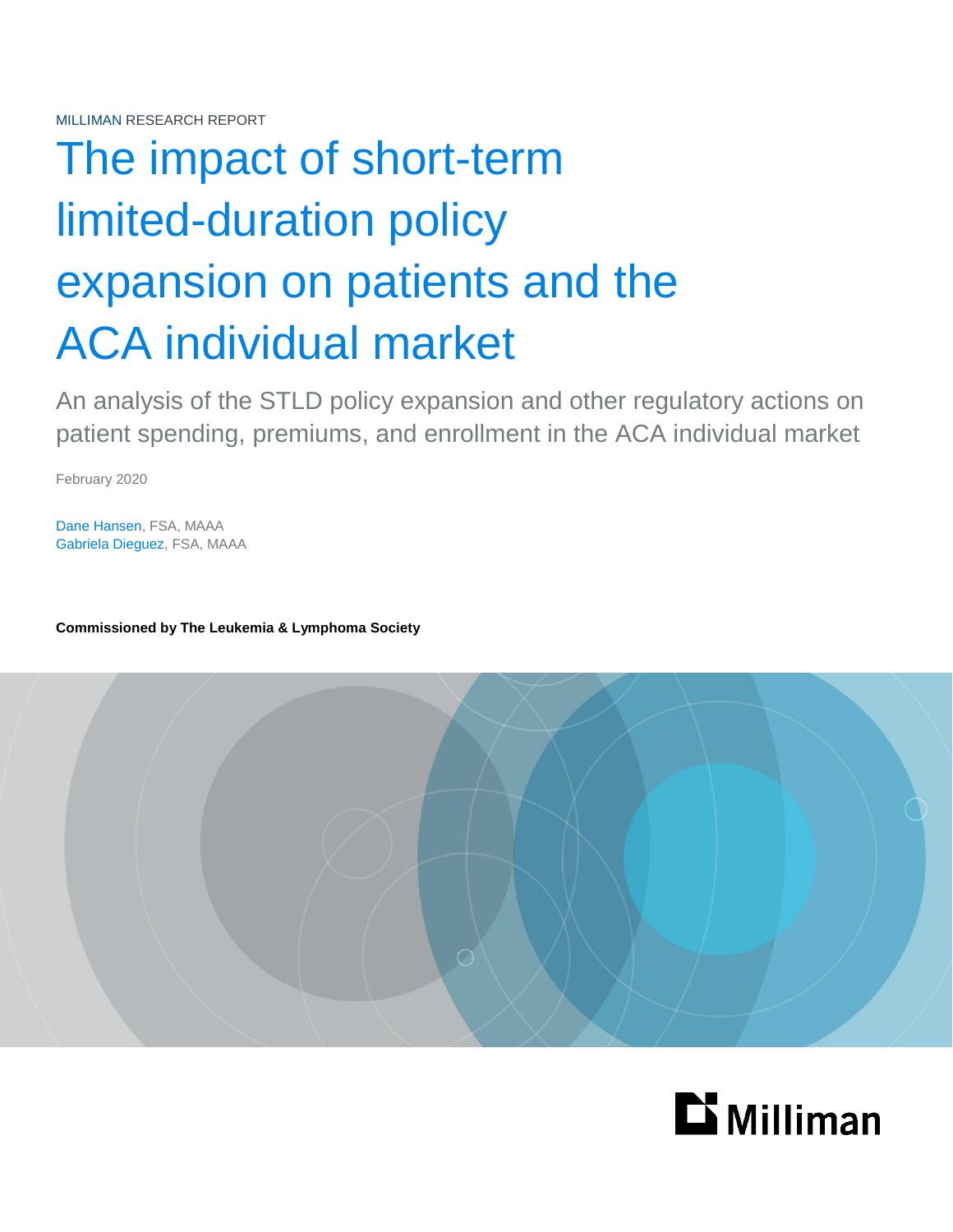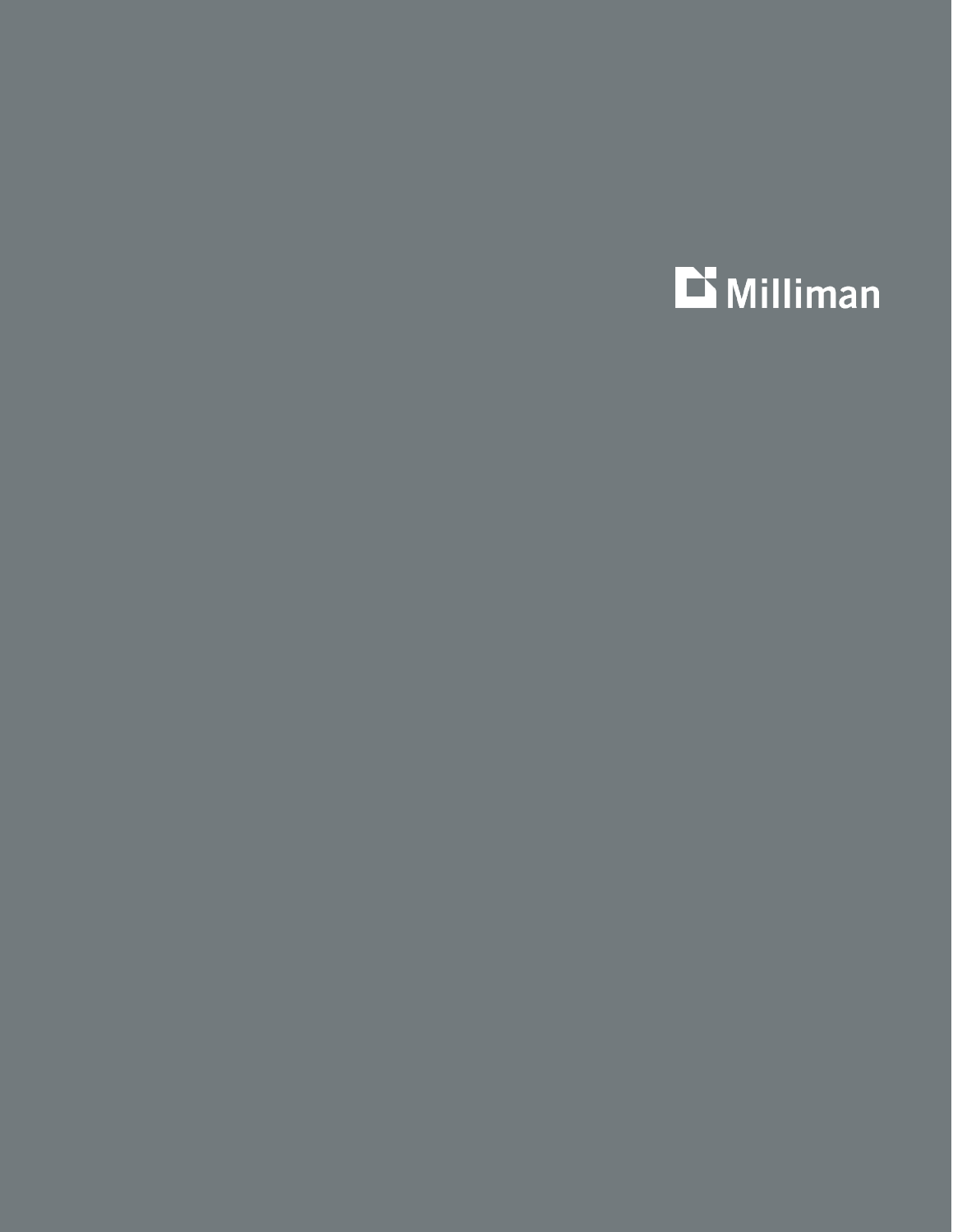# **Table of Contents**

| APPENDIX A: ILLUSTRATIVE PLAN DESIGN COMPARISON WITH A SILVER POLICY 30      |  |
|------------------------------------------------------------------------------|--|
| APPENDIX B: INCIDENCE OF NEW DIAGNOSES AND PREVALENCE OF SELECT CONDITIONS31 |  |
| APPENDIX C: MONTHLY PER PATIENT OUT-OF-POCKET EXPENSES BY CONDITION32        |  |
|                                                                              |  |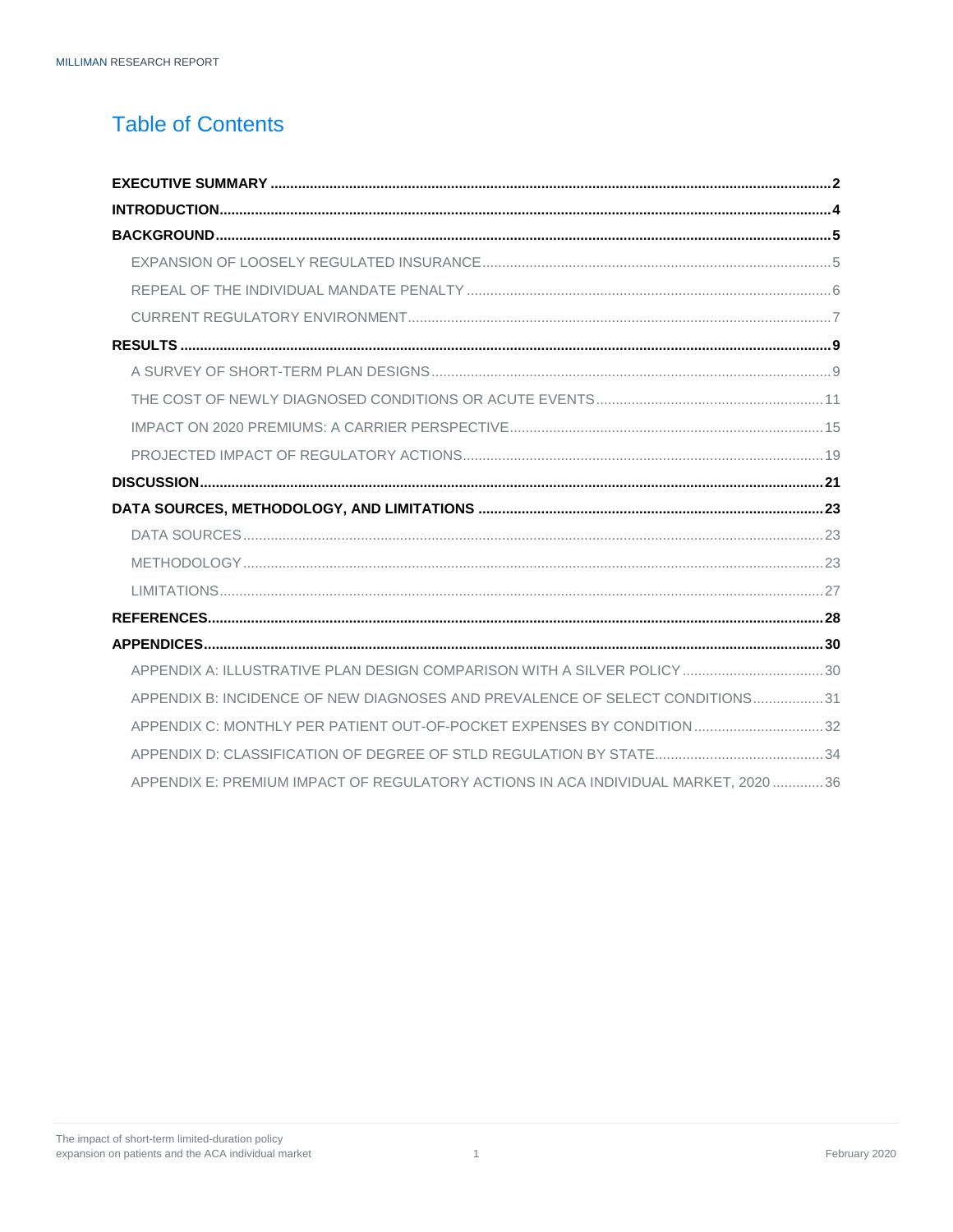# <span id="page-3-0"></span>Executive Summary

The enactment of the Patient Protection and Affordable Care Act (ACA) in 2010 prompted major changes to access of health insurance in the United States, including the creation of federal- and state-based marketplaces for health insurance.<sup>1</sup> As a result, coverage offered today under the ACA rules must be issued and priced without regard to a person's preexisting health conditions, cover a minimum set of "essential health benefits" (EHBs), protect against catastrophically high health expenses, and meet a number of other requirements. <sup>1</sup> Along with the creation of marketplaces, the law introduced an individual mandate penalty to encourage enrollment in comprehensive health coverage and to diversify the health status of the risk pool.<sup>1</sup>

Since 2017, the U.S. Congress and the executive branch have altered the regulations governing the ACA-compliant markets and related products and services.<sup>2</sup> The Tax Cuts and Jobs Act of 2017 reduced the individual mandate penalty to \$0 as of January 2019,<sup>3</sup> effectively eliminating the mandate and removing one of the ACA's mechanisms for protecting the marketplaces against anti-selection. Additionally, a final federal rule issued in August 2018 allowed the extension of short-term limited-duration (STLD) policies – which do not qualify as minimum essential health insurance coverage (MEC) as defined by the ACA – to increase plan duration from three months to 12 months, with further renewal options allowable for a total coverage period of up to three years.<sup>4</sup> Together, these regulations have increased the availability of non-ACA-compliant options for those seeking health insurance. Healthcare experts and actuaries expect these options may increase costs in the ACA-compliant individual marketplace as healthier individuals transition to other such coverage options, including STLD policies.<sup>5-7</sup>

STLD policies may be an option for individuals who find ACA products too expensive or offering unwanted coverage, but an individual opting to enroll in an STLD plan may be exposed to additional risk. While STLD policies might offer premiums that more affordable than the unsubsidized premiums for ACA-compliant policies, STLD policies are not subject to the ACA's consumer protections, including minimum benefit standards, the prohibition against denying coverage for pre-existing medical conditions, guaranteed renewability, and a requirement that the insurer expend a minimum amount of premium dollars on medical care.

We analyzed the potential impact of these and other recent regulatory actions on individuals enrolled in the ACAcompliant marketplace. Our study used a large administrative medical and pharmacy claims database and relied on publicly available rate filing materials for 2020. We modeled out-of-pocket expenses for individuals in hypothetical STLD coverage who are newly diagnosed with one of five medical conditions or acute events representing a wide range of associated healthcare spending levels: lymphoma, diabetes, lung cancer, heart attack, and hospitalization as a result of mental health or substance use disorder (MH/SUD). In addition, we quantified the impact of expanded availability of STLD policies on ACA individual market premiums and enrollment, along with other regulatory actions, based on insurers' expectations that the risk pool would worsen.

Our study found that:

- STLD policies may be an option for healthier consumers seeking health coverage due to lower premiums. However, these plans offer less benefit coverage and insurance protection than ACA-compliant policies:
- <sup>−</sup> Typical STLD policies do not cover two of the ACA's EHBs: prescription drugs and mental health benefits.
- <sup>−</sup> STLD policy maximum coverage limits (which are not permitted in ACA-compliant plans) and other policy features can lead to significant out-of-pocket expenses for patients and consumers.
- An individual who chooses to purchase an STLD policy assumes additional risk and may spend substantially more for treatment of a condition newly diagnosed while enrolled in an STLD policy compared to an ACAcompliant policy. For example, a newly diagnosed lymphoma patient enrolled in an STLD policy in 2017 could pay \$16,800 more in out-of-pocket expenses, including premium and member cost sharing, within six months following diagnosis than a lymphoma patient enrolled in an unsubsidized ACA-compliant policy.
	- <sup>−</sup> Because STLD policies are not guaranteed renewable, those newly diagnosed with a condition while enrolled in an STLD policy may be left uninsured until the next ACA market open or special enrollment period and exposed to providers' billed charges, which are generally much higher than the amounts negotiated by insurers. We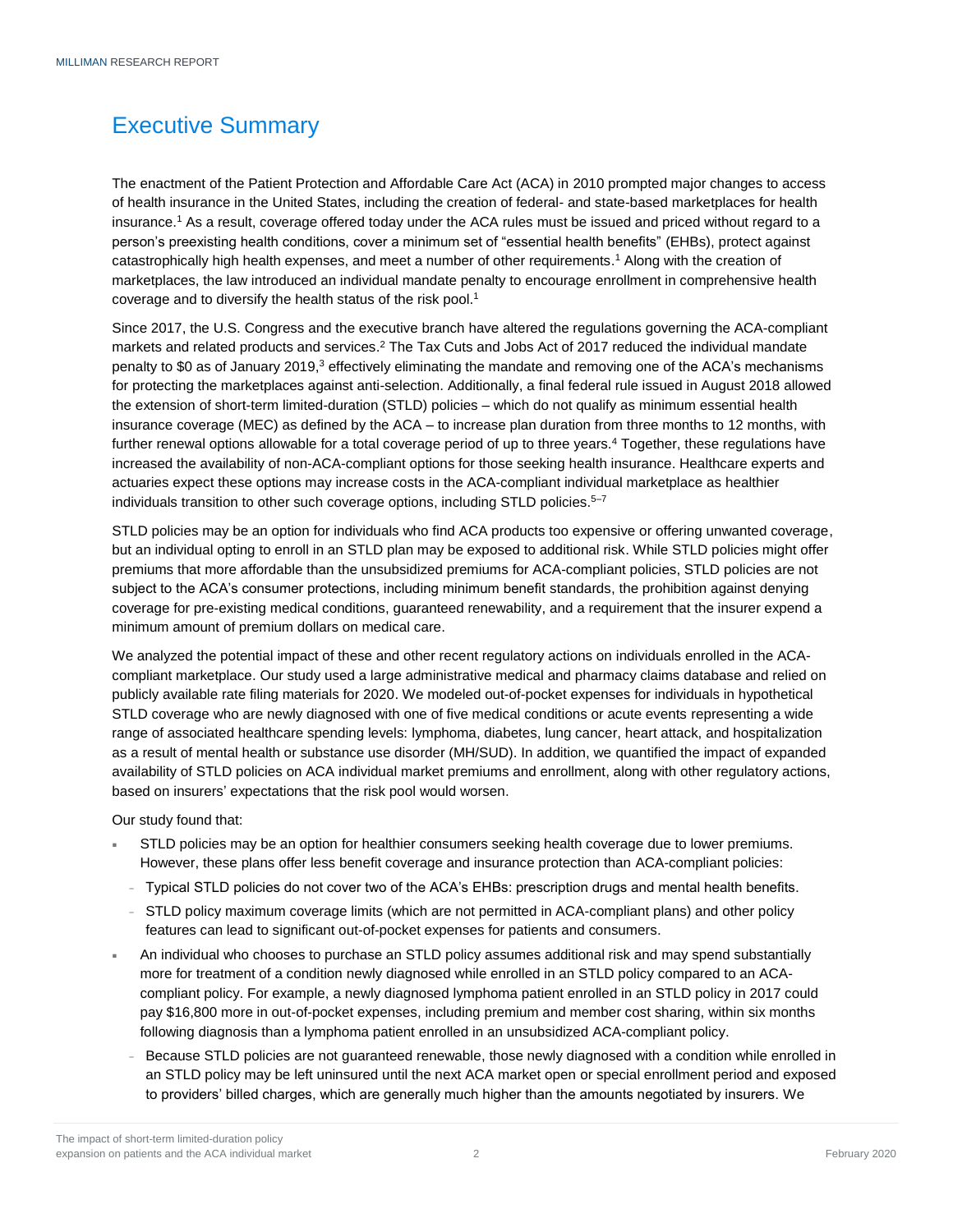found that a patient who is denied STLD renewal three months following a diagnosis of lymphoma could be responsible for nearly \$40,000 more in out-of-pocket expenses in the six-month period following diagnosis than if the same patient had been covered under an ACA-compliant individual policy for the same period.

- Based on our research of ACA individual market rate filing materials for 2020, the impact of regulatory actions is expected to increase unsubsidized ACA individual market premiums by approximately 4% in 2020 among states with full expansion of STLD policies. Few carriers distinguished the impact of the STLD plan expansion from the individual mandate repeal or other regulatory actions. Most carriers that explicitly adjusted ACA-compliant premiums for the impact of the STLD plan expansion attributed a premium increase between 0.5% and 2% in 2020. This finding was similar to the 2019 figures reported by a Kaiser Family Foundation study. $8$
- We estimate that 6% of members in the ACA-compliant individual market will migrate to non-minimum essential coverage, which includes individuals who choose to forgo coverage and those who enroll in STLD policies, by 2021 due to selection dynamics created by the STLD plan expansion and mandate repeal.

This report was commissioned by The Leukemia & Lymphoma Society. The findings reflect the research of the authors; Milliman does not endorse any product or organization. If this report is reproduced, it should be reproduced in its entirety, as pieces taken out of context can be misleading. Two of the coauthors, Dane Hansen and Gabriela Dieguez, are members of the American Academy of Actuaries and meet its qualification standards for this work. The authors thank Emily DeAngelis and Eric Yonda for their research assistance.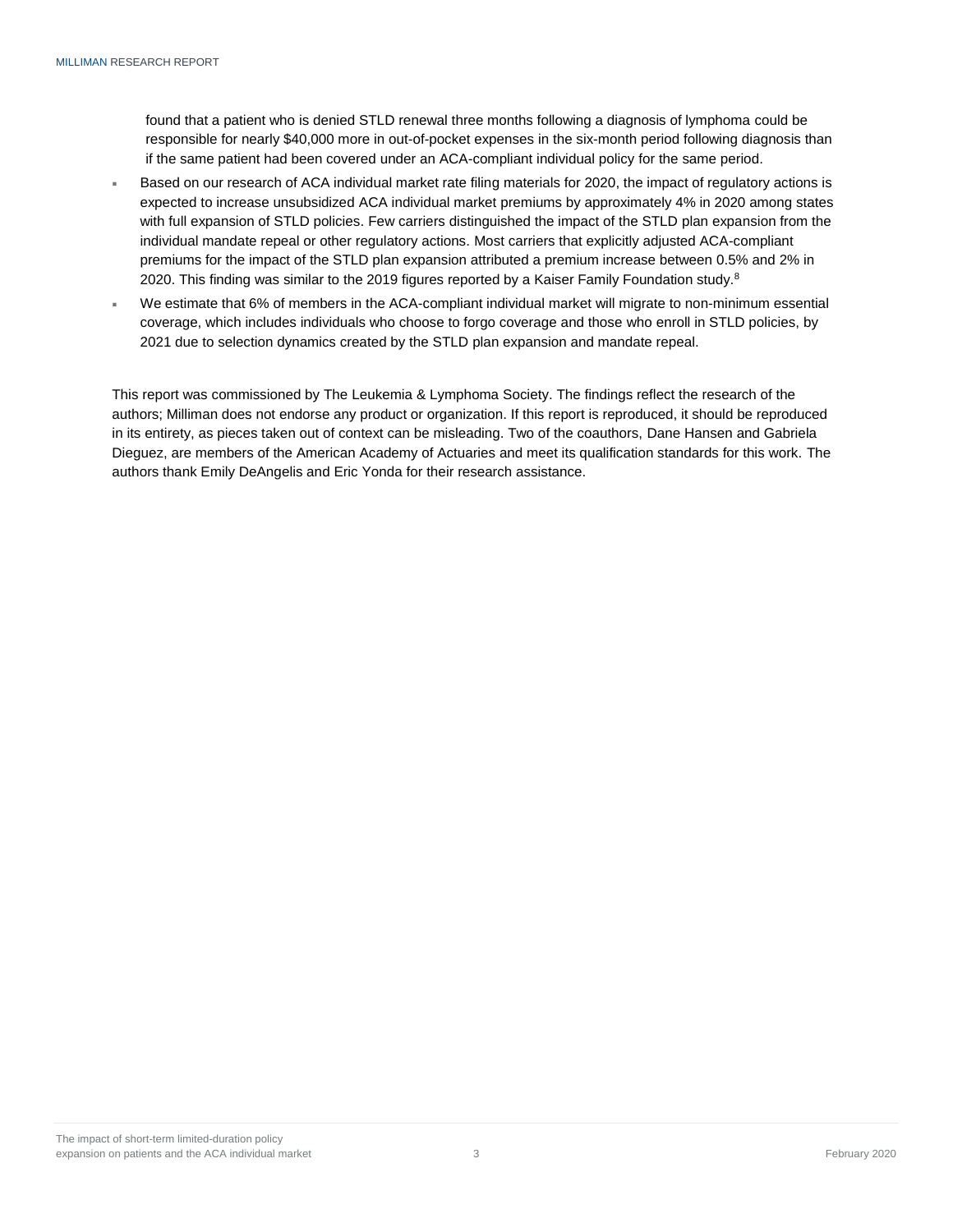# <span id="page-5-0"></span>Introduction

The objective of this report is to provide insights into the impact of the expansion of STLD policies and other recent regulatory actions on the ACA-compliant individual marketplace. Through research of approved rate filings in the ACA individual market for 2020, as well as analysis of medical and pharmacy claims data for enrollees in the ACA individual market, we:

- 1. Analyzed typical STLD policy plan designs offered by short-term insurers (shown in Figure 2), and compared patient out-of-pocket expenses under ACA-compliant policies and popular STLD coverage scenarios for individuals who are newly diagnosed with a medical condition or experience an acute event.
- 2. Summarized the carrier-assumed impact of regulatory actions on 2020 ACA individual market premiums and differences among states with and without restrictions in the STLD market.
- 3. Estimated the impact of regulatory changes, such as the repeal of the individual mandate penalty and the expanded availability of STLD policies as a result of the 2018 regulation, on the 2020 individual market enrollment, average medical costs, and premiums.

We researched publicly available rate filing materials approved for plan year 2020 in the ACA-compliant individual marketplace to determine the average premium impact of regulatory changes including, but not limited to, STLD policy expansion and the repeal of the individual mandate penalty. Our research, along with claims data for a subset of members enrolled in an ACA-compliant policy in 2017, informed our estimates of the future impact of regulatory actions on enrollment and premium.

In addition, we performed a claims-based analysis of the impact of STLD policies on patient out-of-pocket expenses for individuals with one of five select diagnosed conditions or acute events: lymphoma, diabetes, lung cancer, heart attack, and mental health or substance use disorder (MH/SUD) hospitalization. We chose these five categories because they illustrate a mix of acute and chronic conditions as well as a range of associated healthcare spending. This analysis is informed by research on the typical STLD policy plan design, constructed from existing STLD policies currently offered in the market.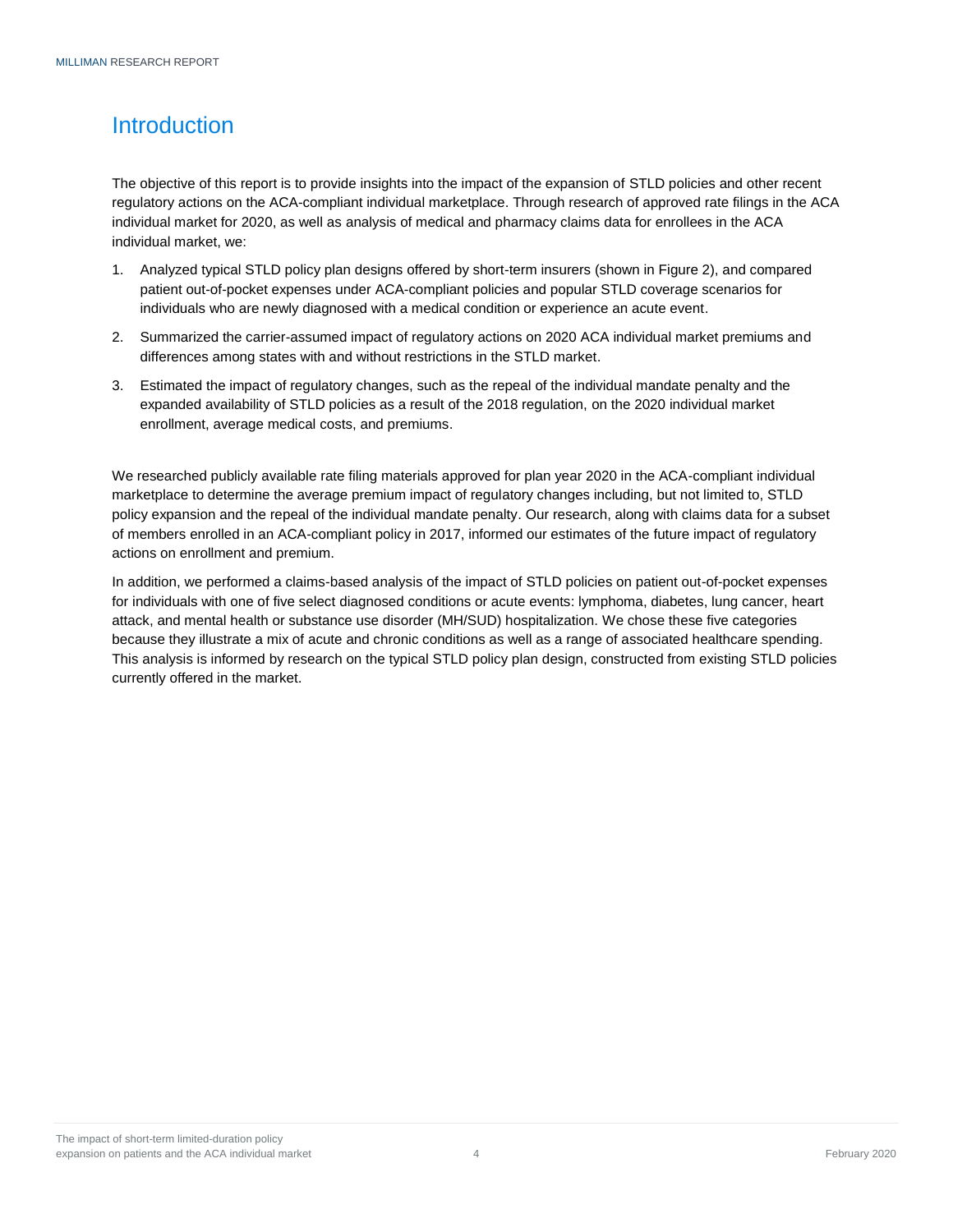# <span id="page-6-0"></span>**Background**

The enactment of the ACA in 2010 prompted major changes to access of health insurance in the United States. Coverage offered today under the ACA rules must be issued and priced without regard to a person's preexisting conditions and must cover a minimum set of essential benefits, among other requirements.<sup>1</sup> Along with the creation of these marketplaces, the law introduced an individual mandate penalty to encourage enrollment in comprehensive health coverage and to diversify the health status of the risk pool.<sup>1</sup>

Since 2017, Congress and the executive branch have altered the regulations governing the ACA-compliant markets and related products. Access to various forms of loosely-regulated insurance has expanded. For example, a final federal rule issued in August 2018 allowed the extension of STLD policies to increase plan duration from three months to twelve months, with further renewal options allowable for a total coverage period of up to three years.<sup>4</sup> Additionally, the Tax Cuts and Jobs Act of 2017 reduced the individual mandate penalty to \$0 as of January 2019, effectively eliminating the mandate and removing one of the ACA's mechanisms for protecting the marketplaces against anti-selection.<sup>3</sup>

### <span id="page-6-1"></span>**EXPANSION OF LOOSELY REGULATED INSURANCE**

Historically, short-term limited-duration (STLD) insurance has been purchased to fill a temporary gap in coverage.<sup>9</sup> People who does not qualify for a special enrollment period under the ACA may consider enrolling in an STLD plan when in-between jobs or health insurance coverage.<sup>10</sup> With fewer regulatory restrictions, STLD policies can offer leaner benefits and lower premiums than coverage available in the ACA marketplace.

STLD plans do not comply with ACA provisions and do not meet the definition of MEC under the ACA.<sup>9</sup> STLD policy carriers can charge higher premiums based on health status and deny coverage for preexisting conditions.<sup>9</sup> STLD plans can impose annual or lifetime limits, opt to not cover essential health benefits, such as mental health or prescription drugs, rescind coverage and deny payment following a diagnosis in certain circumstances, and tend to impose higher patient cost-sharing levels than ACA-compliant plans. Recent research also shows that STLD plans spend less on medical care, as a percentage of premium, than ACA-compliant policies. An analysis of 2018 National Association of Insurance Commissioners (NAIC) data found that the top five STLD policy carriers spent 39.2% of premium on medical claims on average.<sup>11</sup> By comparison, ACA-compliant individual policies require at least 80% of premiums collected to go toward medical care.<sup>1</sup>

As STLD policies are not considered MEC under the ACA, STLD policyholders were subject to the individual mandate penalty prior to its repeal.<sup>9</sup> A final rule issued in October 2016 by several federal agencies, including the Internal Revenue Service (IRS), Employee Benefits Security Administration (EBSA), and the Department of Health and Human Services (HHS), limited STLD policy durations to three-month terms without renewal.<sup>12</sup> This limitation was imposed due to concerns that STLD policies were no longer utilized solely for filling short-term gaps in major medical coverage, but rather as a replacement for such.<sup>12</sup> Limiting the sale of STLD plans also helped to encourage consumers to participate in the ACA's single risk pool, ensuring that risk was reasonably spread and premiums remained stable.<sup>12</sup>

In October 2017, an executive order directed federal agencies to expand the availability and accessibility of non-ACAcompliant health insurance, such as STLD plans.<sup>13</sup> On August 3, 2018, the Departments of Treasury, Labor, and Health and Human Services issued a final rule to expand access to STLD plans.<sup>4</sup> Effective October 2, 2018, this ruling expanded the maximum duration of short-term plans from three months to up to 364 days.<sup>4</sup> Additionally, under this ruling, consumers are allowed to renew coverage for up to 36 months.<sup>4</sup> The Centers for Medicare and Medicaid Services (CMS) estimates that enrollment in the STLD plans will reach 1.9 million by 2022, with a majority of these individuals assumed to be enrollees who were previously covered in the ACA marketplace.<sup>6</sup>

Since the federal expansion of STLD policies, several states have passed legislation to restrict or limit the sale of STLD policies. As of January 2020, 12 states have passed legislation to either ban the sale of STLD policies or have implemented significant barriers to entry such that no STLD carriers have entered the market.<sup>10</sup> An additional 13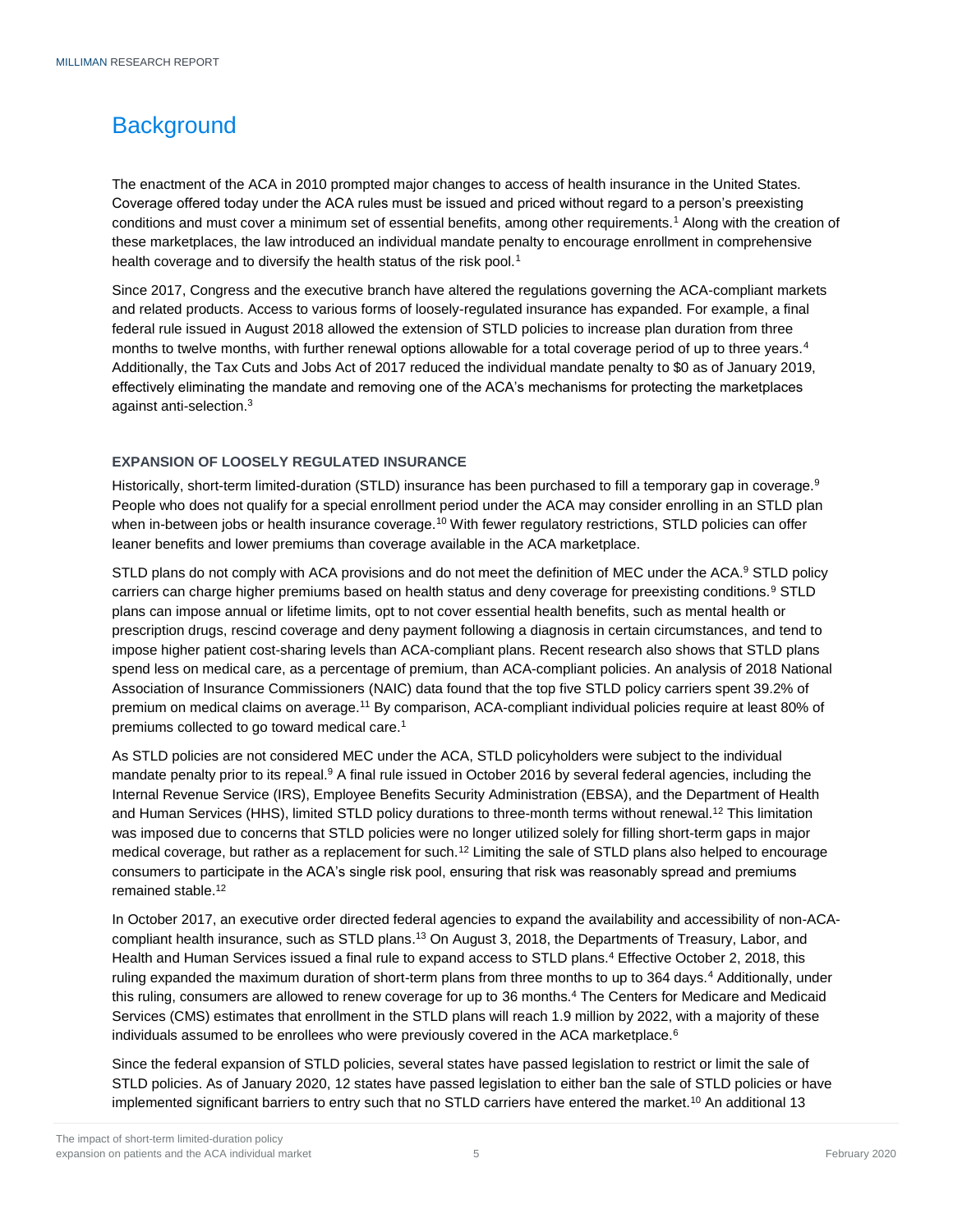states and the District of Columbia have restricted the initial term of STLD policies to less than 360 days.<sup>10</sup> The remaining 25 states have taken no action against the expansion and availability of STLD policies or continue to allow the sale of STLD policies with an initial term of at least 360 days, with or without the option to renew.<sup>10</sup>

The October 2017 executive order also directed federal agencies to expand access to other non-ACA-compliant policies such as association health plans (AHPs).<sup>13</sup> AHPs are group health plans that employer groups and associations offer for their members.<sup>14</sup> The ACA had increased regulatory oversight of AHPs by specifying that AHPs enrolling individuals or small groups were generally subject to the ACA's individual and small group market rules.<sup>15</sup> However, there was a limited exception to this rule: an AHP covering small employers could be considered a single large-group plan for regulatory purposes if the employees shared a common trade, business, or profession and effectively operated as one employer controlling the association.<sup>15</sup> This set of rules governing AHP formation and regulation is commonly referred to as "Pathway 1" in the current regulatory guidelines.<sup>15</sup>

The Department of Labor (DOL) ruled in June 2018 to greatly expand the instances in which an aggregation of small groups could be considered a large group, creating "Pathway 2" AHPs.<sup>16</sup> Under these new regulations, an AHP could be considered a single large group plan if the association served at least one substantial business purpose other than offering health coverage, its membership was in the same business or geographic area (which could span several states), and the employer members controlled the AHP and health plan.<sup>15</sup> In March 2019, a federal judge found major provisions of the Department of Labor's new regulations to be unlawful.<sup>17</sup> The Department of Justice has repealed this ruling and, for the interim, "Pathway 2" AHPs can no longer be formed, but "Pathway 1" AHPs can proceed to form and operate unaltered.<sup>15</sup>

#### <span id="page-7-0"></span>**REPEAL OF THE INDIVIDUAL MANDATE PENALTY**

The ACA, passed in 2010, requires that individual major medical health insurance policies in the United States offer comprehensive coverage to all individuals at premiums that do not vary based on health status, regardless of preexisting conditions.<sup>1</sup> Implemented in 2014, some of the ACA's major provisions include prohibiting insurers from denying coverage to individuals due to preexisting conditions, abolishing annual and lifetime coverage caps on benefits, allowing states to expand Medicaid eligibility, and introducing "essential health benefits" (EHBs) to ensure that all health plans cover a core set of basic services. <sup>1</sup> As a result of the ACA's new regulations and expansion of Medicaid, the U.S. uninsured population decreased roughly in half between 2010 and 2016 from 46.5 million to 26.7 million, respectively.<sup>18</sup>

The ACA also included a provision known as the individual mandate, which required every individual to have MEC or to pay a penalty. <sup>1</sup> The purpose of the mandate was not only to decrease uninsured rates among the public, but also to help protect against anti-selection in the markets, which occurs when healthier individuals choose to remain uninsured and, as a result, the remaining market participants are disproportionately sicker than the general population. <sup>19</sup> As a sicker population uses more benefits, this ultimately results in higher premiums.<sup>19</sup>

Along with other key regulations of the ACA, the individual mandate was implemented beginning in 2014.<sup>1</sup> In December 2017, Congress passed the Tax Cuts and Jobs Act of 2017, which eliminated the payment penalty portion of the mandate, effective January 1, 2019.<sup>3</sup> This increased the likelihood that healthier individuals would forgo health insurance or seek out alternative non-ACA-compliant coverage options. <sup>19</sup> The Congressional Budget Office (CBO) estimated that roughly an additional 7 million people will choose to go uninsured by 2021 as a result of the repeal of the individual mandate penalty.<sup>20</sup>

Following the repeal of the federal individual mandate penalty, several states have instated their own individual mandate penalties. California, New Jersey, Rhode Island, and the District of Columbia have all recently adopted individual mandate penalties similar to those that were in place under the  $ACA<sup>21</sup>$  Massachusetts had a penalty in place predating the ACA, and Vermont has implemented a state mandate for 2020, but no penalties have been established yet.<sup>21,22</sup>

In December 2019, the Fifth U.S. Circuit Court of Appeals ruled the individual mandate of the ACA unconstitutional.<sup>23</sup> The court cited that the individual mandate cannot hold after the tax penalty for not having insurance was reduced to \$0.<sup>23</sup> The court, however, did not conclude on whether other ACA provisions are unconstitutional.<sup>23</sup> As such, other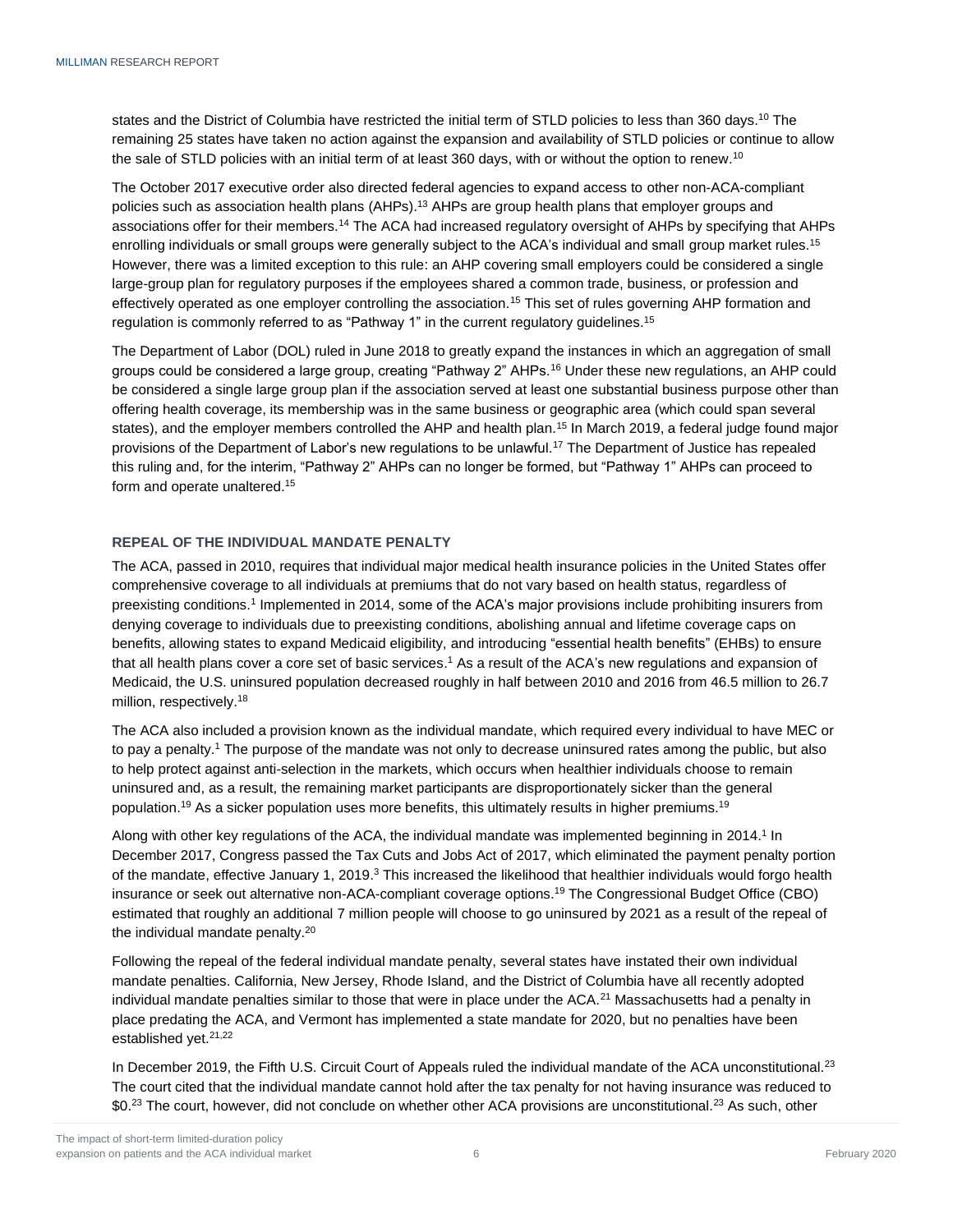ACA provisions remain intact while the litigation process continues as a federal appeals court ordered a trial judge to reconsider a 2018 ruling to invalidate the ACA without the individual mandate.<sup>23</sup>

#### <span id="page-8-0"></span>**CURRENT REGULATORY ENVIRONMENT**

Figure 1 illustrates a timeline of the regulatory actions impacting the ACA marketplace. Both the repeal of the individual mandate penalty and the impact of the expansion of STLD policies were effective for January 2019.

#### **FIGURE 1: TIMELINE OF REGULATORY ACTIONS IMPACTING ACA MARKET**



The combination of the expansion of loosely regulated insurance, particularly STLD policy expansion, and the repeal of the individual mandate penalty has created uncertainty in the future of the ACA markets. Without the individual mandate penalty, healthier and younger individuals no longer have an immediate and certain financial incentive to remain covered by ACA-compliant health insurance. This, coupled with the increased availability and duration of STLD plans, encourages the healthier population to explore alternative coverage options, like STLD policies, with lower premiums, or to go uninsured. The migration of healthier individuals from the ACA-compliant markets causes deterioration of the ACA market risk pool, which leads to premium increases due to the resulting sicker pool. As the premiums increase, additional disenrollment of healthier members in the ACA-compliant individual market is expected. This cycle may create a "spiral," leading to higher premiums and further disenrollment.

Various studies have estimated the impact that these regulatory changes will have on ACA market enrollment and premiums. In April 2018, one study estimated that the proposed STLD plan regulatory changes and the repeal of the individual mandate penalty would together increase ACA premiums by 10.8% to 12.8% and decrease ACA enrollment by 20.9% to 26.3% in the near term (i.e., over four to five years after implementation), with enrollment decreases of 2.7% to 5.4% attributed to STLD plan expansion. 5 In August 2018, another study estimated these regulatory changes would increase ACA premiums by more than 18% in most states and decrease ACA enrollment by 15.5% by 2019.<sup>7</sup> Furthermore, CMS has estimated that gross premiums in the ACA marketplace would increase by 2022 as a result of STLD expansion.<sup>6</sup> The variation in these estimates indicates the inherent uncertainty in future ACA enrollment and premiums due to regulatory changes.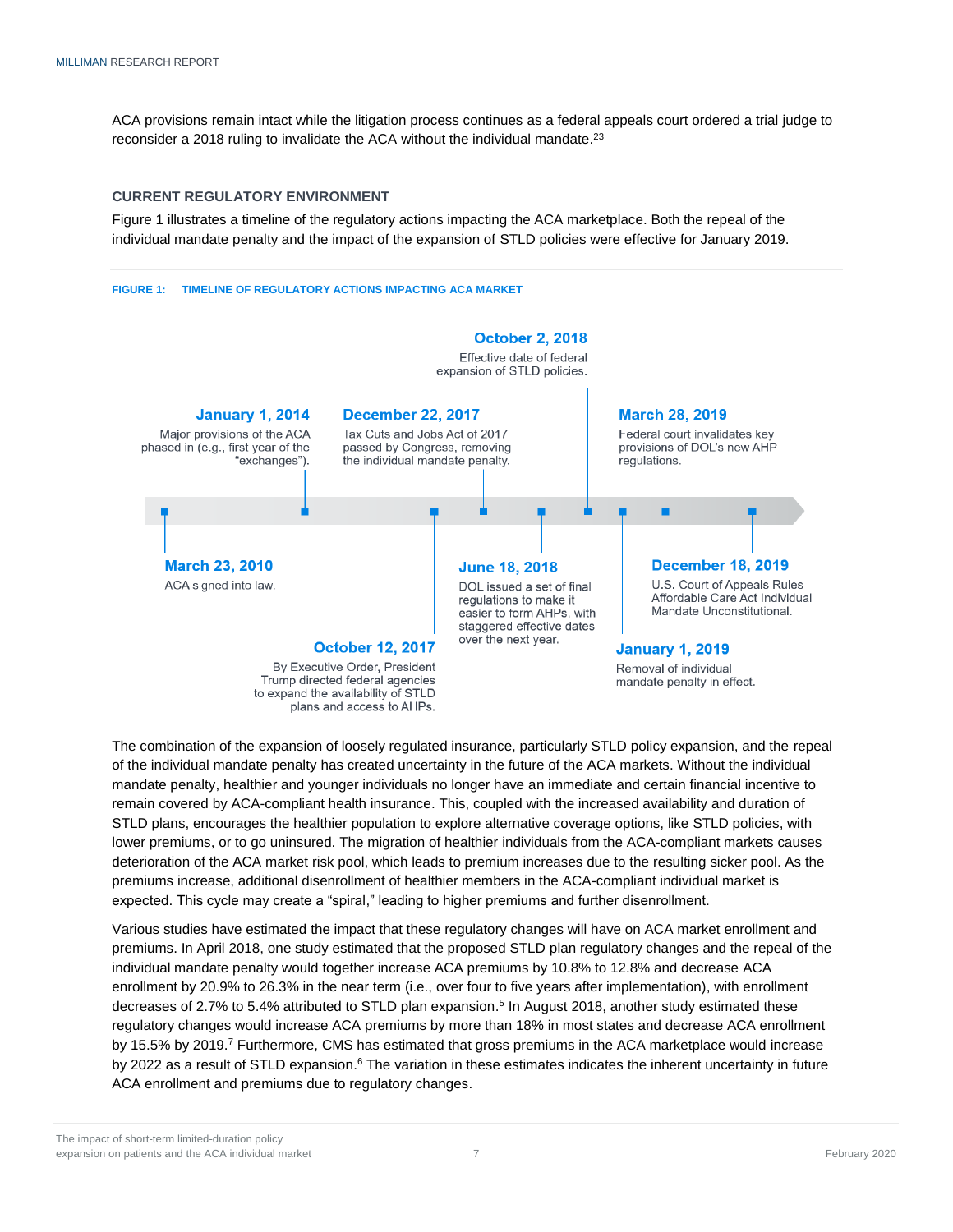An October 2018 study reviewed all publicly available rate filings for insurers in the 2019 ACA individual marketplace.<sup>8</sup> The average rate increase carriers attributed to the repeal of the individual mandate penalty and expansion of STLD and AHP plans was approximately 6% for 2019.<sup>8</sup> This represented carriers' best estimate as to how much premiums would need to increase in order to counteract healthier members potentially leaving the ACA marketplace for alternative coverage options.<sup>8</sup>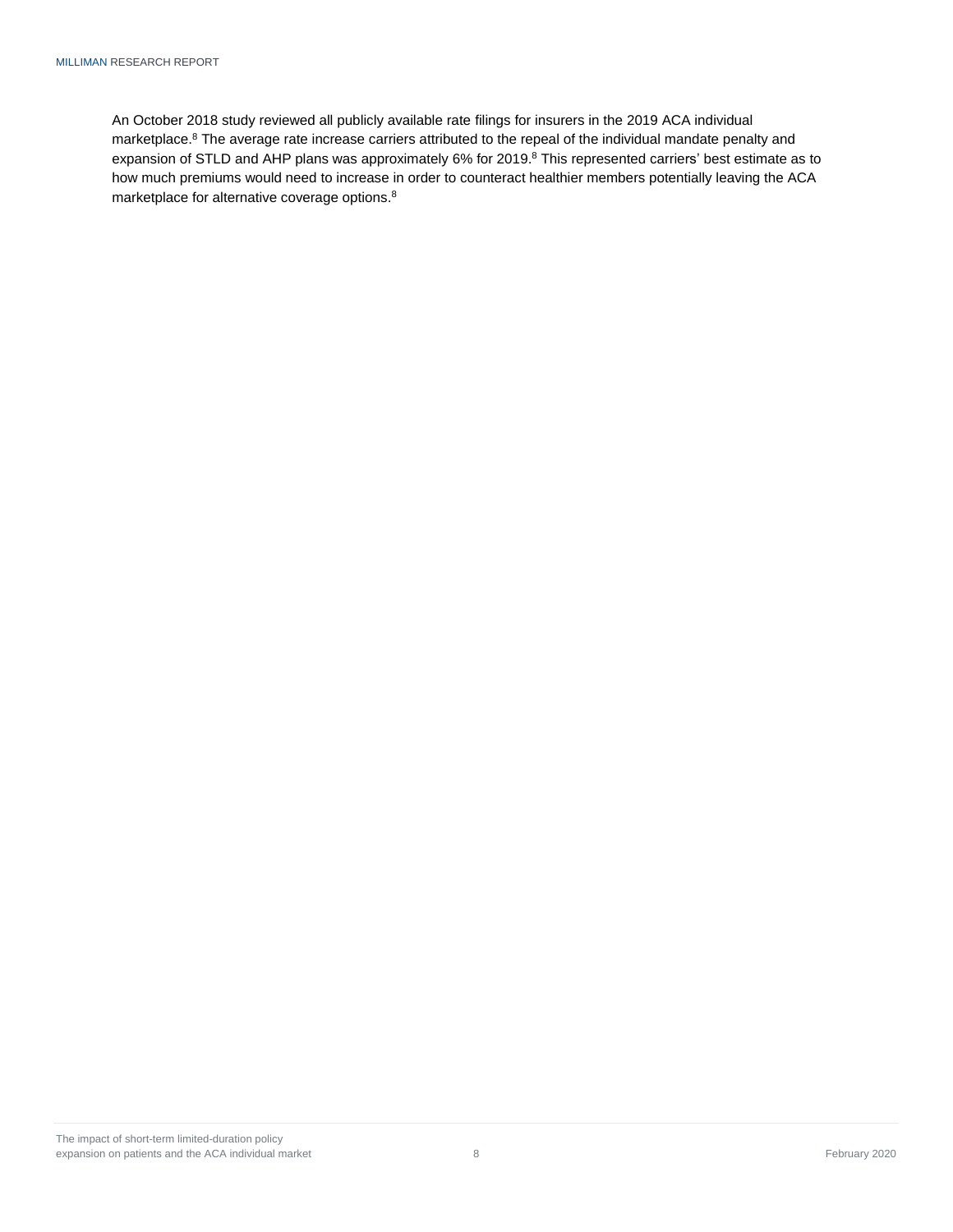# <span id="page-10-0"></span>**Results**

We analyzed the impact of the expansion of STLD policies and the repeal of the individual mandate penalty on the ACA-compliant individual marketplace, with a focus on premiums, costs, and enrollment, based on publicly available rate filing materials for rating period 2020. These materials represent insurers' expectations of the impact of STLD policy expansion and the mandate penalty repeal on the ACA individual market in 2020.

We also performed a claims-based analysis to compare patient out-of-pocket expenses under ACA-compliant individual coverage and typical STLD policies, using data from individuals with ACA-compliant individual coverage ("ACA individual" population) in 2016 and 2017. Income data was not available in our data source, so cost-sharing subsidies and premium tax credits were not considered. Our analysis focused on individuals with a newly diagnosed disease or an acute event among the following: lymphoma, diabetes, lung cancer, heart attack, and mental health or substance use disorder (MH/SUD) hospitalization.

Throughout our findings, "regulatory actions" are defined as recent legislation, federal rules, or executive orders that impact the healthcare industry, including the repeal of the individual mandate penalty, the expansion of STLD policies, and the availability of AHPs. These regulatory actions do not include the impact of any future changes.

#### <span id="page-10-1"></span>**A SURVEY OF SHORT-TERM PLAN DESIGNS**

We reviewed the plan designs of 96 STLD policies offered in December 2019 through eHealth in the Atlanta, Georgia market. The Atlanta market was selected for in-depth investigation because it is a large, competitive market with total healthcare benefit costs near the national average, according to Milliman's 2019 Health Cost Guidelines™ (see further description of this data in the Data Sources, Methodology, and Limitations section of this report).

From our review of STLD policies, we constructed two STLD plan designs:

- Typical STLD plan: The typical STLD plan is a hypothetical policy representative of the median benefits or most common characteristics among the STLD policies included in our research. Data on actual enrollment by STLD policy was unavailable, so the typical plan design in Figure 2 does not reflect enrollment-weighted average benefits.
- Popular STLD plan: Among the policies in our research, we chose the Short Term Medical Value Select A plan, offered by UnitedHealthcare, for illustration purposes. UnitedHealthcare is the nation's largest STLD insurer by enrollment.<sup>11</sup>

#### **Key findings on typical STLD plan designs**

Figure 2 summarizes the policy features of the typical STLD plan. Our research identified the following key findings:

- Among the policies reviewed in our research, all had durations of either six months or 12 months. Each plan design was offered as either a six-month duration or a 12-month duration.
- Over 25% of the policies included in our research had a deductible greater than the 2019 annual maximum limit for ACA-compliant policies of \$7,900, established by the Department of Health and Human Services (HHS). Sixty percent of these policies had a maximum out-of-pocket (MOOP) limit for policyholders greater than \$7,900. Over a quarter of these policies had a MOOP over \$15,000. The STLD deductible and MOOP values apply for the duration of the policy; in some cases, this was only six months.
- Most of the policies included in our research were coinsurance-based, but detailed cost-sharing information was unavailable.
- The vast majority of STLD policies surveyed (88%) had a maximum coverage limit of \$1 million or \$2 million. Maximum annual or lifetime benefit coverage limits are prohibited for essential health benefits (EHBs) under ACA-compliant coverage.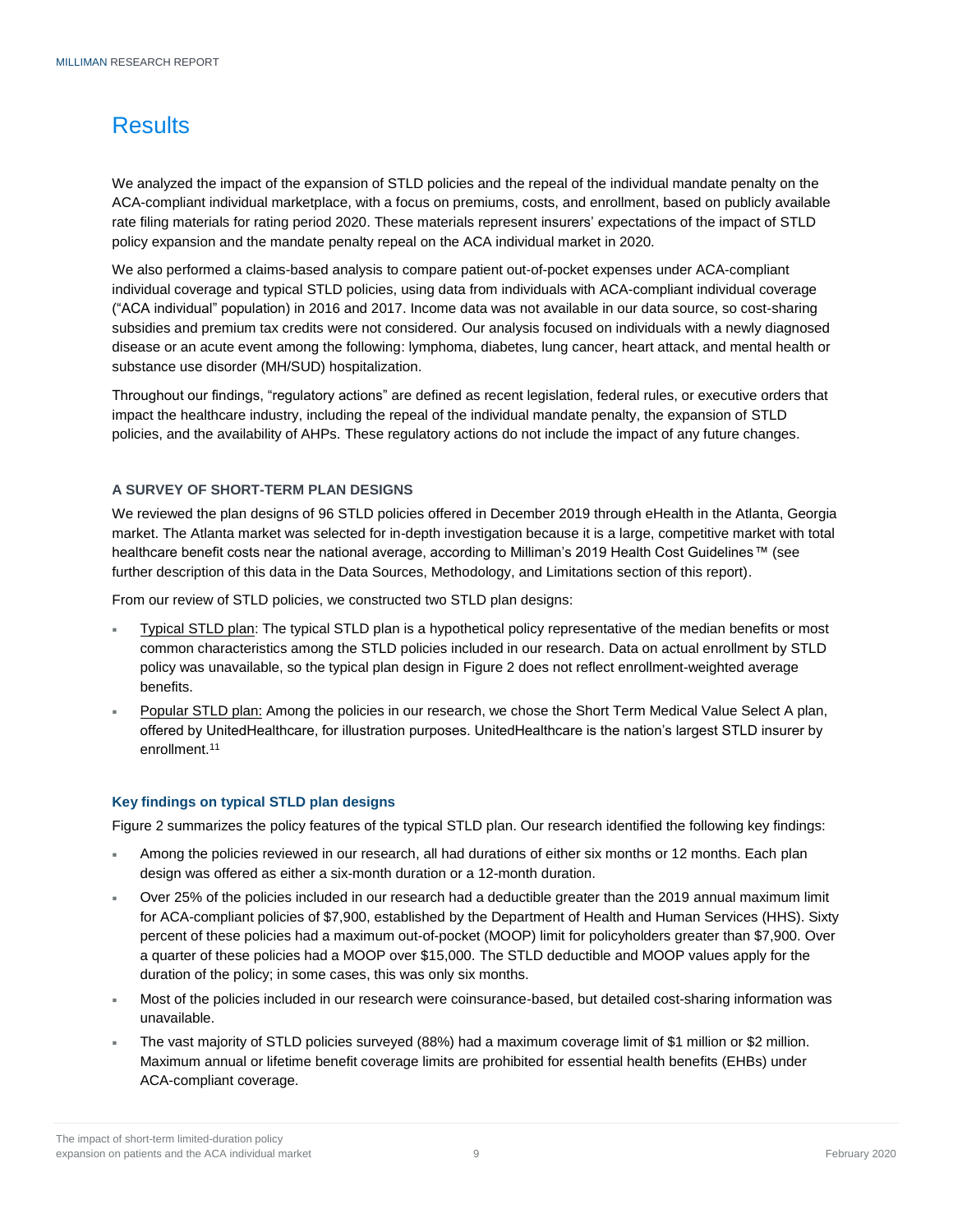Approximately 33% of the STLD policies included in our research covered prescription drug benefits, and 42% of policies covered mental health benefits. Many carriers define mental health benefits to include services for substance use disorders. Member costs for these excluded services do not contribute toward the member's deductible and MOOP.

| <b>FIGURE 2: TYPICAL STLD PLAN DESIGN</b>   |                          |
|---------------------------------------------|--------------------------|
| <b>POLICY FEATURE</b>                       | <b>TYPICAL STLD PLAN</b> |
| Initial duration                            | 6 months                 |
| <b>Deductible</b>                           | \$5,000                  |
| Member cost sharing                         | Coinsurance, 20%         |
| Maximum out-of-pocket limit                 | \$10,000                 |
| Policy maximum coverage limit               | \$2,000,000              |
| Prescription drug coverage                  | Not covered              |
| Mental health service coverage              | Not covered              |
| Maternity service coverage                  | Not covered              |
| Monthly premium (age 27, female, nonsmoker) | Approx. \$130            |

Figure 3 compares a popular STLD policy to a popular ACA-compliant bronze policy. For comparison purposes, we have included the plan design for the Anthem Bronze Pathway X Guided Access HMO 4600 Online Plus ACAcompliant bronze policy, offered by Anthem in 2019 on the individual market in Atlanta, Georgia. This plan was the most popular bronze or catastrophic policy offered in Atlanta for 2019 based on enrollment reported in 2020 Unified Rate Review Templates (URRTs). We limited our comparison to bronze or catastrophic ACA-compliant plans because we assumed unsubsidized individuals, who are more likely to switch to an STLD plan, are likely to choose more affordable, leaner plan designs. Bronze and catastrophic plans are the lower-cost and leanest ACA-compliant policies so they most closely resemble the plan design and cost sharing of an STLD plan.

#### **FIGURE 3: ILLUSTRATIVE PLAN DESIGN COMPARISON**

| <b>POLICY FEATURE</b>                       | <b>POPULAR STLD PLAN*</b> | <b>POPULAR ACA PLAN**</b> |
|---------------------------------------------|---------------------------|---------------------------|
| Initial duration                            | 6 months                  | 12 months                 |
| <b>Deductible</b>                           | \$12,500                  | \$4,600                   |
| Member cost sharing                         | Coinsurance, 30%          | Coinsurance, 30%          |
| Maximum out-of-pocket limit                 | \$22,500                  | \$7,900                   |
| Policy maximum coverage limit               | \$2,000,000               | N/A                       |
| Prescription drug coverage                  | Not covered               | Covered                   |
| Mental health service coverage              | Not covered               | Covered                   |
| Maternity service coverage                  | Not covered               | Covered                   |
| Monthly premium (age 27, female, nonsmoker) | \$77.10                   | \$293.01                  |

\* Reflects the plan design for the Short Term Medical Value Select A policy, offered by UnitedHealthcare.

\*\* Reflects the plan design for the Anthem Bronze Pathway X Guided Access HMO 4600 Online Plus ACA-compliant bronze policy, offered by Anthem in 2019.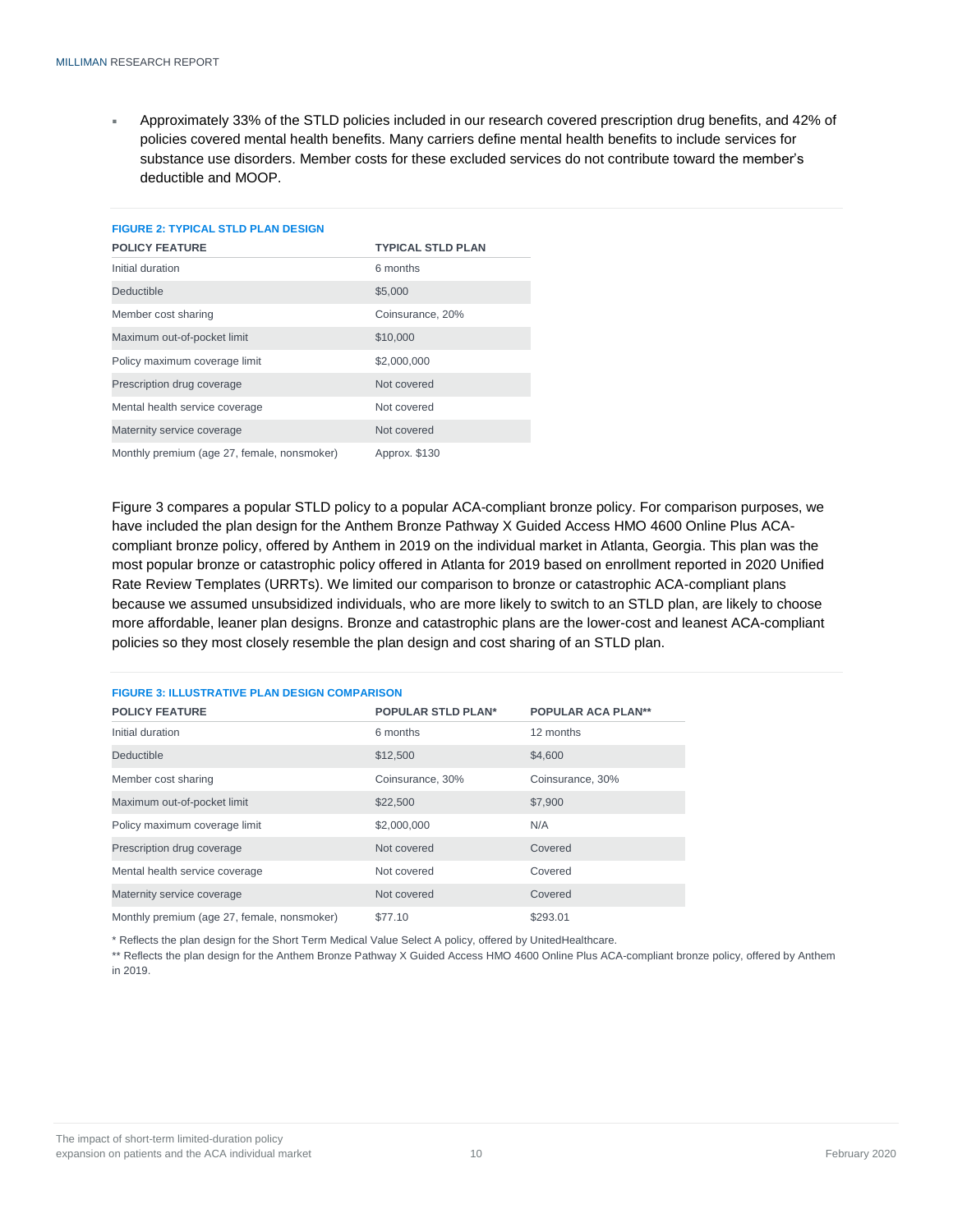**Short-term limited-duration plans offer lower premiums and less benefit coverage and insurance protection than ACAcompliant policies.**

The STLD plan market is seen by some as creating additional choices for consumers who are looking for health coverage options. While the average premium for the popular STLD policy is lower than the unsubsidized premium for the popular ACA-compliant bronze policy, the popular STLD policy has several limitations that may increase cost exposure for individuals who choose STLD insurance over ACA coverage:

- The deductible for the popular STLD policy is greater than the deductible for the popular ACA-compliant bronze plan, leading to greater patient out-of-pocket spending before members are subject to cost sharing (i.e., copays and coinsurance).
- Under the ACA, prescription drugs, maternity services, and mental health/substance use disorder services are EHBs, so all ACA-compliant policies are required to cover these benefits. The popular short-term policy does not cover several EHBs, including maternity services and prescription drugs. According to a similar report by the Kaiser Family Foundation, no STLD plans covered maternity services.<sup>9</sup> Additionally, the popular short-term policy excludes the "treatment of mental disorders, or court-ordered treatment for substance abuse." Services resulting from substance use are also excluded.
- All STLD policies in our research included a preexisting condition exclusion provision. This provision may prevent individuals with a medical condition that existed prior to the STLD policy application from obtaining coverage. ACA-compliant policies are guaranteed renewable and preexisting condition exclusions are prohibited.
- All STLD policies in our research included a benefit maximum between \$1 million and \$5 million, with most policies covering up to a maximum limit of either \$1 million or \$2 million. The ACA prohibits annual dollar benefit limits on essential health benefits (EHBs). Under an STLD policy with a policy maximum, the covered individual is responsible for covering all charges above the policy maximum. This can lead to significant out-of-pocket expenses for high-cost claimants.

Appendix A also shows a comparison between the popular STLD policy and a popular ACA-compliant silver policy with its cost-sharing reduction (CSR) variations for subsidy-eligible enrollees. Most enrollees with silver policies receive premium and cost-sharing subsidies and thus have less incentive to switch to an STLD policy. However, this comparison is relevant for individuals who may elect to enroll in an STLD policy but are unaware that they are subsidy-eligible or are unaware of the limitations of an STLD policy at enrollment.

### <span id="page-12-0"></span>**THE COST OF NEWLY DIAGNOSED CONDITIONS OR ACUTE EVENTS**

With typically lower premiums, STLD policy premiums are often more affordable than ACA premiums for healthier consumers, but these policies may come at a cost. With fewer patient protections than ACA-compliant policies, STLD coverage may lead to higher out-of-pocket costs for patients who are diagnosed with a new condition or experience an acute event. In addition, ACA-compliant policies guarantee renewability, ensuring that coverage is available to individuals who are newly diagnosed with a medical condition. STLD policies are not guaranteed renewable and could deny renewal coverage to these patients. Patients that are denied renewal of their STLD policy may be left with no insurance protection until ACA enrollment becomes available for the following year.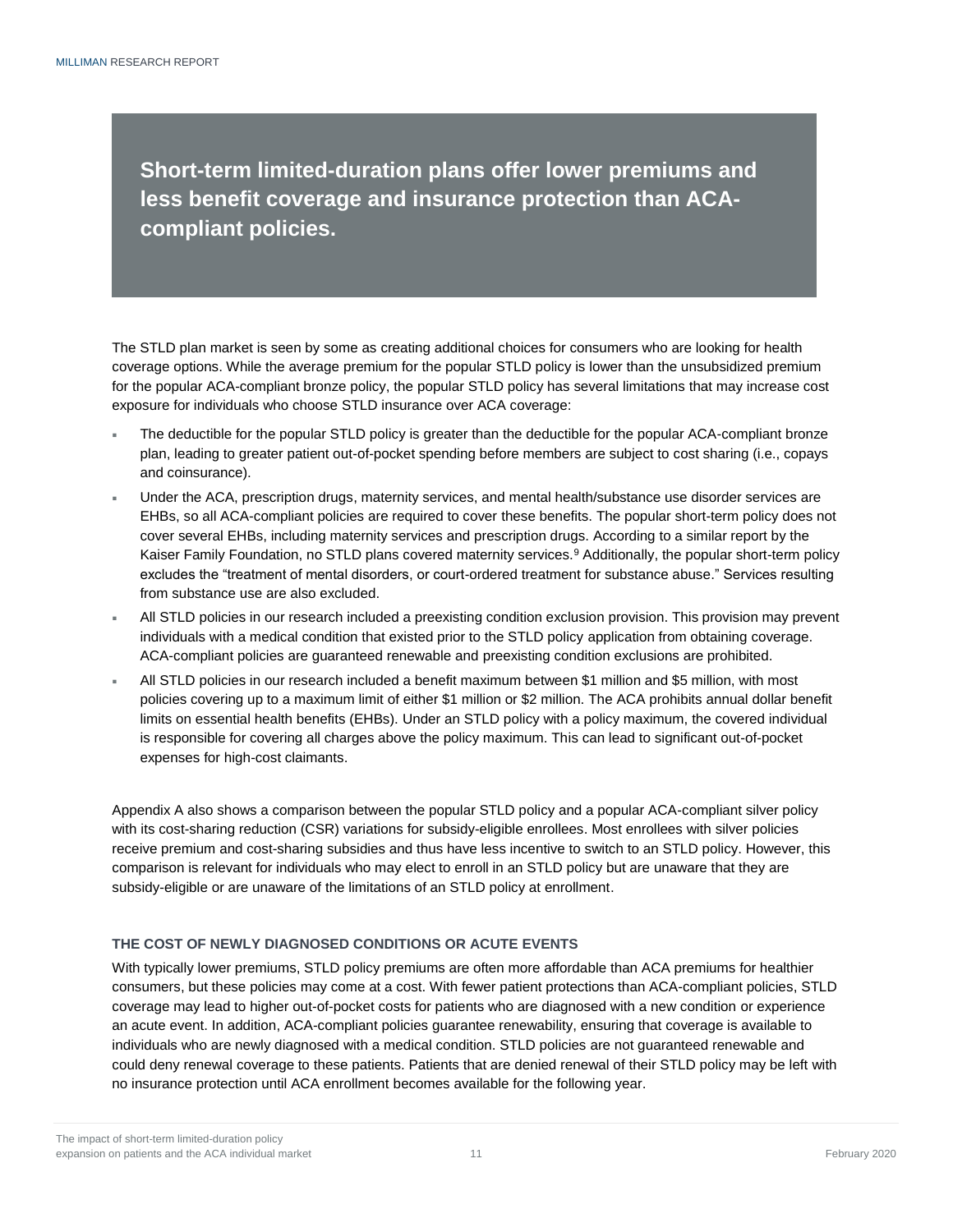We modeled out-of-pocket costs for new (i.e., "incident") cases of five select conditions: lymphoma, diabetes, lung cancer, heart attack, and mental health or substance use disorder (MH/SUD) hospitalization. Incident cases are those where a member presents a diagnosis for a condition in 2017, but that diagnosis was not present in 2016.

Of the five selected conditions, incidence of a new diagnosis is higher for diabetes than all other conditions, with an annual incidence of 1.5% among non-CSR enrollees. Incidence of a new diagnosis of lymphoma, a heart attack, lung cancer, or an MH/SUD hospitalization was between 0.05% and 0.25% among non-CSR enrollees in 2017. The prevalence of diabetes was also highest among the selected conditions at 4.8%.

## **Individuals with a known diagnosis of a costly medical condition are more likely to purchase a richer benefit plan.**

Figure 4 provides incidence and prevalence rates for lymphoma. Figure 4 suggests that individuals enrolled in ACAcompliant bronze and catastrophic plans have lower incidence rates of serious conditions than those enrolled in richer benefit plans, likely due to a younger and healthier risk pool. In addition, we observed higher prevalence rates of diagnosis of the five select conditions among individuals enrolled in more comprehensive plan designs. As the benefit richness increases from catastrophic to platinum, the prevalence of lymphoma increases, suggesting that individuals with known diagnoses of costly conditions like lymphoma are more likely to enroll in a plan with a more robust benefit structure and favorable cost sharing. We expect the age and sex mix of the population enrolling in STLD policies may closely resemble a population of individuals enrolled in ACA-compliant bronze or catastrophic policies due to the similarities in plan design (i.e., lower cost and leaner benefit designs than other ACA metallic tiers). Appendix B provides incidence and prevalence rates for each of the five conditions.



**FIGURE 4: INCIDENCE OF NEW DIAGNOSES AND PREVALENCE OF DIAGNOSED LYMPHOMA IN 2017 ACA INDIVIDUAL MARKET, BY METALLIC TIER**

Figure 5 illustrates the cost per patient in the six-month period following the incident diagnosis of one of the five select conditions among individuals enrolled in non-CSR plans in 2017. We define the "cost per patient" to include an estimate of the average monthly premium as well as average member cost-sharing payments. Average monthly unsubsidized premiums for individuals diagnosed with one of these five conditions range from \$364 to \$681 for an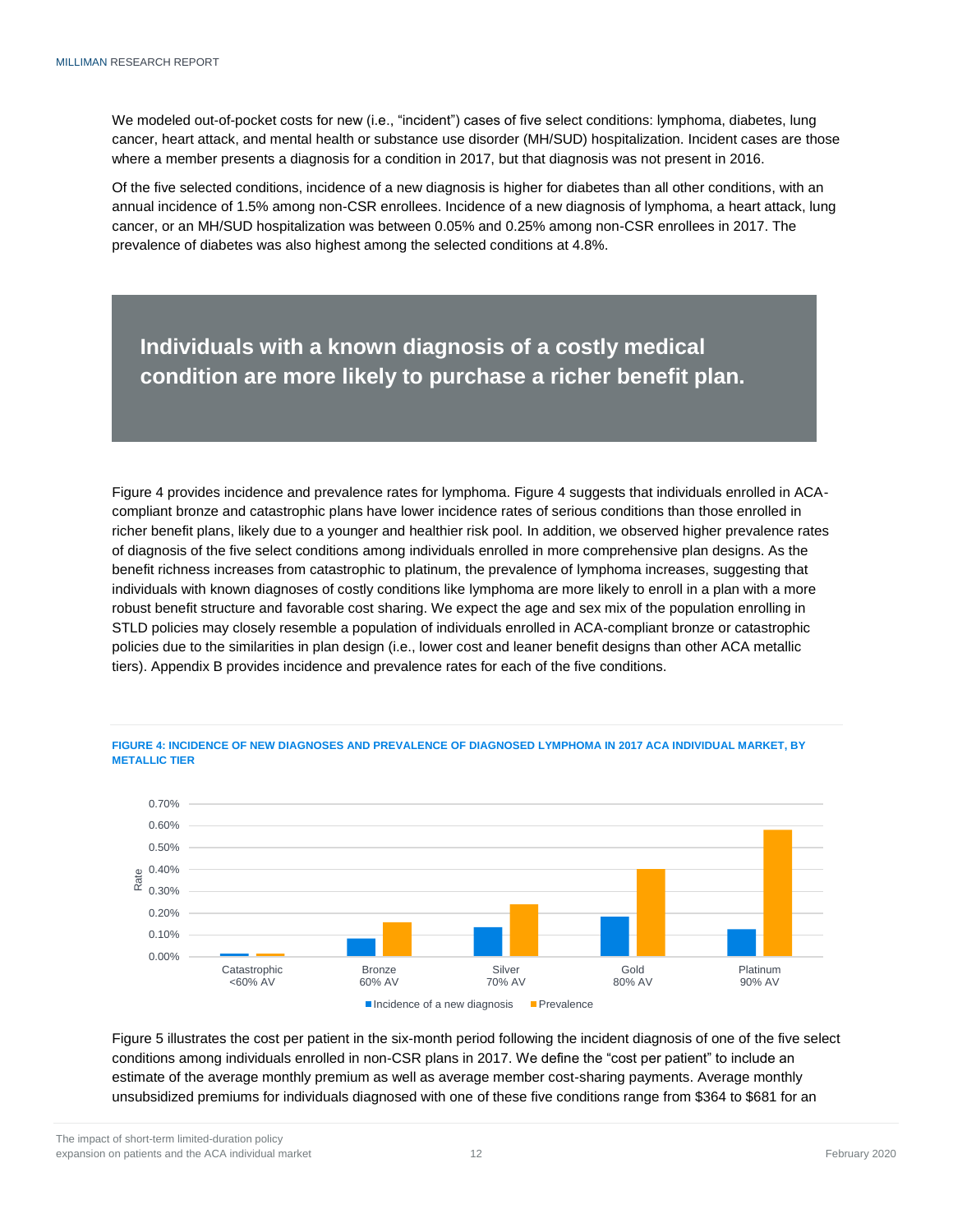ACA-compliant policy and \$104 to \$214 for an STLD policy. The supporting table in Figure 5 breaks down the cost per patient between estimated premium and member cost-sharing payments. This chart and supporting table provide the total cost per patient under an ACA-compliant policy and the assumed cost per patient under two illustrative STLD policy scenarios:

- Scenario 1: Assumes the patient is enrolled in an STLD policy for the full six-month period following diagnosis of a new medical condition.
- Scenario 2: Assumes the patient is enrolled in an STLD policy for three months following diagnosis of a new medical condition and is declined renewal thereafter (i.e., uninsured for the following three-month period).

**FIGURE 5: ESTIMATED PATIENT OUT-OF-POCKET COSTS (PREMIUM + MEMBER COST SHARING) IN SIX-MONTH PERIOD FOLLOWING DIAGNOSIS OF SELECT CONDITIONS IN 2017, AMONG NON-CSR PATIENTS ENROLLED IN ACA-COMPLIANT INDIVIDUAL MARKET** 



|                           |                                    | <b>STLD PATIENT PAID SCENARIO 2**</b><br><b>ACA POLICY PATIENT PAID</b><br><b>STLD PATIENT PAID SCENARIO 1*</b> |                                               |                                    |                               |                                               |                                    |                        |                                               |
|---------------------------|------------------------------------|-----------------------------------------------------------------------------------------------------------------|-----------------------------------------------|------------------------------------|-------------------------------|-----------------------------------------------|------------------------------------|------------------------|-----------------------------------------------|
| <b>CONDITION</b>          | <b>ESTIMATED</b><br><b>PREMIUM</b> | <b>COST</b><br><b>SHARING</b>                                                                                   | <b>TOTAL</b><br><b>PATIENT</b><br><b>COST</b> | <b>ESTIMATED</b><br><b>PREMIUM</b> | <b>COST</b><br><b>SHARING</b> | <b>TOTAL</b><br><b>PATIENT</b><br><b>COST</b> | <b>ESTIMATED</b><br><b>PREMIUM</b> | COST<br><b>SHARING</b> | <b>TOTAL</b><br><b>PATIENT</b><br><b>COST</b> |
| Lymphoma                  | \$3,500                            | \$2,800                                                                                                         | \$6,300                                       | \$1,000                            | \$22,100                      | \$23,100                                      | \$500                              | \$45,300               | \$45,800                                      |
| <b>Heart attack</b>       | \$4,000                            | \$3,900                                                                                                         | \$7,900                                       | \$1,300                            | \$30,800                      | \$32,100                                      | \$600                              | \$50,700               | \$51,300                                      |
| Lung cancer               | \$4,000                            | \$3,900                                                                                                         | \$7,900                                       | \$1,200                            | \$47,800                      | \$49,000                                      | \$600                              | \$102.800              | \$103,400                                     |
| <b>Diabetes</b>           | \$3.700                            | \$2,300                                                                                                         | \$6,000                                       | \$1,200                            | \$8,000                       | \$9,200                                       | \$700                              | \$15,000               | \$15,700                                      |
| MH/SUD<br>hospitalization | \$2,200                            | \$5,900                                                                                                         | \$8,100                                       | \$600                              | \$30,900                      | \$31,500                                      | \$300                              | \$49,500               | \$49,800                                      |

\* Assumes the patient is enrolled in an STLD policy for the full six-month period following diagnosis. We assume STLD policies have an average actuarial value<br>(AV) of 50%, consistent with other published studies.<sup>6,24</sup> Bec drugs, we have assumed that the patient is responsible for the full amount negotiated between the provider and the insurer for these services, or the allowed (discounted) amount.

\*\* Assumes that the patient is covered under an STLD policy for three months following diagnosis of the condition and is declined renewal thereafter. While the patient is covered by the STLD policy, we assume that the policy has an AV of 50% and does not cover maternity services, mental health services, or prescription drugs, for which the patient is responsible for the allowed amounts. After the STLD policy terminates coverage, we have assumed that the patient is uninsured and is responsible for the full amount billed (i.e., undiscounted) by the provider for all services.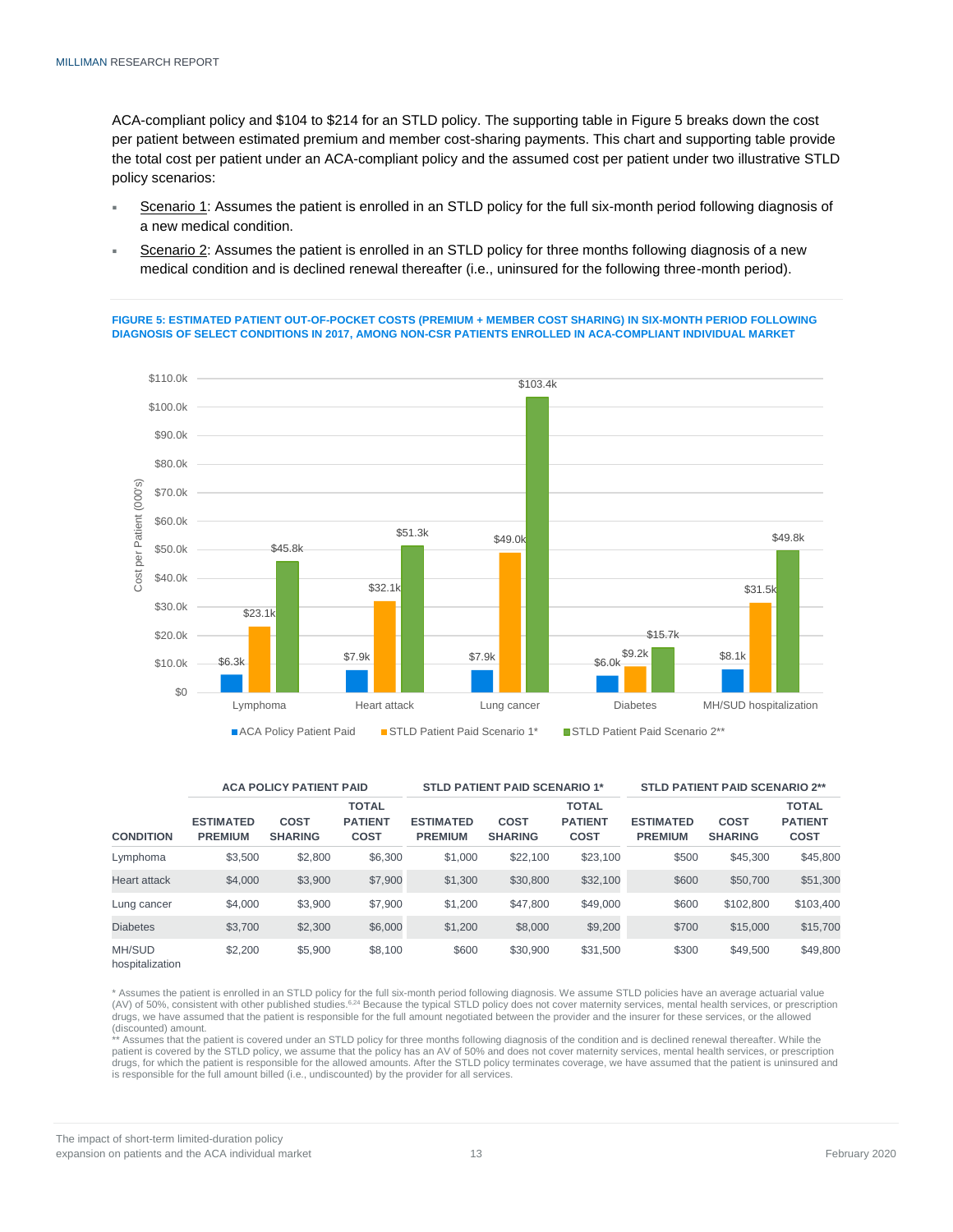Under both illustrative STLD policy scenarios, the estimated patient cost in the six-month period following diagnosis are substantially greater than the actual patient costs for members in our database with ACA-compliant coverage in 2017. For example, in the six-month period following a new diagnosis in 2017, a new lymphoma patient enrolled in an STLD policy could pay \$16,800 more out-of-pocket, including premium and cost sharing, than that person would have while enrolled on an ACA-compliant policy (see STLD Scenario 1).

ACA-compliant policies offered substantial insurance and financial protection for individuals with an incident condition in our study. In the six-month period following diagnosis of lymphoma, total patient cost sharing was \$2,800, or about 7% of total allowed cost (i.e., the amount negotiated between the provider and the insurer for medical services) for an individual enrolled in an ACA-compliant policy. The average patient cost sharing peaked in the month of diagnosis, reaching \$1,510, but fell to approximately \$180 per month within six months following the diagnosis. About 13% of the patient's average monthly cost sharing in the six months following diagnosis was on prescription drugs, which are not covered by most STLD policies.

**In the six-month period following diagnosis, a newly diagnosed lymphoma patient enrolled in an STLD policy could pay \$16,800 more in out-of-pocket expenses than that person would have while enrolled on an ACAcompliant policy.** 

ACA-compliant policies also offer guaranteed renewal; whereas a typical STLD policy includes preexisting condition exclusion provisions, which may lead to newly diagnosed enrollees without health coverage once their STLD policy duration has ended. Under this scenario, the newly diagnosed individual may be at risk for the undiscounted amount billed by the provider for medical services after expiration of the STLD policy, which is generally much higher than the negotiated amount paid by insurers. We determined that a patient who is denied STLD renewal three months following a new diagnosis of lymphoma and subject to providers' billed charges would be responsible for \$39,500 more in the six-month period following diagnosis than the same patient covered under an ACA-compliant individual policy (see STLD Scenario 2). While patients in STLD policies would be at risk of nonrenewal because of new diagnoses, we note that they would be eligible, and are likely to sign up, for ACA-compliant coverage during the annual open enrollment period.

Figure 6 illustrates the monthly out-of-pocket costs (including monthly premiums and member cost sharing) for an incident lymphoma patient enrolled in an ACA-compliant policy as well as two illustrative scenarios of STLD coverage. We indicate the month of diagnosis as "month 0." Figures for patients with an ACA-compliant policy are based on historical data, while figures for STLD policies are estimated. To estimate STLD patient cost sharing, we applied the benefit descriptions commonly observed in STLD policies to the empirical monthly billed charges, allowed amounts, and out-of-pocket expenses of an ACA individual enrollee with a new diagnosis. Charges related to mental health, maternity, and pharmacy services were assumed to be not covered, and out-of-pocket expenses for covered medical services were 50% of allowed amounts. No maximum out-of-pocket limits were applied. The resulting estimates represent what the out-of-pocket costs would have been, had the member been enrolled in an STLD policy instead of an ACA plan. Monthly premium payments for ACA-compliant and STLD policies are estimated based on the 2019 unsubsidized premium of the popular ACA and STLD policies (see Figure 3) for a patient of the average age and sex with a new diagnosis of each of the five conditions.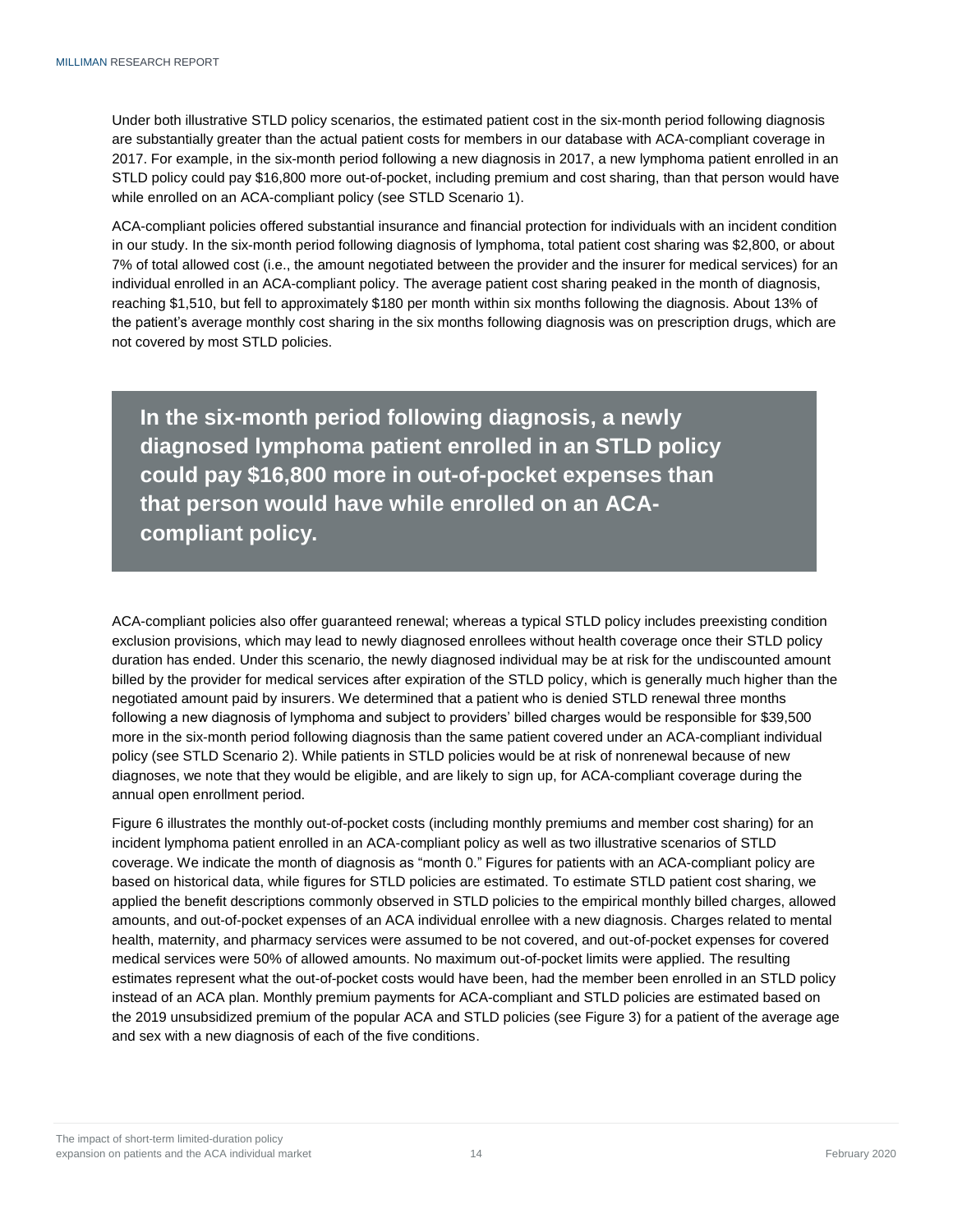



\* See Figure 5 for scenario definitions.

For an individual covered by an STLD policy for the six-month period following a new diagnosis of lymphoma (i.e., STLD Scenario 1), the estimated per patient cost in the three months leading up to diagnosis was \$700 higher than what would have been covered under an ACA-compliant policy, and was another \$16,800 higher in the six-month period following diagnosis. For individuals who are denied STLD policy renewal three months after diagnosis and are uninsured for the following three-month period, estimated patient out-of-pocket expenses were nearly \$40,000 higher in the six-month period following the month of diagnosis. Figure 7 summarizes these results for all five conditions.

|                  | AFTER INCIDENT DIAGNOSIS OF SELECT CONDITIONS IN 2017 |                                       |                         |  |
|------------------|-------------------------------------------------------|---------------------------------------|-------------------------|--|
|                  | THREE MONTHS PRIOR TO                                 | <b>SIX MONTHS FOLLOWING DIAGNOSIS</b> |                         |  |
| <b>CONDITION</b> | <b>DIAGNOSIS</b>                                      | <b>STLD SCENARIO 1*</b>               | <b>STLD SCENARIO 2*</b> |  |
|                  |                                                       |                                       |                         |  |

**FIGURE 7: ESTIMATED DIFFERENCE IN PER PATIENT COST UNDER STLD POLICY VERSUS ACA-COMPLIANT POLICY, BEFORE AND** 

|                        | THREE MONTHS PRIOR TO | <b>SIX MONTHS FOLLOWING DIAGNOSIS</b> |                         |  |  |
|------------------------|-----------------------|---------------------------------------|-------------------------|--|--|
| <b>CONDITION</b>       | <b>DIAGNOSIS</b>      | <b>STLD SCENARIO 1*</b>               | <b>STLD SCENARIO 2*</b> |  |  |
| Lymphoma               | \$700                 | \$16,800                              | \$39,500                |  |  |
| <b>Heart attack</b>    | \$1,800               | \$24,100                              | \$43,400                |  |  |
| Lung cancer            | \$2.500               | \$41.100                              | \$95,500                |  |  |
| <b>Diabetes</b>        | \$0                   | \$3,200                               | \$9,700                 |  |  |
| MH/SUD hospitalization | \$3.100               | \$23,400                              | \$41.700                |  |  |

\* See Figure 5 above for illustrative STLD scenario definitions.

#### <span id="page-16-0"></span>**IMPACT ON 2020 PREMIUMS: A CARRIER PERSPECTIVE**

We reviewed carriers' rate filing materials in the ACA individual market for plan year 2020 to determine the expected impact to unsubsidized premiums of regulatory actions, including the expansion of STLD policies and the repeal of the individual mandate penalty. We found that carriers offering ACA-compliant individual coverage in states with nonrestricted availability of STLD policies included an adjustment of approximately 4% in their 2020 premiums for the expected increase in population morbidity due to regulatory changes. These actions are anticipated to create alternative options for low-cost, low-risk individuals in the ACA-compliant marketplace, including enrolling in an STLD policy or forgoing insurance altogether, which increase premiums in the ACA individual market.

The results below are summarized by the degree of STLD plan regulation as of the writing of this report. Figure 8 illustrates a map of classification of the degree of STLD plan regulation. Appendix D provides further detail.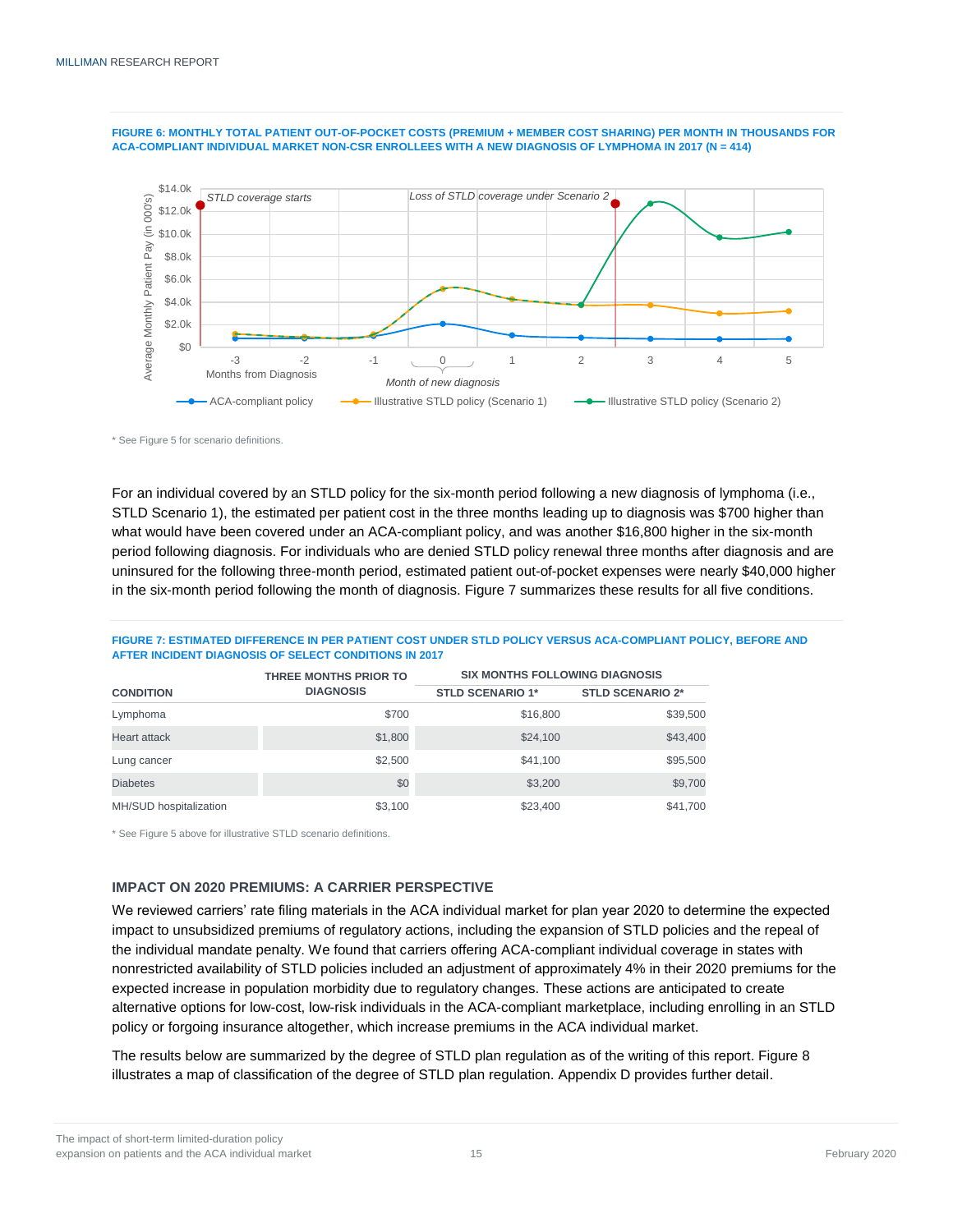- States that have adopted the federal guidelines for STLD policies (364-day plans, with option to renew up to 36 months) or with at least 360-day initial duration (with or without the option to renew) are classified as "full impact" states (25 states).
- States that have limited STLD policies (such as through initial durational limits up to three-month or six-month periods) are classified as "moderate impact" states (13 states, plus the District of Columbia).
- States that have banned the sale of STLD policies or that have significant barriers to entry are classified as "restricted impact" states (12 states).



#### **FIGURE 8: STATES BY CLASSIFICATION OF DEGREE OF STLD REGULATION\***

\* Classification of the degree of STLD regulation by state is based on research available at healthinsurance.org.<sup>31</sup>\*Classification of the degree of STLD regulation by state is based on research available at healthinsurance.org.<sup>25</sup>

There are important differences among states with and without restrictions in the STLD market. Carriers offering individual coverage in states without restrictions on STLD availability assumed an average rate impact approximately 5% greater than states with low-to-moderate restrictions on STLD availability. Figure 9 summarizes the average 2018-2020 rate change and the reported impact on 2020 individual market premiums due to regulatory changes, such as the individual mandate penalty repeal, expansion of STLD policies, and expansion of AHPs.

Based on our research of 2020 approved rate filings and URRTs in the ACA individual market, the impact of regulatory actions (which include but are not limited to the repeal of the individual mandate penalty and the expanded availability of STLD policies) is expected to increase population morbidity by approximately 4%. See Appendix E for additional state-level and carrier-level detail.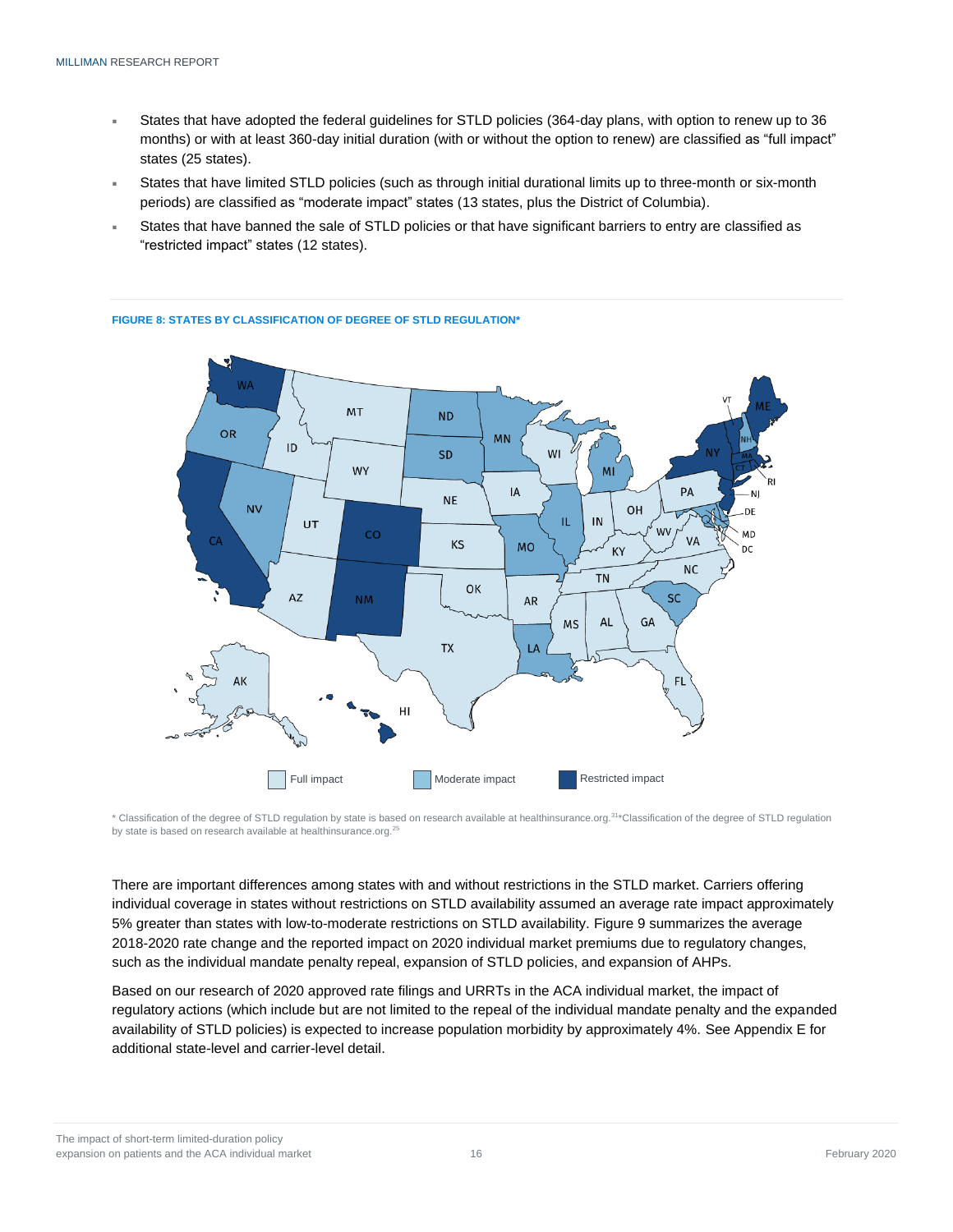| <b>DEGREE OF STLD REGULATION</b> | <b>OVERALL 2018-2020</b><br><b>UNSUBSIDIZED RATE CHANGE</b> | <b>2020 RATE IMPACT OF</b><br><b>REGULATORY ACTIONS</b> |
|----------------------------------|-------------------------------------------------------------|---------------------------------------------------------|
| Full impact                      | $+0.4%$                                                     | $+4.3%$                                                 |
| Moderate impact                  | $-2.0%$                                                     | $+3.0%$                                                 |
| Restricted impact                | $+7.5%$                                                     | $-1.2\%$                                                |

#### **FIGURE 9: SUMMARY OF IMPACT OF REGULATORY ACTIONS ON 2020 ACA-COMPLIANT INDIVIDUAL MARKET PREMIUMS**

In states that have adopted the federal guidelines or substantial portions of the federal guidelines for STLD availability (i.e., "full impact" states with at least 360-day initial policy duration, with or without the option to renew), we found that average monthly unsubsidized premiums in the 2020 ACA individual marketplace are approximately 4.3% greater, or about \$25 higher, due to regulatory actions such as the individual mandate penalty repeal and the STLD policy expansion. Figure 10 provides a simple illustration of our research for full impact states.

#### **FIGURE 10: SUMMARY OF IMPACT OF REGULATORY ACTIONS ON 2020 ACA INDIVIDUAL PREMIUMS AMONG STATES WITH FULL IMPACT OF STLD EXPANSION**



\* Baseline ACA-compliant individual market premiums assume no impact due to regulatory actions, including the elimination of the individual mandate penalty and expansion of STLD policies or AHPs. Reflects the average 2018 premium for renewing policies within the ACA-compliant individual market, calculated from URRT PUFs.

\*\* Informed by Kaiser's rate filing research for 2019<sup>8</sup> and Milliman's rate filing research for 2020 on the carrier-assumed impact of regulatory changes on ACAcompliant individual market premiums.

On average across states with the federal guidelines for STLD policies (i.e., full impact states), approved rate increases have been relatively flat between 2018 and 2020 (0.8% in 2019 and -0.4% in 2020). However, carriers loaded their premiums with adjustments in 2019 and 2020 to account for regulatory changes, including the individual mandate and the expansion of STLD plans, leading to monthly premiums that are \$25 higher than a "baseline" premium (assuming no regulatory changes).

In general, the impact of regulatory actions on 2020 premiums is lower than the assumed impact on 2019 premiums from Kaiser Family Foundation research.<sup>8</sup> Using data reported in Kaiser's issue brief on the impact of regulatory changes on 2019 premiums, we determined that the average impact was greater in 2019 than in 2020 for all groupings of states by degree of STLD plan regulation (i.e., full impact, moderate impact, and restricted impact). For example, for states with the full impact of STLD plan expansion, the 2019 rate impact of regulatory actions was 6.0%, versus 4.3% on 2020 premiums, as illustrated in Figure 9 above. In 2018, CMS projected that gross premiums in the ACA-compliant individual marketplace would ultimately increase about 6% by 2022 due to the impact of STLD policy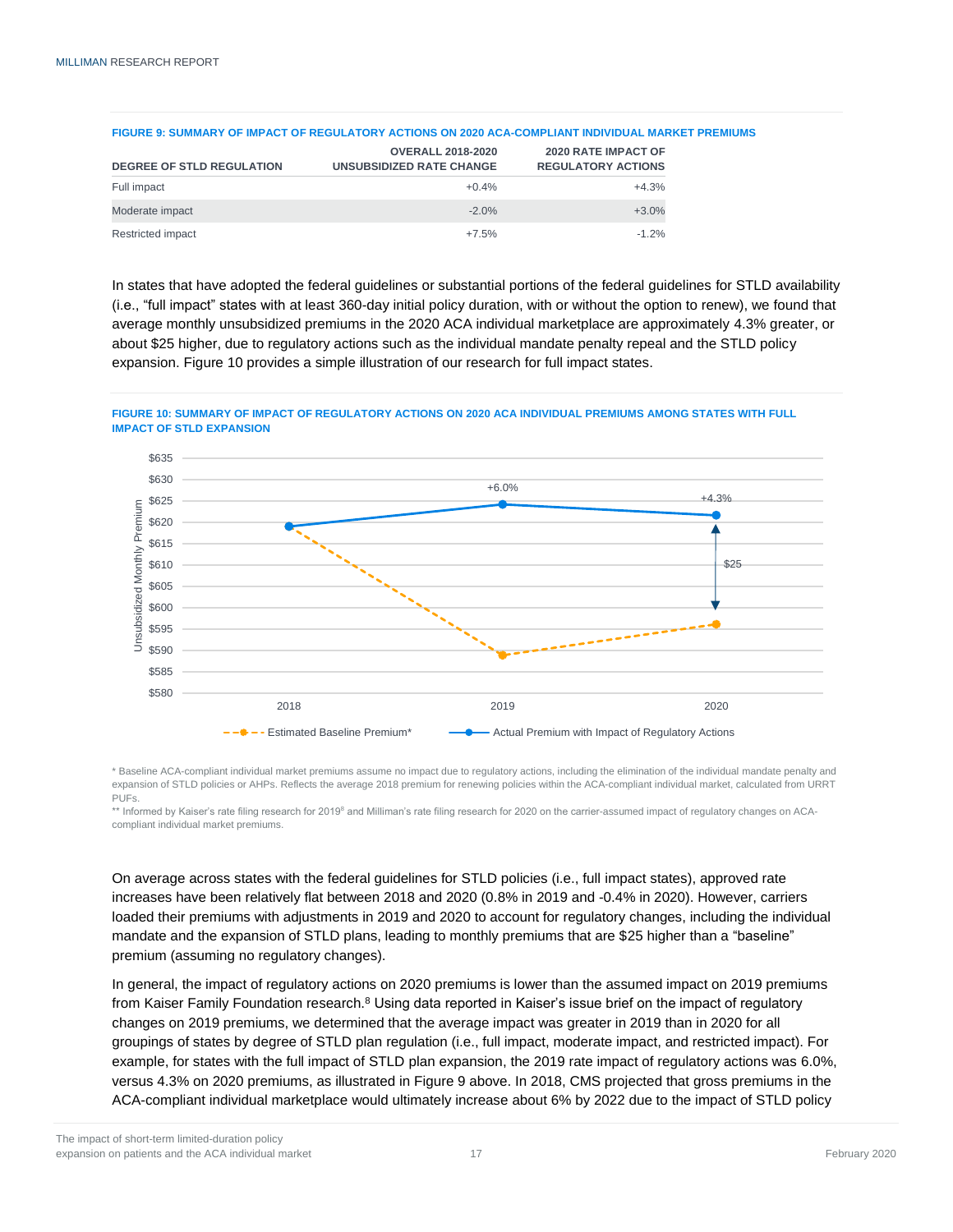changes, with roughly 4% of that overall rate increase occurring by 2020. <sup>6</sup> Our research of 2020 rate filings shows that premiums in states with the federal STLD regulations (i.e., full impact) are 4.3% higher due to the expansion of STLD policies, which aligns with CMS's projections for 2020.

This decrease indicates carriers are assuming that the impact due to the repeal of the individual mandate penalty and STLD policy expansion on the morbidity of the individual risk pool is less than what had been originally assumed for 2019 pricing. Although complete claims and enrollment data for calendar year 2019 were not available when carriers were pricing for the 2020 rating period, emerging data may have suggested that 2019 enrollment had not declined significantly from 2018 despite the availability of alternative coverage options. For example, our analysis of CMS Open Enrollment Public Use Files (PUFs) determined that consumer plan selections in the individual market only decreased 2.6% between 2018 and 2019 open enrollment periods.

**The impact of regulatory actions, including the repeal of the individual mandate penalty and the expanded availability of STLD policies, is expected to increase unsubsidized premiums by approximately 4% in 2020 among states with full expansion of STLD policies.** 

Our review of carriers' rate filing materials in the ACA individual market for plan year 2020 suggests that the impact of the STLD expansion was hard to measure, and carriers did not distinguish from the impact of the mandate repeal. Most carriers did not distinguish the impact of regulatory actions on 2020 individual market premiums between the effects of the individual mandate penalty repeal, the STLD policy expansion, and other regulatory actions (such as the expansion of AHPs). Among the few carriers that explicitly included a premium adjustment for the expansion of STLD policies, it was generally between 0.5% and 2% in 2020.

On average, the 2020 premium impact of regulatory actions among states that restricted the sale or duration of STLD policies was -1.2% (see Figure 9), indicating that premiums were lower due to regulatory action. This is driven primarily by changes in California, where the individual mandate penalty was reinstated for 2020, resulting in an average decrease to 2020 individual market premiums of approximately 2.6%. California's large individual market enrollment relative to other states results in a weighted average impact among restricted states that is heavily influenced by California's individual mandate reinstatement.<sup>26</sup> Excluding California results in a weighted average rate impact of 0.6% among states with restrictions on STLD policies.

Regulatory actions among other states that have restricted STLD policies have led to low rate impacts:

- Massachusetts: The average assumed impact of regulatory actions among the eight carriers offering coverage in 2020 who publicly quantified a rate impact was 0%. Massachusetts, which implemented a long-standing individual mandate penalty in 2007, also imposes tight regulations on STLD policies.<sup>27,28</sup> No STLD policies are currently available for purchase in Massachusetts.27,28
- New Jersey: Among the two carriers that publicly quantified a rate impact, the average adjustment was 0% in New Jersey due to regulatory actions. New Jersey, which also enacted an individual mandate penalty effective in 2019, does not allow STLD policies to be sold.<sup>29,30</sup>
- New York: The average rate adjustment in 2020 among carriers that publicly quantified an impact due to regulatory changes was  $+1.5\%$ . Because New York does not allow the sale of STLD policies,  $31$  most carriers attributed the full rate impact to the individual mandate.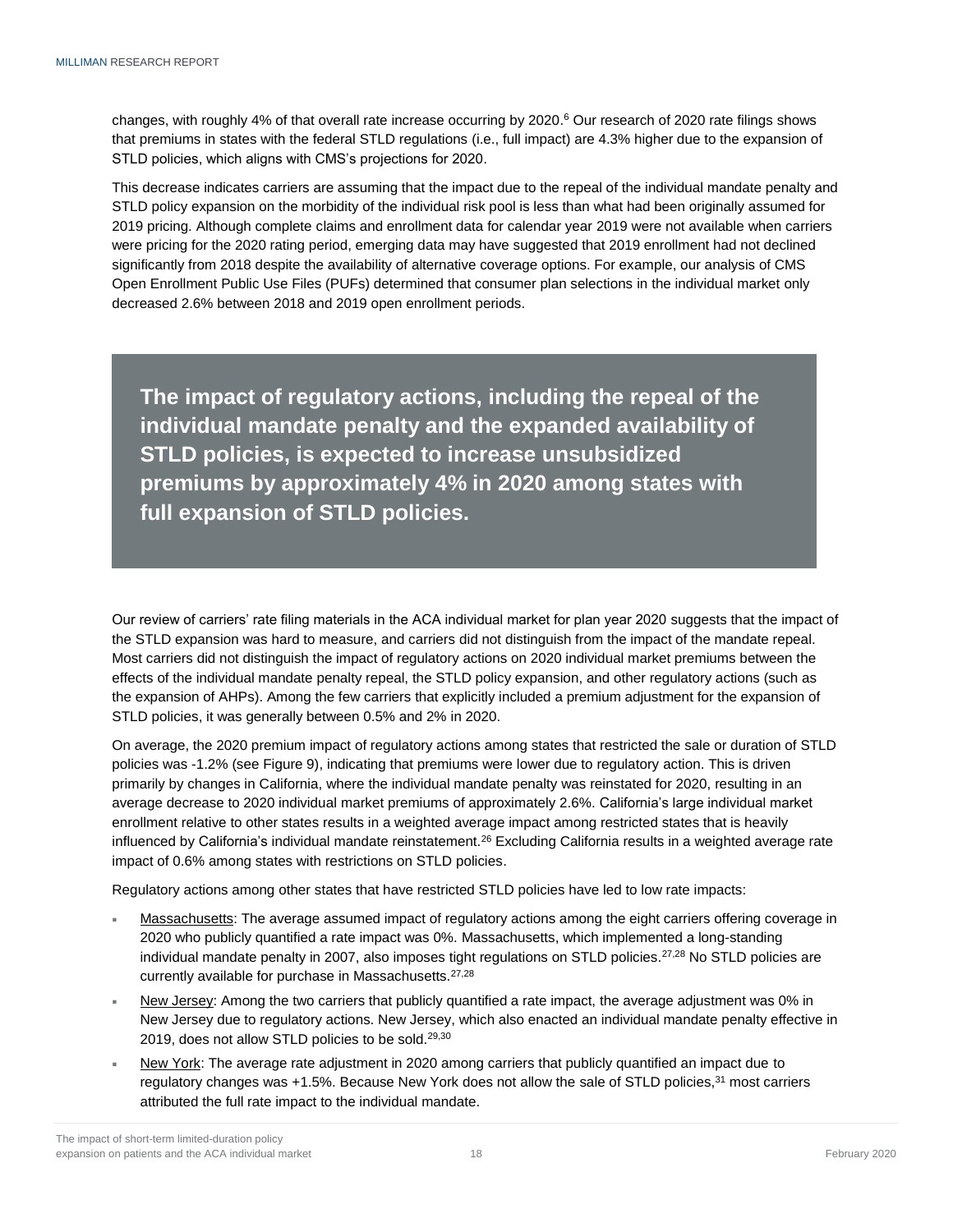Washington: Carriers assumed an average impact of +0.8% in 2020 due to regulatory actions, ranging from 0% to 5% for the repeal of the individual mandate penalty. Washington limits the duration of STLD policies to three months, with renewals prohibited, and enforces restrictions on the sale of STLD policies and on preexisting condition exclusion provisions.<sup>32</sup>

Our research on the 2020 approved individual market rate filings indicated that carriers generally did not consider the degree of availability of STLD policies when setting assumptions; carriers in states with both moderate impact STLD regulations and full impact STLD regulations assumed average premium impacts of approximately 4%. Several multistate carriers (i.e., insurers that offer individual coverage in multiple states) assumed the same premium adjustment in 2020 for each state in which they were filing premiums, regardless of whether the state implemented moderate impact regulations on the sale or duration of STLD policies. Many carriers assumed the same rate impact in their 2019 premiums and 2020 premiums.

#### <span id="page-20-0"></span>**PROJECTED IMPACT OF REGULATORY ACTIONS**

Using Kaiser's reported findings and our research on the impact of regulatory actions on 2019 and 2020 individual market premiums, we estimated the impact on ACA-compliant individual market enrollment and premiums between 2019 and 2021. If current trends continue, the ACA-compliant individual market may lose up to 6% of members to non-MEC by 2021 among states with full impact STLD regulation. We expect that the impact of these regulatory actions on enrollment will largely subside after 2021.

Figure 11 illustrates the projected impact of regulatory actions, such as the individual mandate penalty repeal and STLD policy expansion, on enrollment among states with the full impact of STLD regulation based on our modeling of 50,000 members with ACA-compliant individual coverage.





\* Reflects enrollment in non-minimum essential coverage, including STLD policies and individuals without insurance. Note: Error bands reflect 95% confidence interval.

We assume that low-cost, low-risk individuals are healthy and more likely to switch to a form of non-MEC, which includes individuals who choose to forgo coverage and those who enroll in STLD policies. Based on our modeling of members enrolled in ACA-compliant individual coverage, we anticipate that approximately 6% of the ACA individual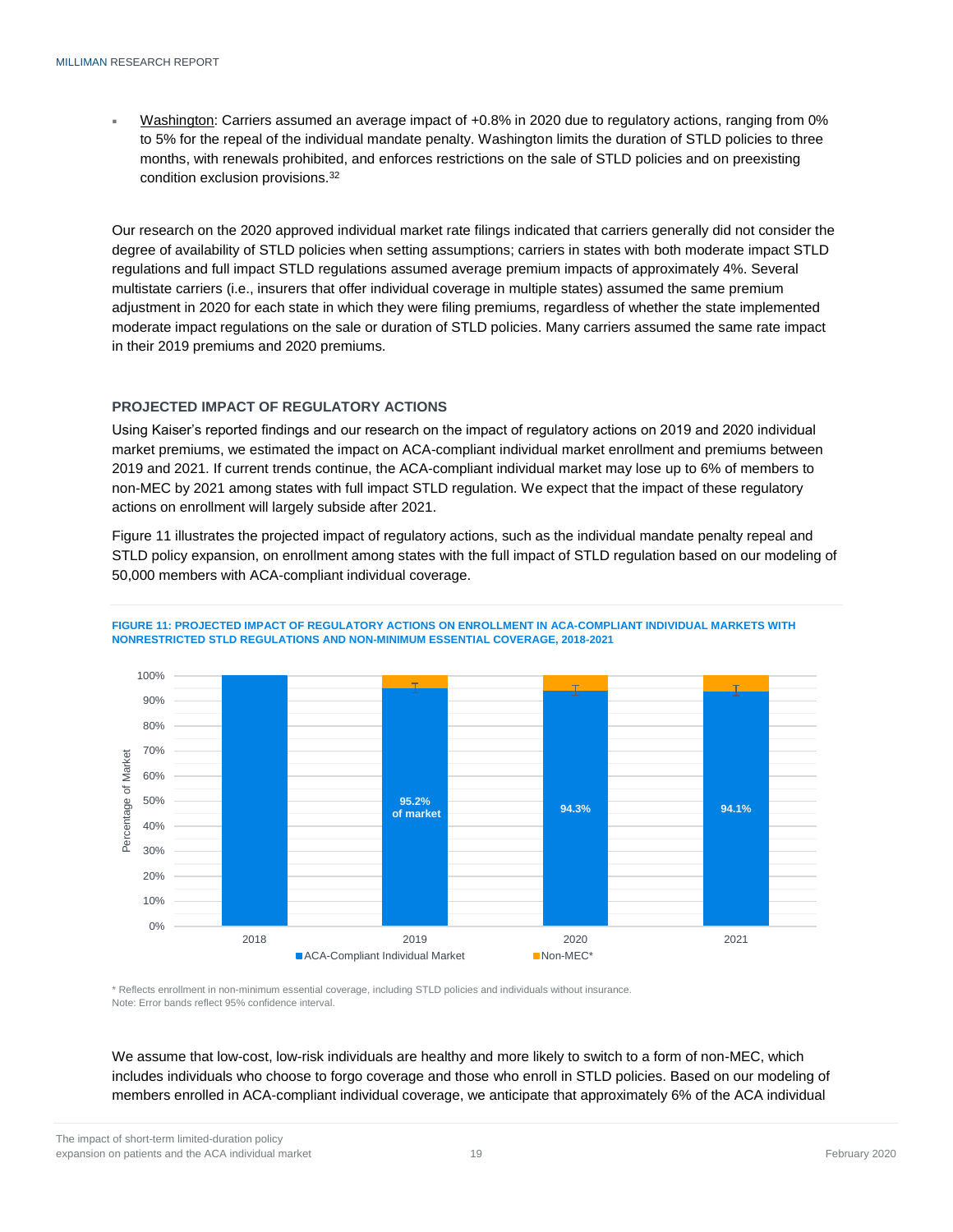market would have to migrate to non-MEC by 2021 in order for the expected premium increases, as informed by carriers' assumed rate adjustments due to the regulatory actions in 2019 and 2020, to be realized. However, we assume that individuals eligible for a premium or cost-sharing subsidy in the ACA-compliant market are less likely to dis-enroll from ACA-compliant coverage due to the financial advantages that the subsidy provides. Using data released by CMS, we found that 87% of individuals who selected an ACA-compliant policy through healthcare.gov during the 2019 open enrollment period were eligible for either a premium tax credit subsidy or a cost-sharing reduction subsidy. The availability of subsidies in the ACA individual market provides incentives that make staying on ACA-compliant coverage an attractive option for many.

As the risk pool continues to deteriorate, premiums will increase, leading to further adverse selection against the ACA-compliant marketplace. Our research found that, for every 1% increase in premium, historical enrollment in the ACA individual market has decreased by 0.2%. Extrapolating this research to the expected premium impact of regulatory actions would lead to enrollment deterioration of approximately 6% by 2021 in the ACA individual market.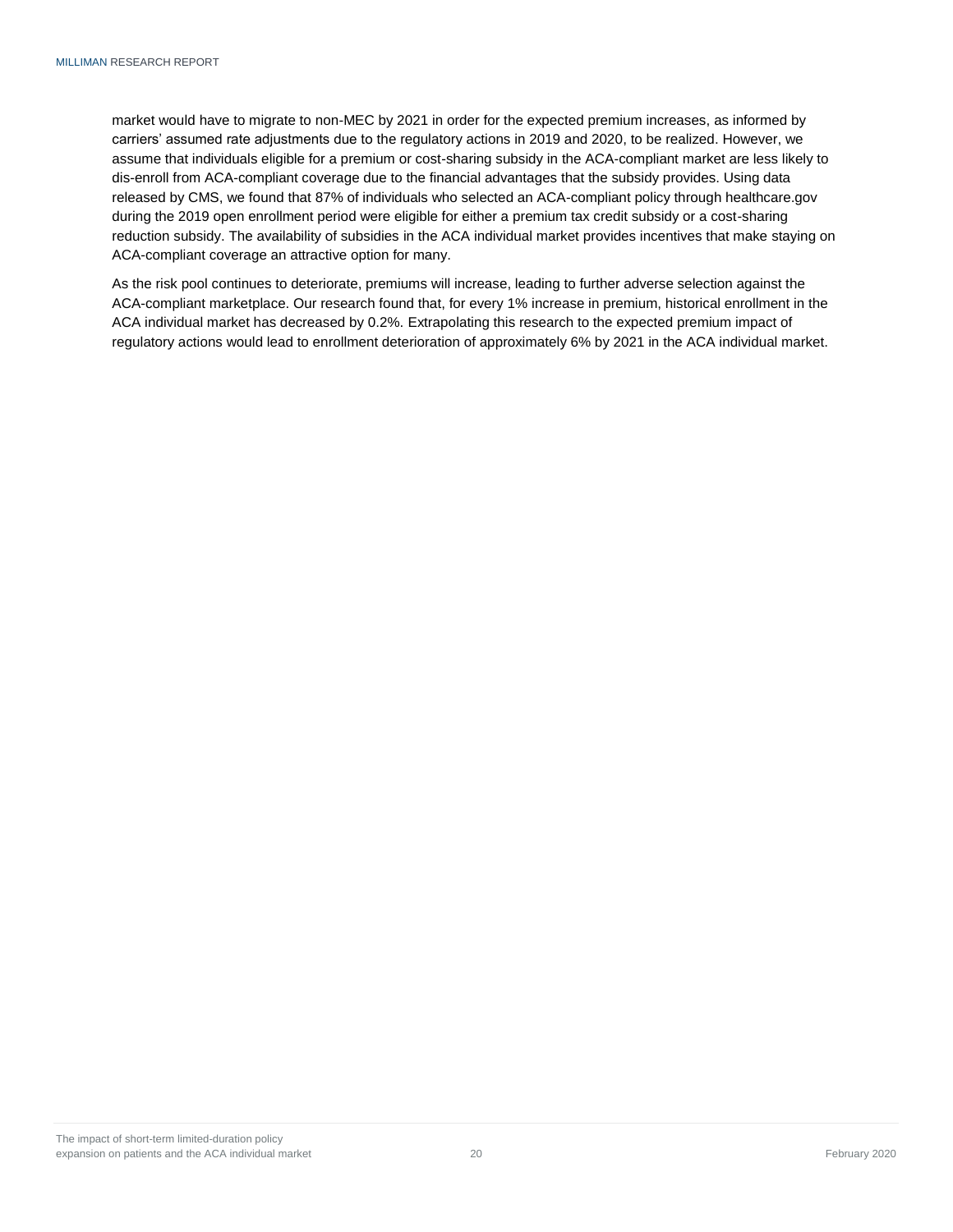# <span id="page-22-0"></span>**Discussion**

STLD policies can offer lower premiums for healthy individuals that must fill a temporary gap in coverage. Often, STLD policy premiums are less expensive than unsubsidized premiums available through ACA-compliant marketplaces. Our analysis of STLD policies found that STLD policies typically have lower premiums but offer less benefit coverage and insurance protection than ACA-compliant policies. Our research found that the typical STLD policy does not cover prescription drugs, mental health services, or maternity services, all of which are required essential health benefits under the ACA. Additionally, of the STLD policies surveyed, the typical STLD policy has a policy maximum coverage limit of \$2,000,000. Such policy maximum limits are prohibited under the ACA. All plans in our research included a preexisting condition exclusion provision, which is also banned under the ACA. These STLD plan provisions, coupled with high deductibles and member cost-sharing levels, can lead to significant out-of-pocket patient costs.

The diagnosis of an incident condition or acute event, while rare, may be financially catastrophic for an individual enrolled in an STLD policy. Our research suggests that individuals enrolled in ACA bronze or catastrophic policies, which may resemble the demographic profile of individuals enrolled in STLD policies, have lower incidence rates of costly medical conditions than those enrolled in richer benefit plans. While STLD products often offer lower premiums than ACA coverage, individuals can be exposed to high medical expenses. In the six-month period following a new diagnosis of a costly medical condition in 2017, an individual may spend up to six times more on patient out-of-pocket expenses, including monthly premium payments and member cost sharing, while enrolled in an STLD policy than they would have on an ACA-compliant policy. For certain conditions, such as diabetes, the lack of prescription drug coverage under an STLD policy contributes to roughly 40% of a patient's out-of-pocket spend. For substance use disorder hospitalizations, the potential lack of coverage for mental health services under an STLD policy can raise a patient's out-of-pocket expenses in the six months following diagnosis from roughly \$5,900 under an ACA-compliant policy to \$30,900.

Furthermore, as STLD policies allow medical underwriting, the diagnosis of a high-cost condition can result in loss of coverage after the STLD policy duration has ended. Individuals losing coverage under an STLD policy are not eligible for a special enrollment period in the ACA marketplace and must wait until the next open enrollment period. This can result in periods of no coverage under either an STLD policy or an ACA-compliant policy. During this time, an individual would be responsible for the full undiscounted amount billed by providers for healthcare services, resulting in substantial out-of-pocket expenses. While STLD policies can offer low-premium options for healthy individuals, the potential financial burden can be devastating if diagnosed with a high-cost condition.

The recent expansion of STLD policies and other loosely regulated insurance has implications on the ACA-compliant market. Carrier expectations for the impact of these regulatory actions on premiums in the ACA individual market for 2020 are approximately 4% in states that have not restricted the sale or duration of STLD policies. Many states have implemented regulations on the sale or duration of STLD policies since the federal expansion of such policies in 2018. Less than half of the states that had once adopted the federal guidelines for STLD policies still do. Among the states that have limited the impact of loosely regulated insurance through reinstating an individual mandate or by restricting STLD expansion, carriers have assumed an average premium impact in 2020 due to regulatory actions that is about 5% lower than other states.

Previous studies on recent regulatory actions, including the repeal of the individual mandate penalty and expansion of STLD policies and other loosely regulated insurance, have reported higher premium impacts to the ACA individual marketplace.<sup>5,7,8</sup> The diminished impact of regulatory actions on 2020 premiums suggests that emerging data has indicated that enrollment in the ACA individual market has not declined as significantly as originally expected. Due to the availability of subsidies on the ACA individual market, we expect that ACA individual market enrollment will decline by approximately 6% between 2018 and 2021 in order to result in premium increases that are consistent with carrier expectations for 2020.

The results of our study on the expansion of STLD policies have important implications on both individuals considering purchasing an STLD policy as well as the ACA-compliant individual marketplace as a whole. Patients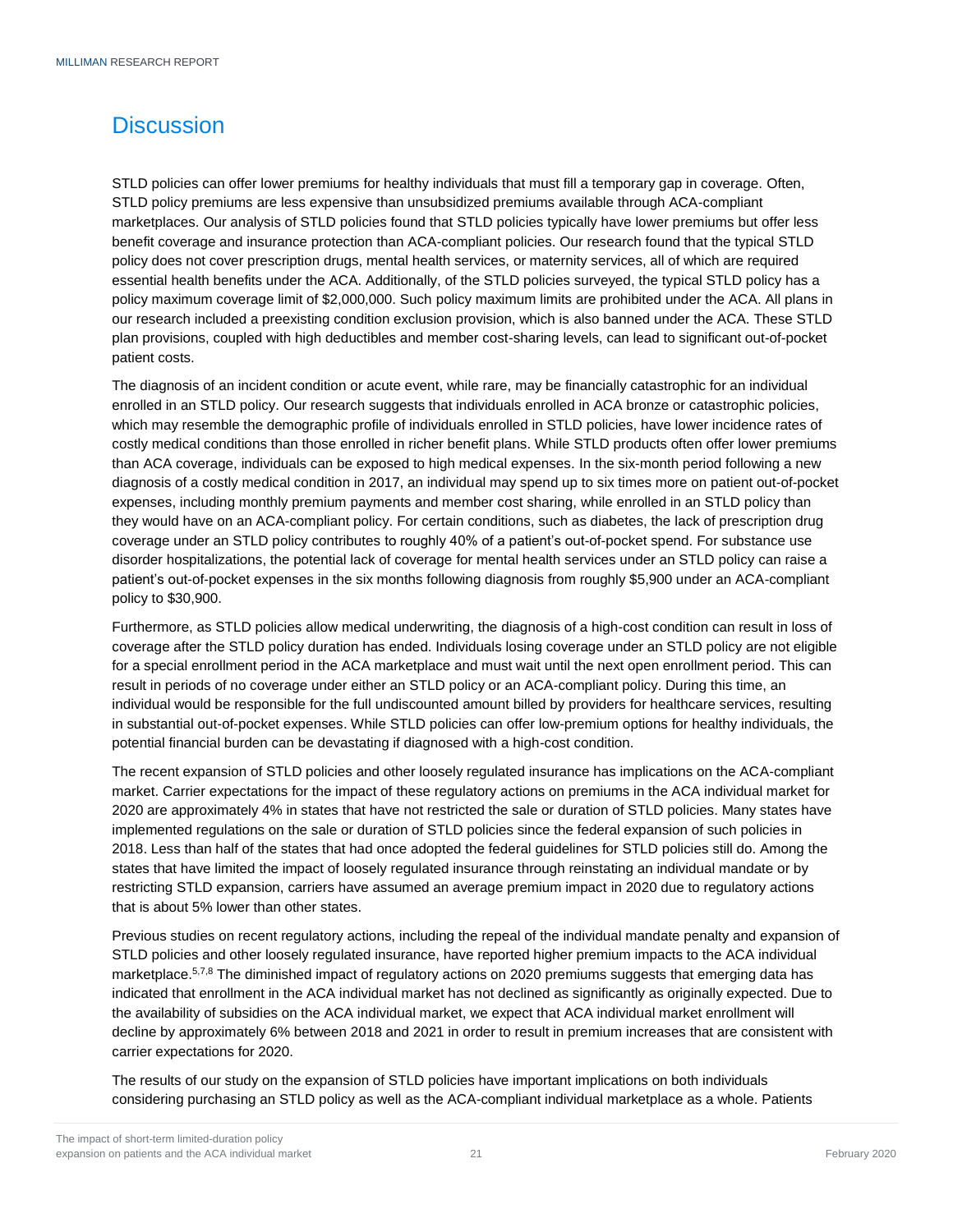electing coverage under an STLD policy should be aware of the financial exposure they could face if diagnosed with a costly medical condition.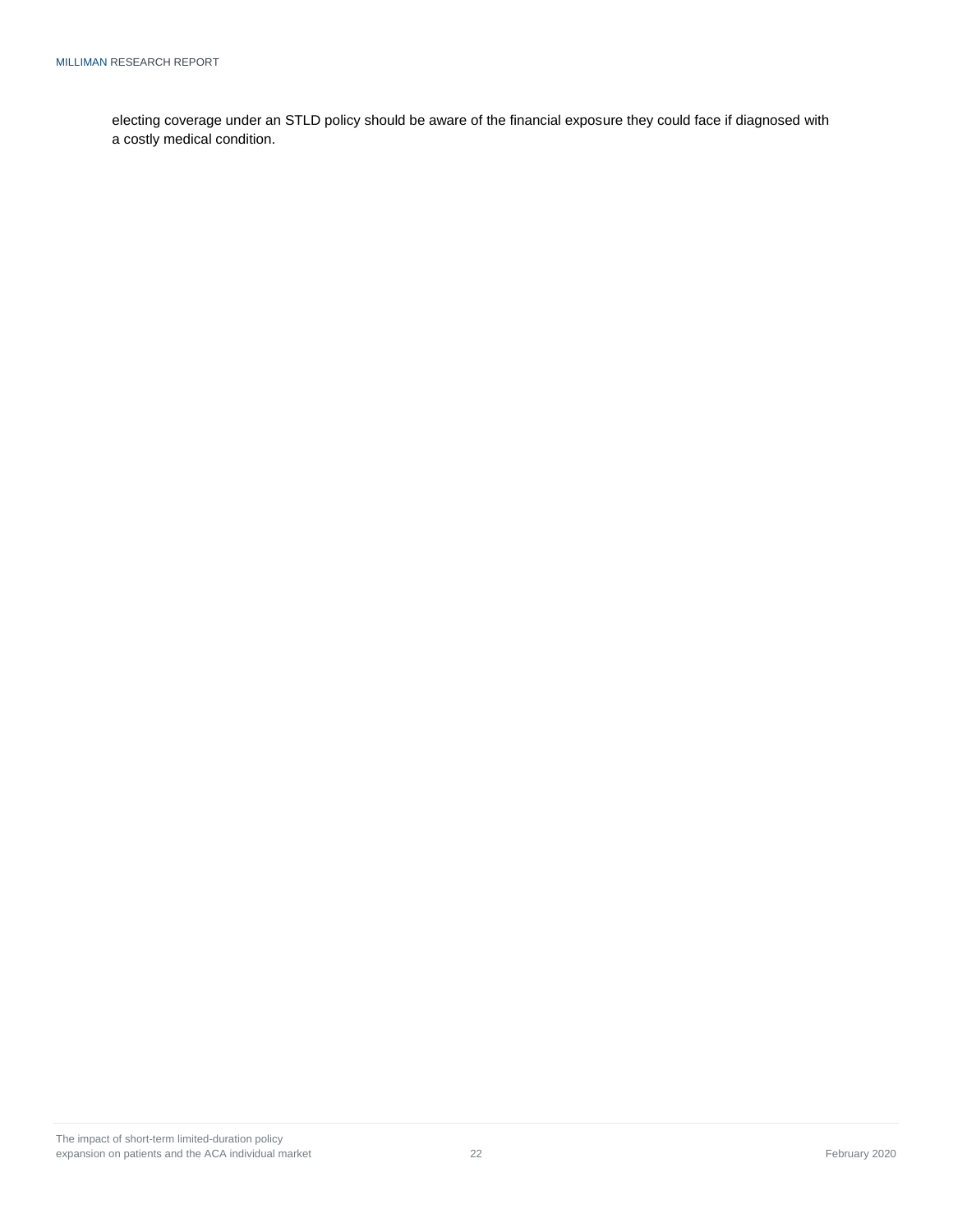# <span id="page-24-0"></span>Data Sources, Methodology, and Limitations

#### <span id="page-24-1"></span>**DATA SOURCES**

#### **Milliman's Consolidated Health Cost Guidelines™ Sources Database (CHSD)**

The Consolidated Health Cost Guidelines Sources Database (CHSD) contains paid cost, allowed cost, and billed cost, along with utilization, for inpatient, outpatient, professional, and pharmaceutical services for a commercial population, including individual market insurers as well as small and large group employer-sponsored plans. We used CHSD data for 2016 to 2017 for individuals enrolled in ACA-compliant individual policies in our analysis.

#### **Milliman's 65+ Health Cost Guidelines™ (HCGs)**

The HCGs provide a flexible but consistent basis for the determination of health claims costs and premium rates for a wide variety of health plans. The HCGs are developed as a result of Milliman's continuing research on healthcare costs. First developed in 1954, the HCGs have been updated and expanded annually since that time. The HCGs are continually monitored as they are used in measuring the experience or evaluating the rates of health plans, and as they are compared to other data sources. We used the HCG-assigned service categories to identify mental health/substance use disorder hospitalizations, as well as maternity-related services.

#### **ACA Individual Market Rate Filings for 2020**

We reviewed rate filing materials for all carriers filing for individual market coverage effective January 1, 2020, across all markets. The extent to which filing materials, which included actuarial memoranda, Unified Rate Review Templates (URRTs), and carrier objection responses, were available varied widely by state and carrier. Data was available through the following sources:

- HealthCare.gov Rate Review (ratereview.healthcare.gov)
- URRT Public Use Files (PUFs) for 2020
- State insurance department websites
- System for Electronic Rate and Form Filing (SERFF) filings

#### <span id="page-24-2"></span>**METHODOLOGY**

#### **Impact of regulatory changes on 2020 ACA-compliant individual market premiums**

We reviewed publicly available rate filings for ACA-compliant individual coverage effective in plan year 2020 that were submitted to state regulators to determine the assumed impact to 2020 premiums for all regulatory actions, including the expansion of STLD policies and the repeal of the individual mandate penalty. We have included all carriers filing for individual market coverage effective January 1, 2020, across all states. The extent to which filing materials, which include actuarial memorandums, Unified Rate Review Templates, and carrier objection responses, are available varies widely by state and insurer. Data was available through ratereview.healthcare.gov, URRT Public Use Files (PUFs), state insurance department websites, or SERFF filings.

We excluded insurers where the premium impact due to regulatory changes was not specified in the public rate filings. We assigned these insurers a value of "N/A," indicating that a company either did not mention the regulatory changes at all (e.g., individual mandate, STLD, AHPs, etc.); or the company mentioned an impact but did not quantify the amount; or quantified the rate impact but redacted the amount from public filings. In some cases, we assigned a value of "N/A" when it was clear the insurer requested a rate impact but it was unclear whether the state allowed that load, or if the insurer built in the load elsewhere in its rate calculations. Carriers that did not quantify the premium impact due to regulatory changes were excluded from the averages provided in Figures 9 and 10 above and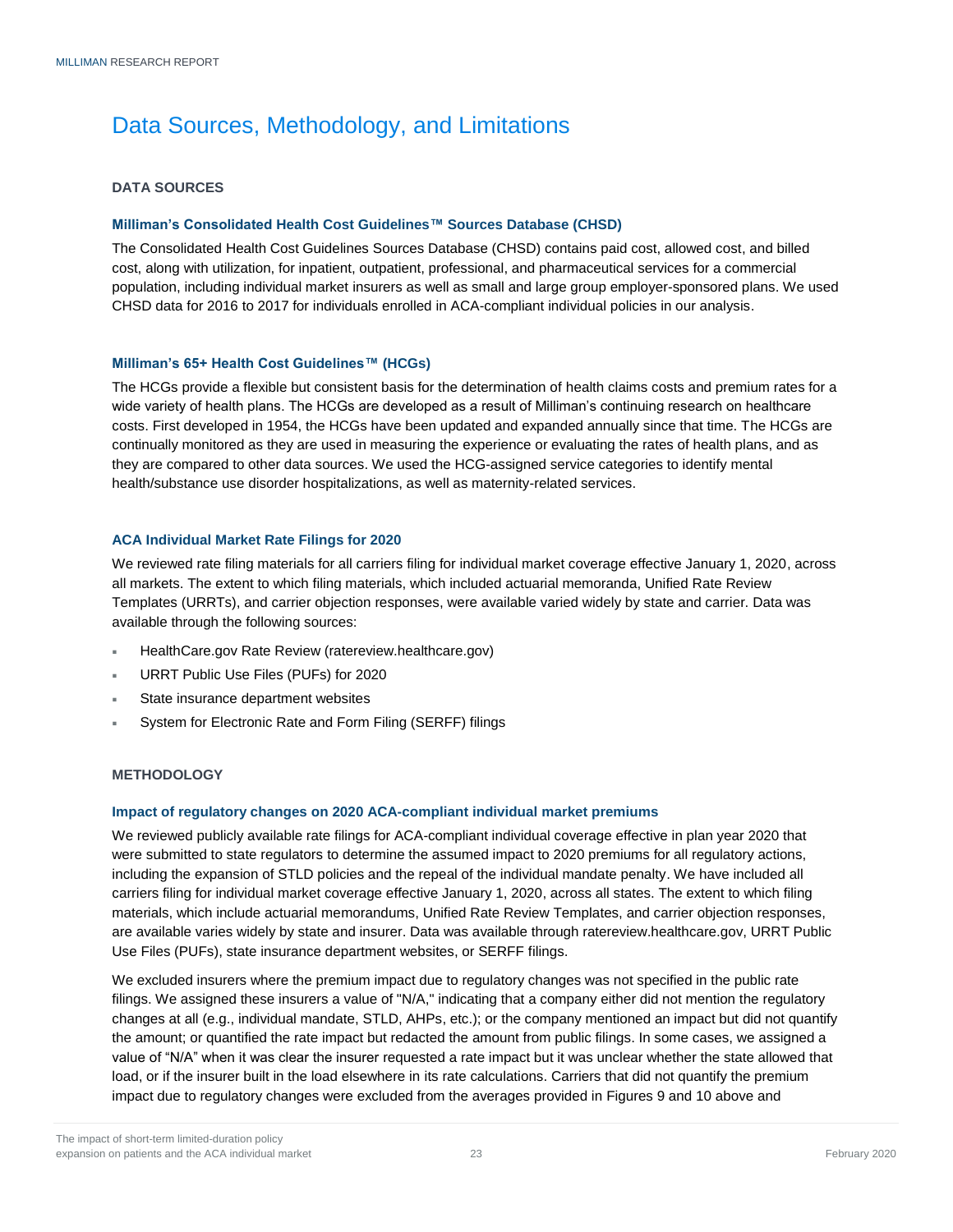Appendix E. A value of "0%" indicates the insurer did publicly quantify the impact and specified that it was 0%. Averages are weighted on aggregate premium as of March 2019 by carrier for renewing plans.

States are divided by degree of regulation on STLD policies based on our research as of January 2020. States that have adopted the federal guidelines for STLD policies (364-day plans, with option to renew up to 36 months) are labeled as "full impact" states. States that have limited STLD policies (such as through durational limits up to threemonth or six-month periods) are labeled as "moderate impact" states. States that have banned the sale of STLD policies or that have significant barriers to entry are labeled as "restricted impact" states. Appendix D provides the current degree of STLD regulation by state, along with notes on any state-specific restrictions.

#### **Anti-selection modeling methodology**

To simulate the ACA-compliant individual marketplace, we used Milliman's 2017 Consolidated Health Cost Guidelines Sources Database (CHSD) to establish a cohort of 50,000 unique members with ACA-compliant individual coverage (the "Cohort") and their historical allowed costs. The 50,000 members for our simulation were selected such that the distribution by metallic level was consistent with the CMS 2019 Open Enrollment Report. Within each metallic level, the sample selection from CHSD was random.

The anti-selection model (the "Model") randomly selects 5,000 members from the Cohort and models their enrollment patterns over time. This process is repeated 500 times in order to understand the impact of different sample composition and randomness.

To model enrollment patterns, the 5,000 sample members are segmented by historical allowed costs by decile. Members in the first decile had the lowest allowed costs (e.g., below the 10th percentile), and members in the 10th decile had the highest allowed costs (e.g., above the 90th percentile). Probabilities that a member will switch to non-MEC were assigned to each decile, based on analysis of available ACA filings and of the observed relationship between enrollment patterns and premium trends. Members in the 10th decile (i.e., those with the highest allowed costs) were the least likely to switch to non-MEC, while members in the first decile (i.e., those with the lowest allowed costs) are the most likely to switch. We assumed members in richer plans have a much lower probability of switching to non-MEC due to the selection bias that is commonly observed with metallic tier selection. Members enrolled in subsidized plans (cost-sharing reduction plan variants) do not switch regardless of decile because leaving the ACA market would cause them to lose the subsidy.

The samples of 5,000 members were modeled for four periods (2018-2019, 2019-2020, 2020-2021, 2021-2022). Members who migrated to non-MEC had the possibility to switch back to ACA-compliant coverage if their annual allowed costs were high.

We made the following assumptions in our modeling:

- Starting population: All members in the Cohort were enrolled in ACA-compliant individual coverage; there were no members enrolled in non-MEC coverage at beginning of simulation. The membership distribution by metallic tier is consistent with the CMS 2019 Open Enrollment Report.
- Static population: We assumed that the sample of 5,000 members was static throughout the simulation (i.e., no new entrants or deaths among the sample).
- Cost adjustments: In order to model the isolated impact of regulatory changes, we included no morbidity, utilization, or cost trends, and did not model year-to-year changes in allowed costs on an individual basis.
- Switch probability: The probability of switching to non-MEC in each year is informed by the impact of regulatory changes on premiums in 2019 and 2020 (per Kaiser Family Foundation research and Milliman research, respectively), as well as Milliman's research on the relationship between historical premium increases and enrollment in the ACA-compliant individual market.

Members in a gold or platinum ACA plan have a 30% lower likelihood of switching to an STLD plan, due to the presumption of selection bias by metallic level for enrollees.

Members enrolled in an ACA cost-sharing reduction (CSR) plan will not switch to MEC.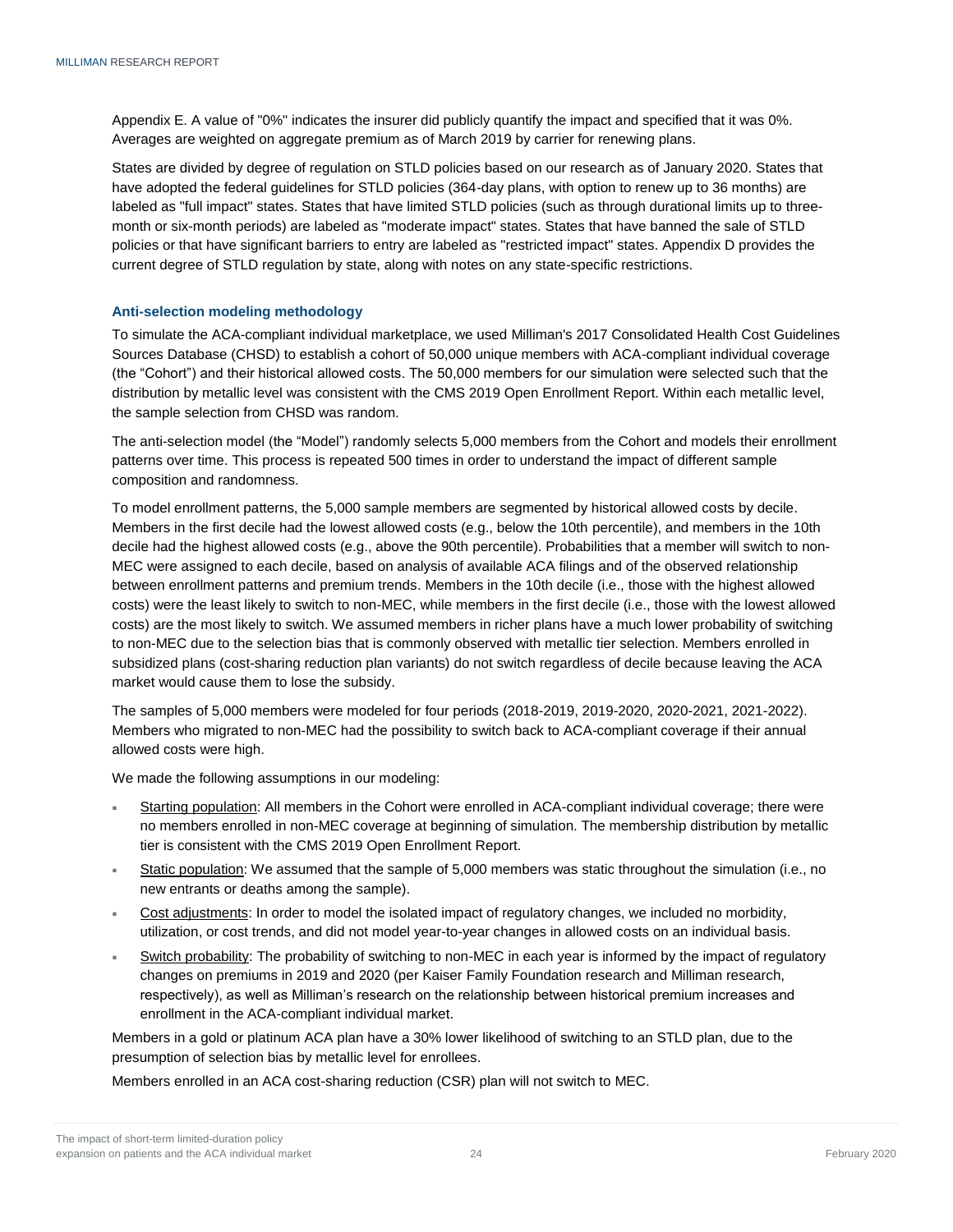Random number generators were used to determine whether individuals switched between ACA-compliant coverage and non-MEC.

In order to determine a range of reasonable results using this model, we employed a Monte Carlo approach, which reruns the model 500 times using a different group of 5,000 sample members and a different set of random numbers for each run. For each state categorization (i.e., full impact, moderate impact, and restricted impact), we generated 500 such iterations of the model.

#### **STLD plan design methodology**

We surveyed 96 STLD policies available through eHealth, an online vendor for short-term health insurance. We focused on policies available in Atlanta, Georgia (ZIP Code 30301), an area that is closely representative of national average healthcare costs according to Milliman's Health Cost Guidelines (HCGs). The HCGs are a cooperative effort of all Milliman health actuaries and represent a combination of their experience, research, and judgment. An extensive amount of data is used in developing the HCGs and that data is updated annually.

For each of the 96 policies include in our research, we collected data on the following plan design features:

- Policy carrier
- Plan name
- Plan duration
- Policy waiting period
- Deductible
- Coinsurance- or copay-based policy
- Global coinsurance value
- Patient out-of-pocket limit
- Policy maximum limit
- Primary care physician (PCP) cost sharing
- Specialty care provider (SCP) cost sharing
- Prescription drugs cost sharing
- Mental health cost sharing
- Premium for age 27 female (nonsmoker)

Of the policies included in our research, about one-third were available through UnitedHealthcare, underwritten by Golden Rule Insurance Company. Figure 12 illustrates the distribution of carrier for all the STLD policies included in our research.

| <b>FIGURE 12: STLD POLICY CARRIERS INCLUDED IN MILLIMAN RESEARCH</b> |                     |  |  |  |
|----------------------------------------------------------------------|---------------------|--|--|--|
| <b>POLICY CARRIER</b>                                                | PERCENT OF POLICIES |  |  |  |
| UnitedHealthcare                                                     | 33%                 |  |  |  |
| Everest Reins. Company                                               | 25%                 |  |  |  |
| Companion Life Company                                               | 17%                 |  |  |  |
| Independence American Insurance Company                              | 13%                 |  |  |  |
| National General Accident & Health                                   | 13%                 |  |  |  |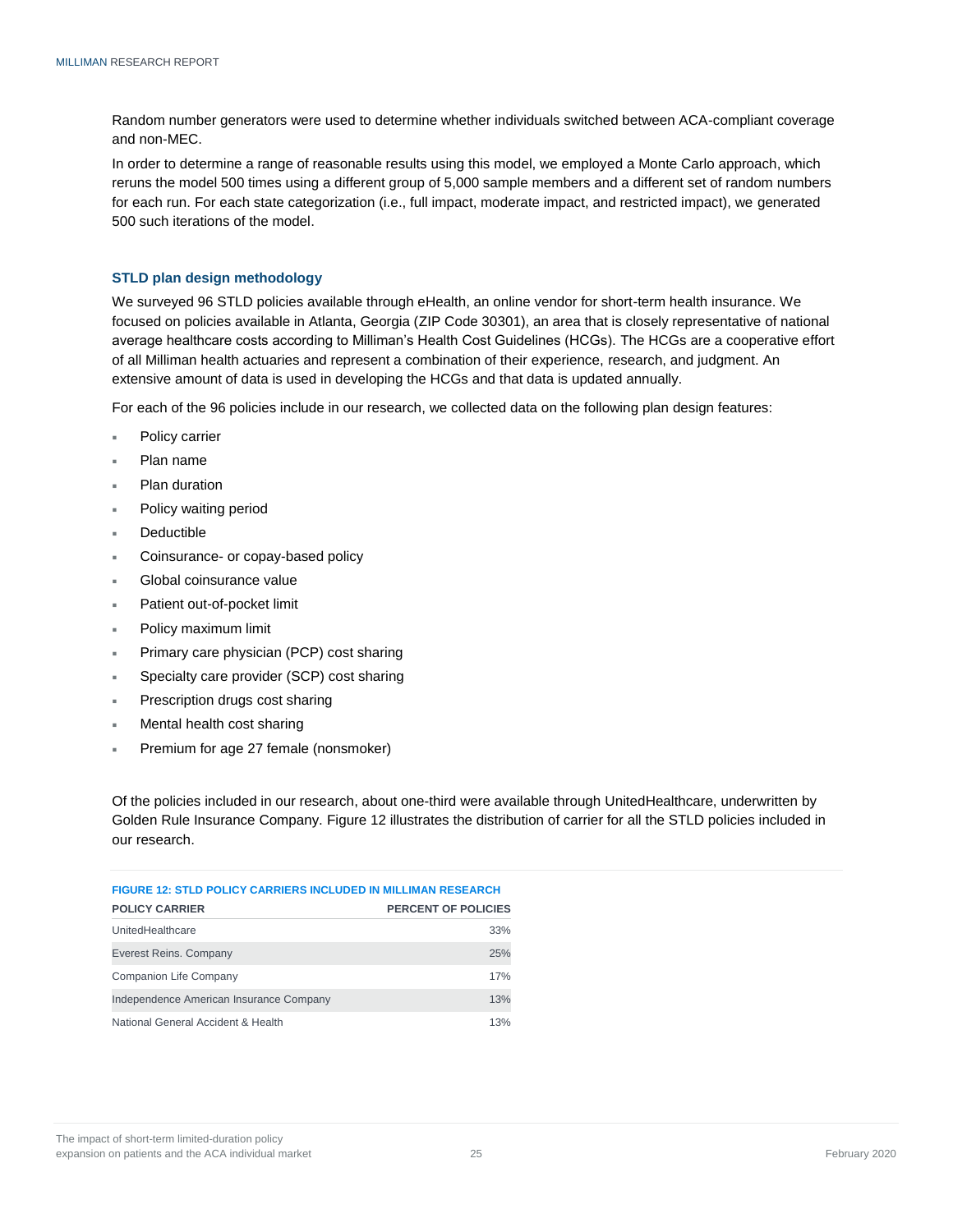#### **Condition identification methodology**

We used Milliman's 2016 and 2017 Consolidated Health Cost Guidelines Sources Database (CHSD) to identify the costs, prevalence rate, and incidence rate for each of the following conditions: lymphoma, heart attack, lung cancer, diabetes, and mental health/substance use disorder hospitalization. We included all members in the individual ACAcompliant marketplace who were under the age of 65 and had continuous enrollment in 2016 and 2017. We define prevalence rate as the proportion of members in 2017 who had a diagnosed condition. We then identified members as incident if the condition was newly emergent (i.e., a diagnosis was not present in 2016).

Because administrative claims data often missed diagnosis of diseases, we excluded individuals with a recent history of chemotherapy services from incident cases of lymphoma and lung cancer, and individuals with a recent history of antidiabetic drug utilization for the incidence of diabetes. Appendix B provides the rates of incidence and prevalence among individuals enrolled in a non-CSR ACA-compliant individual market policy for five select conditions. Lowincome beneficiaries enrolled in CSR plans qualify for government subsidies, which may result in changes to individual incentives and market behavior, and are thus excluded from this analysis.

Qualified claims were identified throughout the analysis using the Current Procedural Terminology (CPT) and/or Healthcare Common Procedure Coding System (HCPCS) codes and revenue codes. The below methodology describes how we identified patients with the following conditions:

- 1. Lymphoma: We identified patients with lymphoma as those who have either:
	- a. At least one acute inpatient, emergency, or observation qualified claim that contains an ICD-10 CM diagnosis code for lymphoma in any position.
	- b. At least two non-qualified claims on different dates of service that contain an ICD-10 CM diagnosis code for lymphoma in any position.
- 2. Heart attack: We identified patients with myocardial infarction as those with at least one acute inpatient, nonacute inpatient, emergency, observation, or outpatient qualified claim that contains at least one ICD-10 CM diagnosis code for a myocardial infarction in any position.
- 3. Lung cancer: We identified patients with lung cancer as those who have either:
	- a. At least one acute inpatient, emergency, or observation qualified claim that contains an ICD-10 CM diagnosis code for lung cancer in any position.
	- b. At least two non-qualified claims on different dates of service that contain an ICD-10 CM diagnosis code for lung cancer in any position.
- 4. Diabetes: We identified patients with diabetes as those who have any of the following:
	- a. At least one acute inpatient qualified claim that contains an ICD-10 CM diagnosis code for diabetes.
	- b. At least two outpatient, non-acute inpatient, emergency, or observation qualified claims on different dates of services that contain an ICD-10 CM diagnosis code for diabetes.
	- c. At least one antidiabetic drug and at least one outpatient, non-acute inpatient, emergency, or observation qualified claim containing an ICD-10 CM diagnosis code for diabetes. National Drug Code (NDC) codes for antidiabetic drugs were identified as "ANTIDIABETICS" from MediSpan's major class field. This list was supplemented by similar drugs identified from the Healthcare Effectiveness Data and Information Set (HEDIS). Though it is a commonly used antidiabetic, metformin hydrochloride was excluded from the list of drugs because it has other uses, including weight loss and anticancer treatments.
- 5. Mental health/substance use disorder hospitalization: We identified patients with substance use disorder as those with any inpatient claim categorized as "Facility IP – Alcohol and Drug Abuse" using Milliman's HCG Grouper. The HCG Grouper uses services codes—diagnosis-related groups (DRGs), revenue codes, HCPCS, etc.—to assign claims-level service categories. The HCG Grouper defines "Facility IP – Alcohol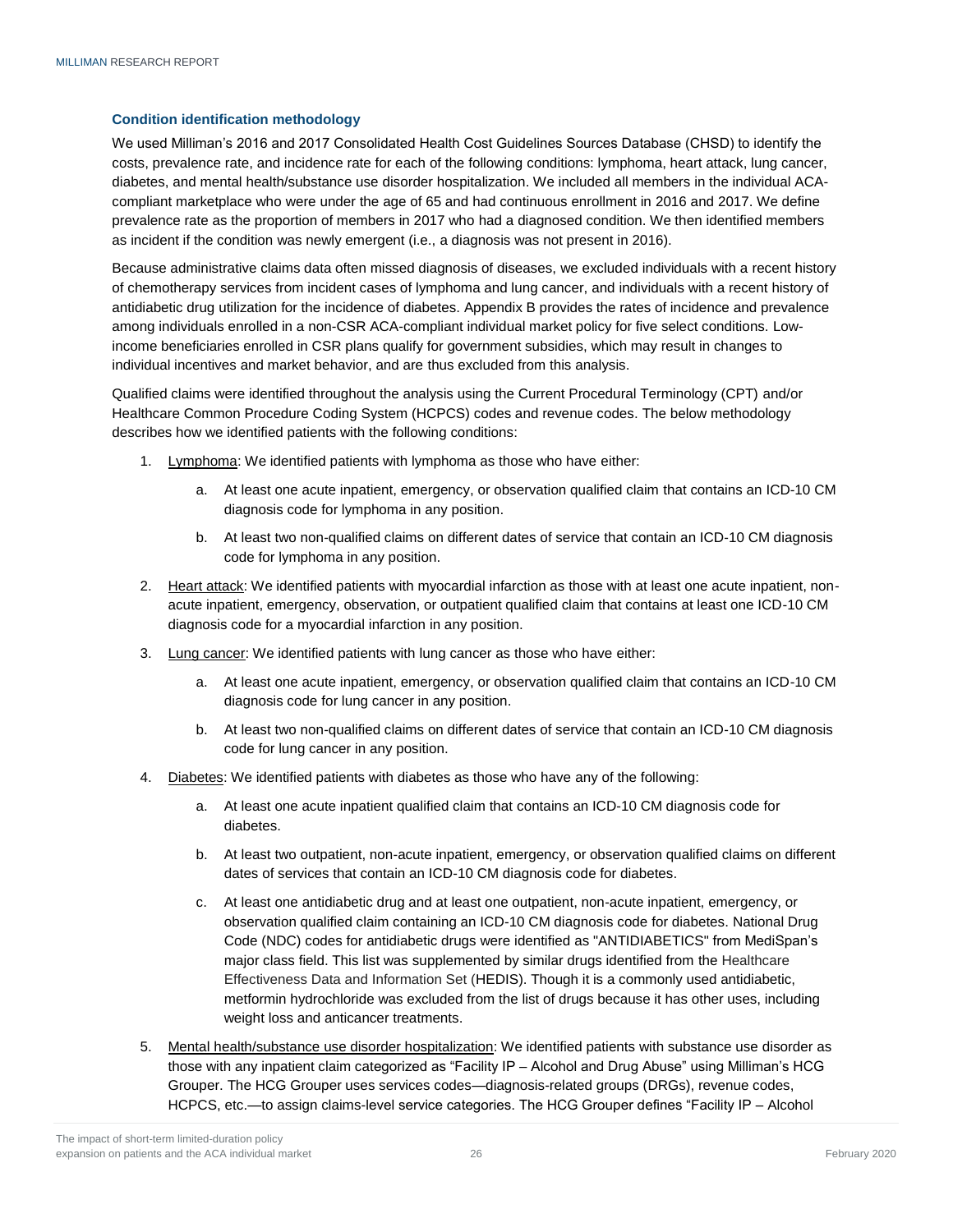and Drug Abuse" to include both detoxification and rehabilitation confinements that are assigned to a substance use disorder diagnosis group using CMS's DRG coding system.

These algorithms were applied to 2016 and 2017 administrative claims data. Of members who were identified as having a cancer (lymphoma or lung cancer) in 2017, the member was excluded from the incident group if that person had a claim categorized as chemotherapy by Milliman's HCG Grouper in the 12 months prior to the earliest observed date of cancer diagnosis. Of members who were identified as having diabetes in 2017, the member was excluded from the incident group if that person had a claim containing an ICD-10 CM diagnosis code for diabetes in the 12 months prior to the earliest observed date of diabetes diagnosis.

Per patient costs include estimated monthly premium payments as well as member cost-sharing payments. Costsharing payments were calculated for those members with at least one condition in 2017, based on the month relative to the first diagnosis of their condition. Cost-sharing payments are separated into four categories that are impactful in terms of STLD versus ACA patient cost-sharing structures: medical, pharmacy, maternity, and mental health.

For each condition, monthly premium payments were estimated using 2019 premiums for the popular STLD and ACA-compliant bronze policy shown in Figure 3. For the ACA-compliant policy, the unsubsidized premium available for an individual at the average age of diagnosis for each of the five conditions was used. For the STLD policy, the premium available for an individual at the average age of diagnosis for each of the five conditions was used, adjusted for condition incidence between males and females.

#### <span id="page-28-0"></span>**LIMITATIONS**

Our estimate of the impact of regulatory actions on 2020 premiums represents carrier expectations for rating period 2020 in the ACA-compliant individual market. The estimate of the future impact of regulatory actions on enrollment and premium, as well as the modeled patient out-of-pocket cost of an STLD policy, are based on a large sample of members enrolled in ACA-compliant individual coverage in 2017 in Milliman's Consolidated Health Cost Guidelines Sources Database (CHSD). Other subpopulations or time periods may exhibit different results.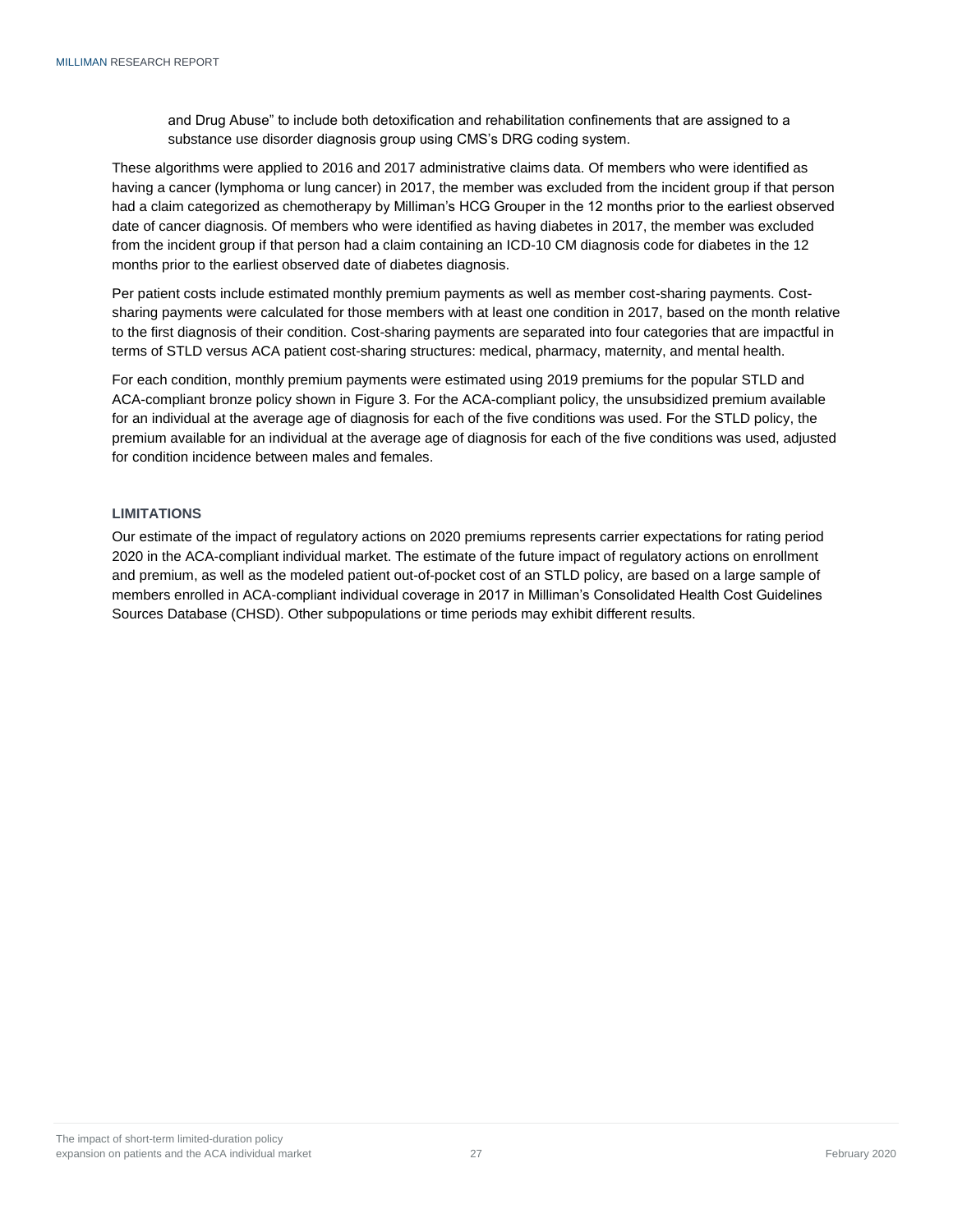# <span id="page-29-0"></span>References

- 1. *Patient Protection and Affordable Care Act of 2010.*; 2010. https://www.hhs.gov/sites/default/files/ppacacon.pdf.
- 2. Redhead CS, Kinzer J. Legislative Actions in the 112th, 113th, and 114th Congresses to Repeal, Defund, or Delay the Affordable Care Act. *Congr Res Serv*. 2017. https://fas.org/sgp/crs/misc/R43289.pdf.
- 3. *Tax Cuts and Jobs Act of 2017*.; 2017:1-186. https://www.congress.gov/bill/115th-congress/house-bill/1/titles.
- 4. Department of the Treasury, Department of Labor D of H and HS. *Short-Term, Limited-Duration Insurance. Final Rule.*; 2018. https://www.federalregister.gov/documents/2018/08/03/2018-16568/short-term-limitedduration-insurance.
- 5. Cohen M, Anderson M, Winkelman Ross. Effects of Short-Term Limited Duration Plans on the ACA-Compliant Individual Market. *Wakely*. 2018. www.wakely.com.
- 6. Spitalnic P. Estimated Financial Effects of the Short-Term, Limited-Duration Policy Proposed Rule. *Centers Medicare Medicaid Serv*. 2018. https://www.cms.gov/Research-Statistics-Data-and-Systems/Research/ActuarialStudies/Downloads/STLD20180406.pdf.
- 7. Blumberg LJ, Buettgens M, Wang R. Updated Estimates of the Potential Impact of Short-Term , Limited Duration Policies. *Urban Inst*. 2018;August. https://www.urban.org/research/publication/updated-estimatespotential-impact-short-term-limited-duration-policies.
- 8. Kamal R, Cox C, Fehr R, Ramirez M, Horstman K, Levitt L. How Repeal of the Individual Mandate and Expansion of Loosely Regulated Plans are Affecting 2019 Premiums. *Henry J Kaiser Fam Found*. 2018;(October 2018). http://files.kff.org/attachment/Issue-Brief-How-Repeal-of-the-Individual-Mandate-and-Expansion-of-Loosely-Regulated-Plans-are-Affecting-2019-Premiums.
- 9. Pollitz K, Long M, Semanskee A, Kamal R. Understanding Short-Term Limited Duration Health Insurance April 2018. *Henry J Kaiser Fam Found*. 2018;(April 2018). http://files.kff.org/attachment/Issue-Brief-Understanding-Short-Term-Limited-Duration-Health-Insurance.
- 10. Norris L. 'So long' to limits on short-term plans. https://www.healthinsurance.org/so-long-to-limits-on-shortterm-plans/. Published 2019.
- 11. Livingston S. Short-term health plans spent little on medical care. *Mod Healthc*. 2019. https://www.modernhealthcare.com/insurance/short-term-health-plans-spend-little-medical-care.
- 12. Department of the Treasury, Department of Labor D of H and HS. *Excepted Benefits; Lifetime and Annual Limits; and Short-Term, Limited-Duration Insurance*.; 2016. https://www.federalregister.gov/documents/2016/10/31/2016-26162/excepted-benefits-lifetime-and-annuallimits-and-short-term-limited-duration-insurance.
- 13. Trump D. Executive Order 13813: Promoting Healthcare Choice and Competition Across the United States. 2017;(i):48385-48387. https://www.whitehouse.gov/presidential-actions/presidential-executive-orderpromoting-healthcare-choice-competition-across-united-states/.
- 14. Department of Labor. About Association Health Plans. https://www.dol.gov/general/topic/association-healthplans. Accessed July 1, 2020.
- 15. Jost TS. The Past and Future of Association Health Plans. The Commonwealth Fund. https://www.commonwealthfund.org/blog/2019/past-future-association-health-plans. Published 2019. Accessed July 1, 2020.
- 16. Department of Labor. *Definition of "Employer" under Section 3(5) of ERISA - Association Health Plans*. https://www.federalregister.gov/documents/2018/06/21/2018-12992/definition-of-employer-under-section-35 of-erisa-association-health-plans.
- 17. Keith K. Court Invalidates Rule On Association Health Plans. *Health Aff*. doi:10.1377/hblog20190329.393236
- 18. The Henry J Kaiser Family Foundation. Key Facts about the Uninsured Population. *Henry J Kaiser Fam Found*. 2016;(December). https://www.kff.org/uninsured/issue-brief/key-facts-about-the-uninsured-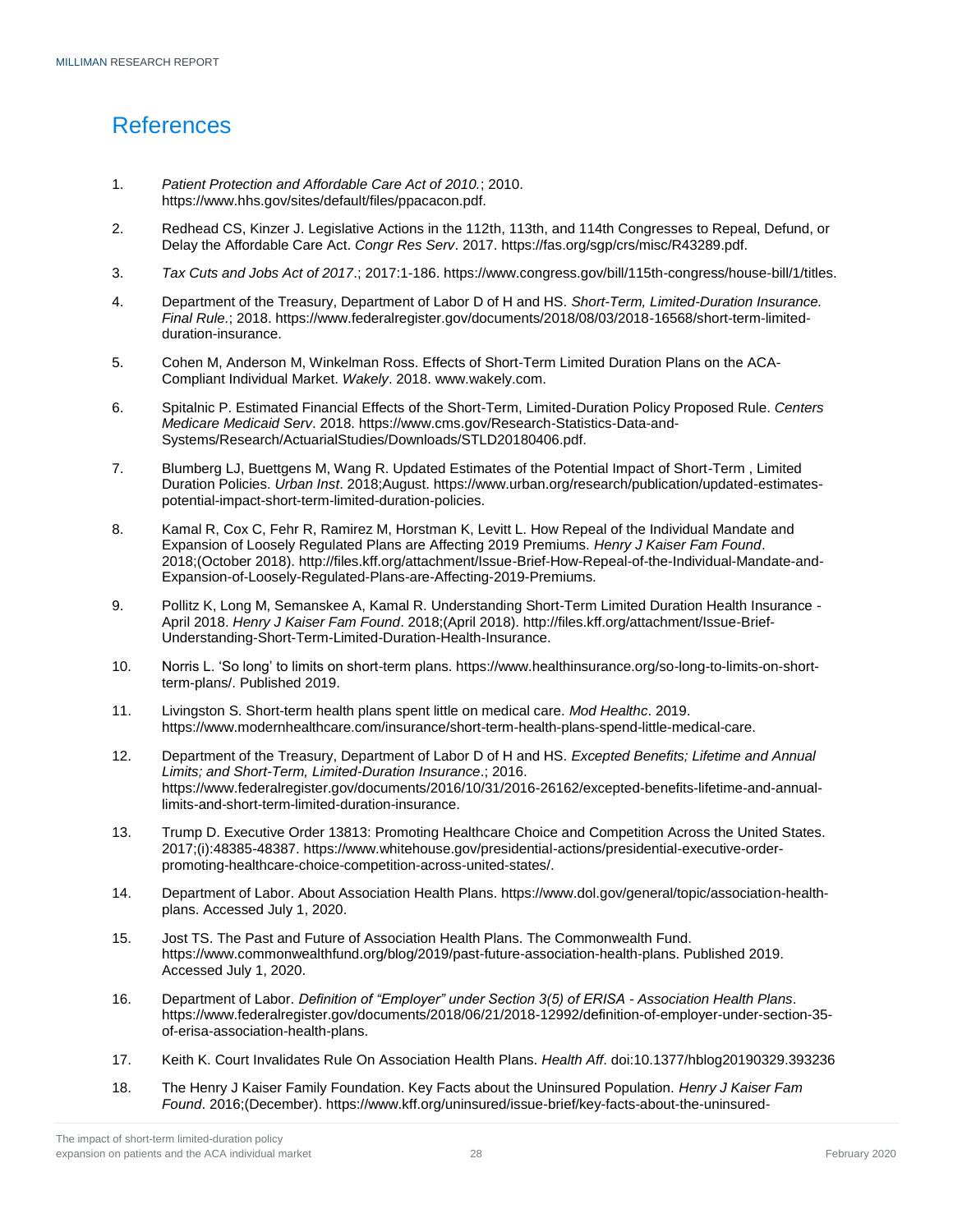population/.

- 19. Eibner C, Nowak E. The Effect of Eliminating the Individual Mandate Penalty and the Role of Behavioral Factors. 2018;(July):1-15. https://www.commonwealthfund.org/publications/fund-reports/2018/jul/eliminatingindividual-mandate-penalty-behavioral-factors.
- 20. Congressional Budget Office. Federal Subsidies for Health Insurance Coverage for People Under Age 65: 2019 to 2020. 2019;(May). https://www.cbo.gov/publication/55085.
- 21. Tolbert J, Diaz M, Hall C, Mengistu S. State Actions to Improve the Affordability of Health Insurance in the Individual Market. *Henry J Kaiser Fam Found*. 2019;July. https://www.kff.org/health-reform/issue-brief/stateactions-to-improve-the-affordability-of-health-insurance-in-the-individual-market/.
- 22. General Assembly of the State of Vermont. *No. 63. An Act Relating to Health Insurance and the Individual Mandate*. Vol 1402.; 2019:1-16.
- 23. Kendall B, Armour S. Court Rules Affordable Care Act ' s Individual Insurance Mandate Is Unconstitutional. The Wall Street Journal. https://www.wsj.com/articles/court-rules-affordable-care-acts-individual-insurancemandate-is-unconstitutional-11576709076. Published 2019. Accessed January 13, 2020.
- 24. Blumberg LJ, Buettgens M, Wang R. In Brief The Potential Impact of Short-Term Limited-Duration Policies on Insurance Coverage, Premiums, and Federal Spending. *Urban Inst*. 2018;March.
- 25. Healthinsurance.org. Duration and renewals of 2019 Short Term Medical plans by state. https://www.healthinsurance.org/assets/img/landing\_pages/stm\_pdf/state-by-state-short-term-healthinsurance.pdf. Accessed January 13, 2020.
- 26. State of California. *2019 Senate Bill No. 78, Chapter 38*.; 2019. https://leginfo.legislature.ca.gov/faces/billTextClient.xhtml?bill\_id=201920200SB78.
- 27. Commonwealth of Massachusetts. *Chapter 58 of the Acts of 2006*.; 2006. https://malegislature.gov/Laws/SessionLaws/Acts/2006/Chapter58.
- 28. Norris L. Short-term health insurance in Massachusetts. https://www.healthinsurance.org/massachusettsshort-term-health-insurance/#no. Published 2018. Accessed August 1, 2020.
- 29. State of New Jersey 218th Legislature. *NJ Assembly No. 3380*.; 2018. https://www.njleg.state.nj.us/2018/Bills/A3500/3380\_R1.PDF.
- 30. Norris L. Short-term health insurance in New Jersey. https://www.healthinsurance.org/new-jersey-short-termhealth-insurance/#law. Published 2018. Accessed August 1, 2020.
- 31. NYS Department of Financial Services. Insurance Circular Letter No. 7 (2018). 2018. https://www.dfs.ny.gov/insurance/circltr/2018/cl2018\_07.htm.
- 32. Washington State Office of the Insurance Commissioner. *Short-Term Limited Duration Medical Plans (Rule 2018-01)*.; 2018. https://www.insurance.wa.gov/sites/default/files/2018-10/stld.2018-01-concise-explanatorystatement.10-17-18.final 0.pdf.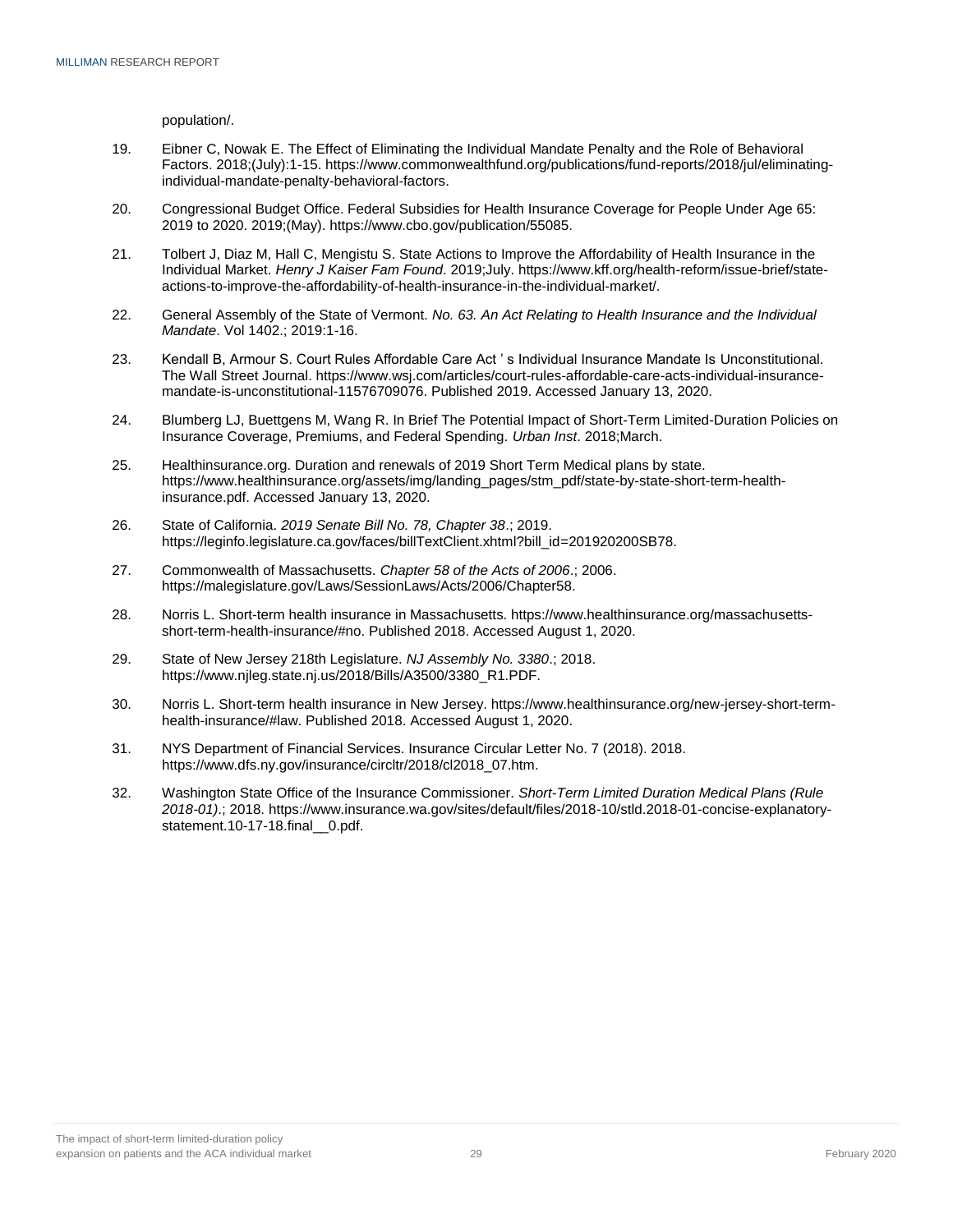# <span id="page-31-0"></span>Appendices

### <span id="page-31-1"></span>**APPENDIX A: ILLUSTRATIVE PLAN DESIGN COMPARISON WITH A SILVER POLICY**

|                                |                              | <b>POPULAR ACA-COMPLIANT SILVER PLAN**</b> |                    |                  |                  |
|--------------------------------|------------------------------|--------------------------------------------|--------------------|------------------|------------------|
| <b>POLICY FEATURE</b>          | <b>POPULAR STLD</b><br>PLAN* | SILVER – NO CSR                            | $SILVER - CSP 250$ | SILVER - CSR 200 | SILVER - CSR 150 |
| Initial duration               | 6 months                     | 12 months                                  | 12 months          | 12 months        | 12 months        |
| Deductible                     | \$12,500                     | \$6,000                                    | \$2.625            | \$0              | \$0              |
| Member cost-sharing            | Coinsurance, 30%             | Coinsurance, 40%                           | Coinsurance, 40%   | Coinsurance, 40% | Coinsurance, 25% |
| Maximum out-of-pocket limit    | \$22,500                     | \$7,900                                    | \$6,300            | \$2,600          | \$1,000          |
| Policy maximum coverage limit  | \$2,000,000                  | N/A                                        | N/A                | N/A              | N/A              |
| Prescription drug coverage     | Not covered                  | Covered                                    | Covered            | Covered          | Covered          |
| Mental health service coverage | Not covered                  | Covered                                    | Covered            | Covered          | Covered          |
| Maternity service coverage     | Not covered                  | Covered                                    | Covered            | Covered          | Covered          |

\* Reflects the plan design for the Short Term Medical Value Select A policy, offered by UnitedHealthcare.

\*\* Reflects the plan design for the Ambetter Balanced Care 11 (2019) ACA-compliant silver policy, offered by Ambetter of Peach State Inc. in 2019.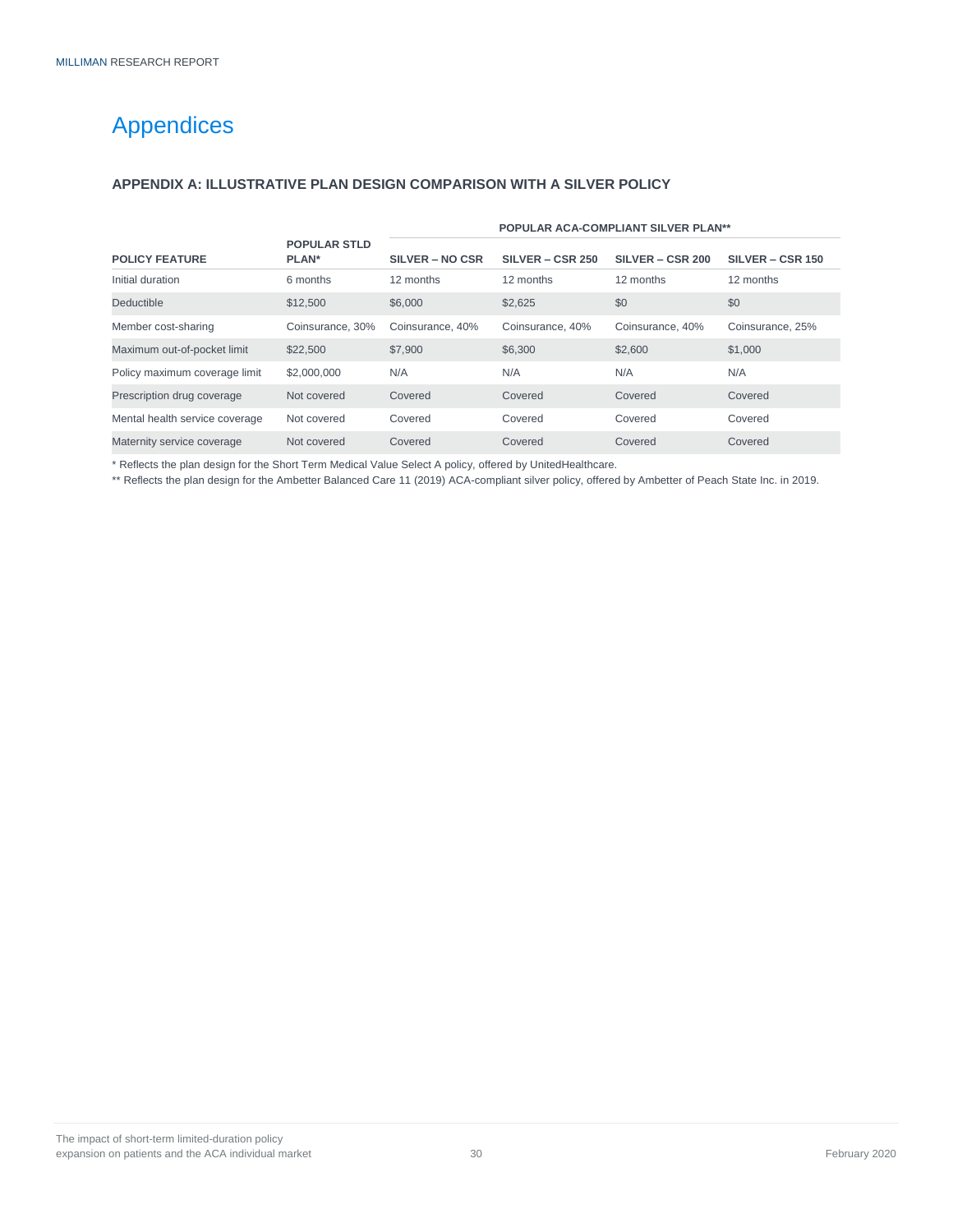### <span id="page-32-0"></span>**APPENDIX B: INCIDENCE OF NEW DIAGNOSES AND PREVALENCE OF SELECT CONDITIONS**

### **Appendix B-1. Summary of Incidence of New Diagnoses and Prevalence of Select Conditions in 2017**

**INCIDENCE OF NEW DIAGNOSES AND PREVALENCE OF DIAGNOSED SELECT CONDITIONS IN 2017 AMONG ACA INDIVIDUAL MARKET NON-CSR ENROLLEES**

| <b>CONDITION</b>       | <b>INCIDENCE</b> | <b>PREVALENCE</b> |
|------------------------|------------------|-------------------|
| Lymphoma               | 0.12%            | 0.23%             |
| <b>Heart attack</b>    | 0.22%            | 0.29%             |
| Lung cancer            | 0.05%            | 0.09%             |
| <b>Diabetes</b>        | 1.53%            | 4.82%             |
| MH/SUD hospitalization | 0.09%            | 0.10%             |

#### **Appendix B-2. Detailed Summary of Incidence of New Diagnoses and Prevalence of Select Conditions by Metallic Tier in 2017**

#### **DETAILED INCIDENCE OF NEW DIAGNOSES AND PREVALENCE OF DIAGNOSED SELECT CONDITIONS IN 2017 AMONG ACA INDIVIDUAL MARKET, BY METALLIC TIER**

| <b>CONDITION</b>              | <b>CATASTROPHIC</b> | <b>BRONZE</b> | <b>NON-CSR SILVER</b> | <b>GOLD</b> | <b>PLATINUM</b> |
|-------------------------------|---------------------|---------------|-----------------------|-------------|-----------------|
| Expected actuarial value (AV) | $<60\%$             | 60%           | 70%                   | 80%         | 90%             |
| Incidence of a new diagnosis  |                     |               |                       |             |                 |
| Lymphoma                      | 0.01%               | 0.08%         | 0.14%                 | 0.18%       | 0.13%           |
| <b>Heart attack</b>           | 0.01%               | 0.16%         | 0.26%                 | 0.31%       | 0.28%           |
| Lung cancer                   | $0.00\%$            | 0.04%         | 0.07%                 | 0.06%       | 0.10%           |
| <b>Diabetes</b>               | 0.13%               | 1.15%         | 1.90%                 | 1.94%       | 0.99%           |
| MH/SUD hospitalization        | 0.08%               | 0.05%         | 0.08%                 | 0.21%       | 0.38%           |
| <b>Condition prevalence</b>   |                     |               |                       |             |                 |
| Lymphoma                      | 0.01%               | 0.16%         | 0.24%                 | 0.40%       | 0.58%           |
| <b>Heart attack</b>           | 0.01%               | 0.21%         | 0.33%                 | 0.44%       | 0.61%           |
| Lung cancer                   | 0.00%               | 0.06%         | 0.11%                 | 0.14%       | 0.28%           |
| <b>Diabetes</b>               | 0.25%               | 3.24%         | 5.67%                 | 7.69%       | 10.36%          |
| MH/SUD hospitalization        | 0.08%               | 0.06%         | 0.09%                 | 0.24%       | 0.58%           |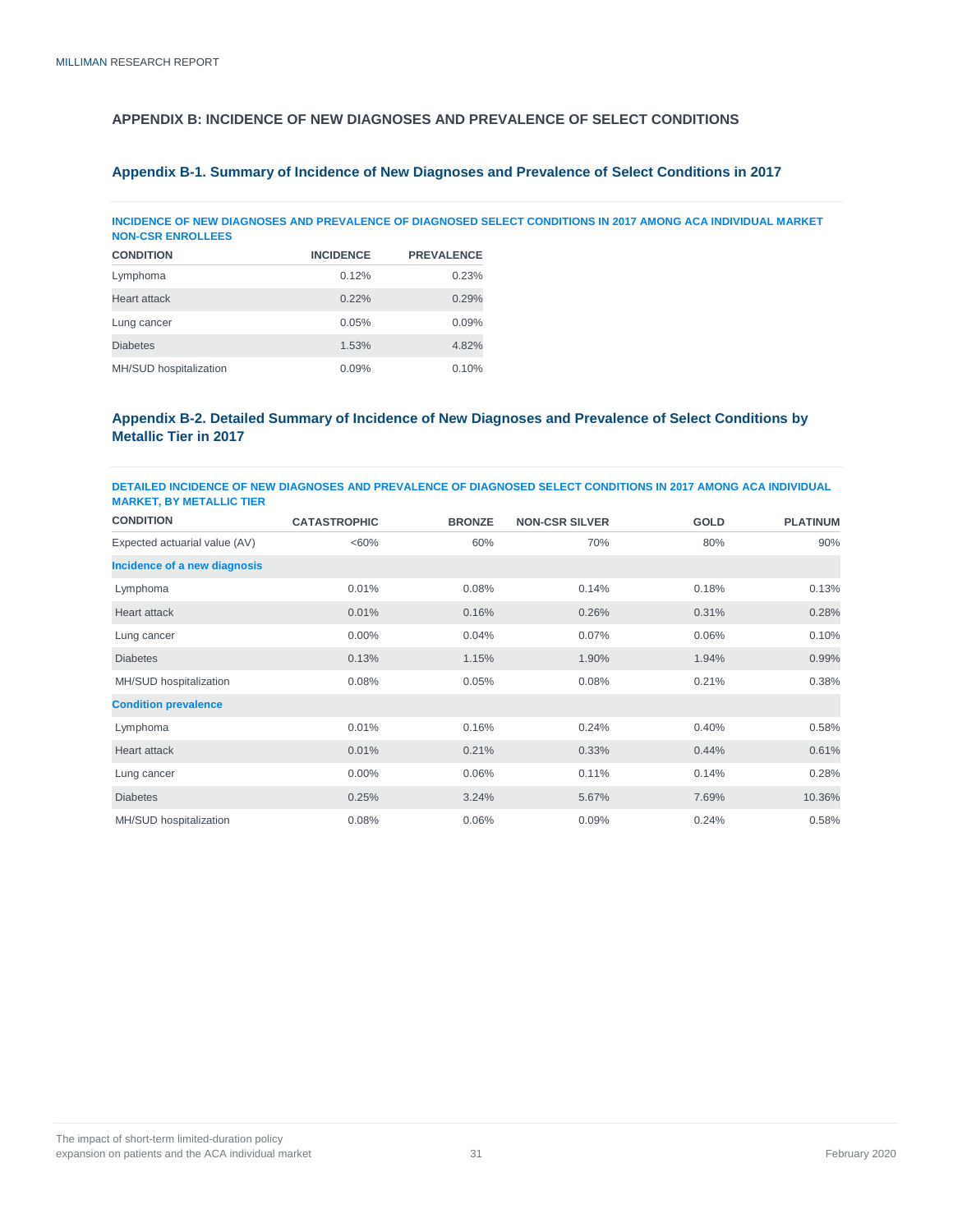### <span id="page-33-0"></span>**APPENDIX C: MONTHLY PER PATIENT OUT-OF-POCKET EXPENSES BY CONDITION**

Note: See Figure 5 above for STLD scenario definitions. Patient out-of-pocket costs include estimated monthly premium expenses as well as member cost-sharing payments.

#### **MONTHLY TOTAL PATIENT OUT-OF-POCKET COSTS (PREMIUM + MEMBER COST SHARING) PER MONTH IN THOUSANDS FOR ACA-COMPLIANT INDIVIDUAL MARKET NON-CSR ENROLLEES WITH A NEW DIAGNOSIS OF LYMPHOMA IN 2017 (N = 414)**



#### **MONTHLY TOTAL PATIENT OUT-OF-POCKET COSTS (PREMIUM + MEMBER COST SHARING) PER MONTH IN THOUSANDS FOR ACA-COMPLIANT INDIVIDUAL MARKET NON-CSR ENROLLEES WITH A NEW DIAGNOSIS OF A HEART ATTACK IN 2017 (N = 772)**

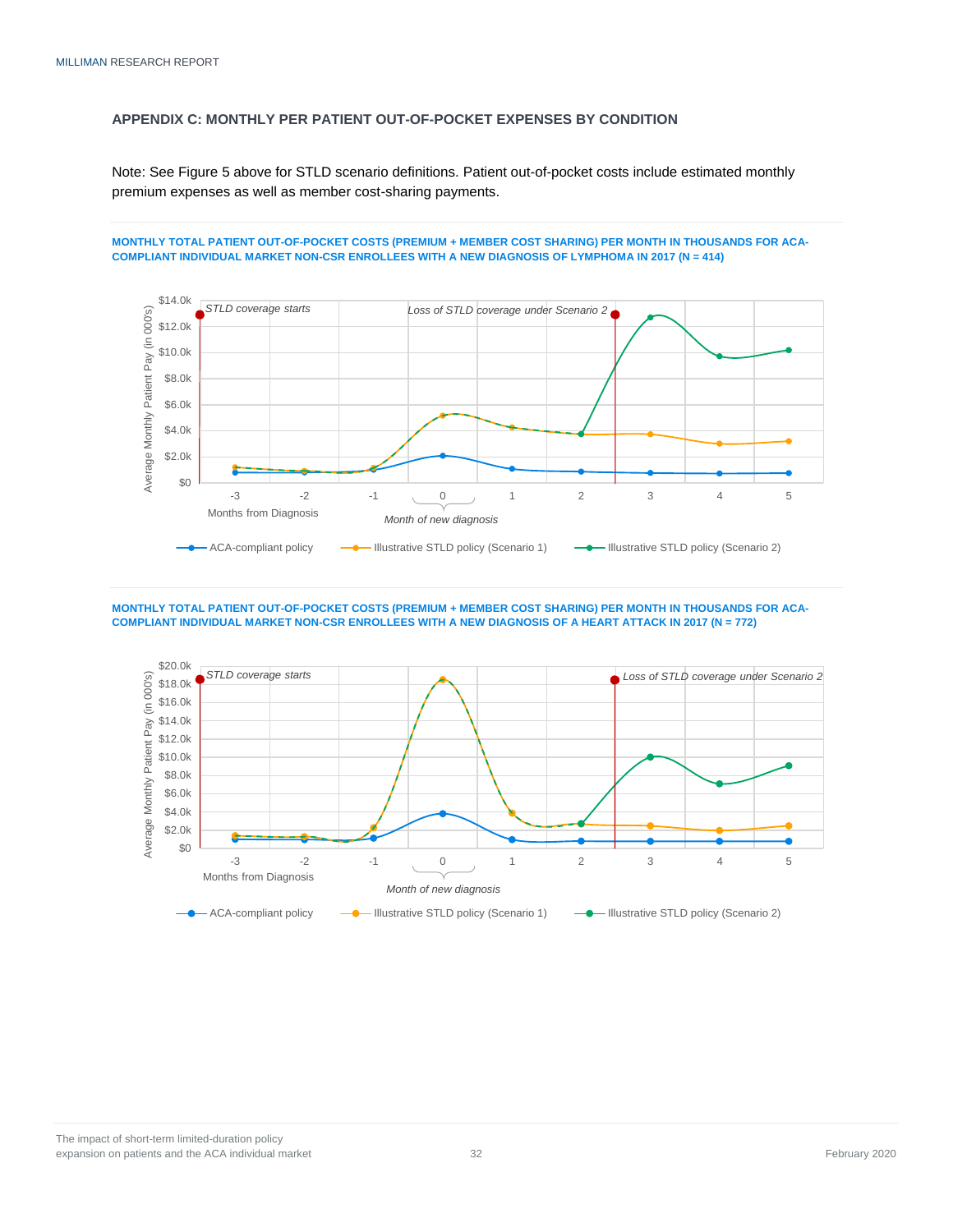

**MONTHLY TOTAL PATIENT OUT-OF-POCKET COSTS (PREMIUM + MEMBER COST SHARING) PER MONTH IN THOUSANDS FOR ACA-COMPLIANT INDIVIDUAL MARKET NON-CSR ENROLLEES WITH A NEW DIAGNOSIS OF LUNG CANCER IN 2017 (N = 194)**

**MONTHLY TOTAL PATIENT OUT-OF-POCKET COSTS (PREMIUM + MEMBER COST SHARING) PER MONTH IN THOUSANDS FOR ACA-COMPLIANT INDIVIDUAL MARKET NON-CSR ENROLLEES WITH A NEW DIAGNOSIS OF DIABETES IN 2017 (N = 5,415)**



**MONTHLY TOTAL PATIENT OUT-OF-POCKET COSTS (PREMIUM + MEMBER COST SHARING) PER MONTH IN THOUSANDS FOR ACA-COMPLIANT INDIVIDUAL MARKET NON-CSR ENROLLEES WITH A NEW DIAGNOSIS OF A MH/SUD HOSPITALIZATION IN 2017 (N = 308)**

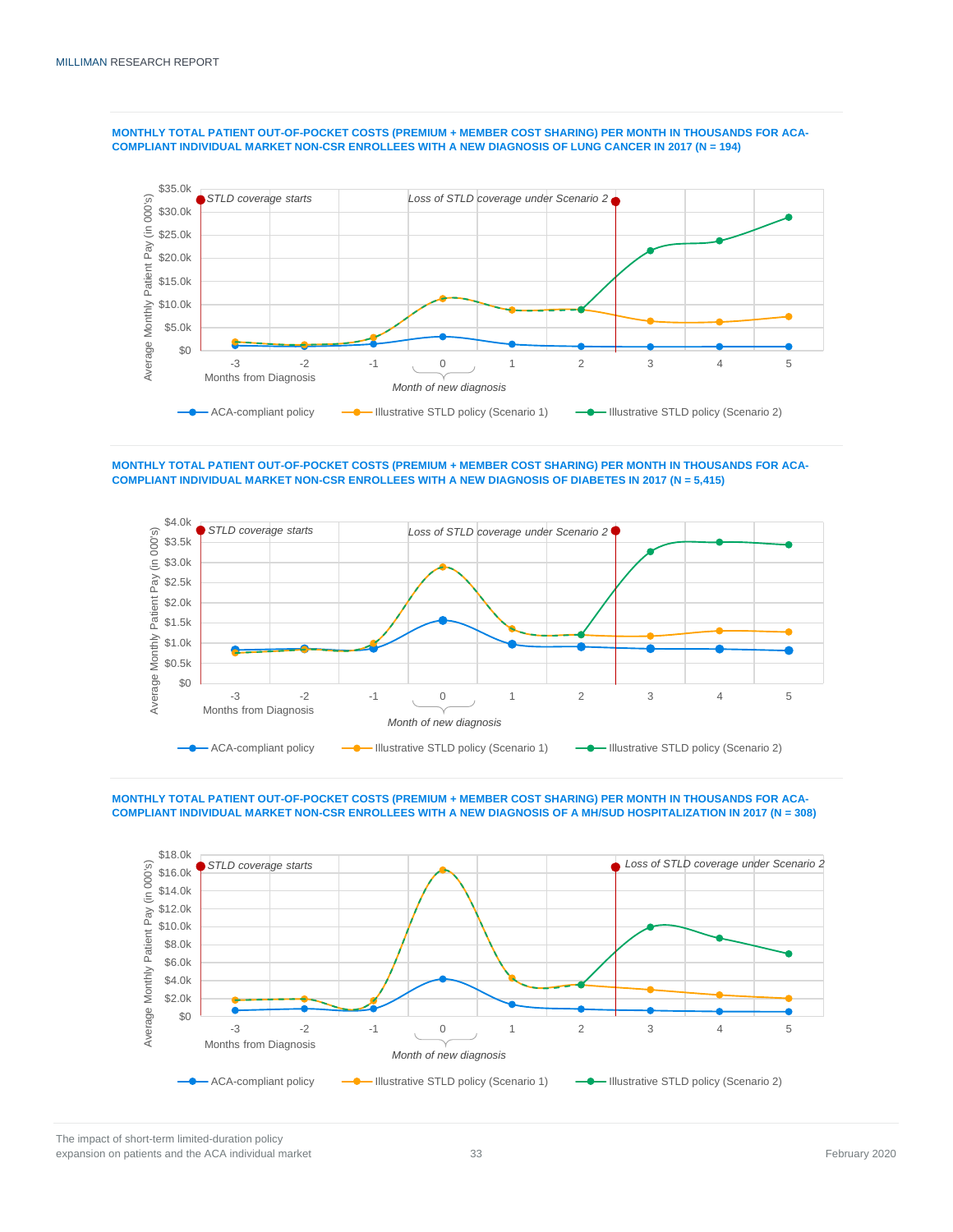### <span id="page-35-0"></span>**APPENDIX D: CLASSIFICATION OF DEGREE OF STLD REGULATION BY STATE**

|                      | <b>CURRENT DEGREE OF STLD REGULATION BY STATE</b> |                                                                                                                                                   |
|----------------------|---------------------------------------------------|---------------------------------------------------------------------------------------------------------------------------------------------------|
| <b>MARKET</b>        | <b>DEGREE OF STLD REGULATION</b>                  | <b>STLD POLICY RESTRICTIONS*</b>                                                                                                                  |
| Alabama              | Full impact                                       |                                                                                                                                                   |
| Alaska               | Full impact                                       |                                                                                                                                                   |
| Arizona              | Full impact                                       |                                                                                                                                                   |
| Arkansas             | Full impact                                       |                                                                                                                                                   |
| California           | Restricted impact                                 | Banned.                                                                                                                                           |
| Colorado             | Restricted impact                                 | Plans are technically allowed, but with significant restrictions; the state's remaining<br>short-term insurers stopped offering plans as of 2019. |
| Connecticut          | Restricted impact                                 | Limits to six months with no renewals; also required to cover EHBs in 2019. No<br>short-term insurers offer policies as of December 2019.         |
| Delaware             | Moderate impact                                   | Limits to three months, no renewals.                                                                                                              |
| District of Columbia | Moderate impact                                   | Limits to three months, no renewals.                                                                                                              |
| Florida              | Full impact                                       |                                                                                                                                                   |
| Georgia              | Full impact                                       |                                                                                                                                                   |
| Hawaii               | Restricted impact                                 | Limits plans to three months, but no insurers offer plans now that the state's new<br>rules are in effect.                                        |
| Idaho                | Full impact                                       | Federal limit on initial term, renewals are not permitted.                                                                                        |
| <b>Illinois</b>      | Moderate impact                                   | Limits to six months, no renewals.                                                                                                                |
| Indiana              | Full impact                                       | As of July 1, 2019, STLD plans followed federal guidelines (up to 364 days, and<br>total duration, including renewals, of up to 36 months).       |
| lowa                 | Full impact                                       |                                                                                                                                                   |
| Kansas               | Full impact                                       | Federal limit on initial term, only one renewal permitted.                                                                                        |
| Kentucky             | Full impact                                       |                                                                                                                                                   |
| Louisiana            | Moderate impact                                   | Limited to six months only if the insurer looks back more than 12 months to<br>determine preexisting conditions.                                  |
| Maine                | Restricted impact                                 | State regulations limit STLD plans to only be sold in-person starting January 2020.<br>No carriers have chosen to offer STLD plans in 2020.       |
| Maryland             | Moderate impact                                   | Limit to three months, no renewals.                                                                                                               |
| <b>Massachusetts</b> | Restricted impact                                 | Banned.                                                                                                                                           |
| Michigan             | Moderate impact                                   | Limits to six months, no renewals.                                                                                                                |
| Minnesota            | Moderate impact                                   | Limits to six months.                                                                                                                             |
| Mississippi          | Full impact                                       |                                                                                                                                                   |
| Missouri             | Moderate                                          | Limits to six months, but allows a plan to be renewed for up to 36 months.                                                                        |
| Montana              | Full impact                                       |                                                                                                                                                   |
| Nebraska             | Full impact                                       |                                                                                                                                                   |
| Nevada               | Moderate impact                                   | Limits to six months, no renewals.                                                                                                                |
| New Hampshire        | Moderate impact                                   | Limits to six months.                                                                                                                             |
| New Jersey           | Restricted impact                                 | Banned.                                                                                                                                           |
| <b>New Mexico</b>    | Restricted impact                                 | State regulations limit the plans to three months and prohibit renewals, but no<br>insurers are offering plans as of mid-2019.                    |
| New York             | Restricted impact                                 | Banned.                                                                                                                                           |
| North Carolina       | Full impact                                       |                                                                                                                                                   |
| North Dakota         | Moderate impact                                   | Limits to six months.                                                                                                                             |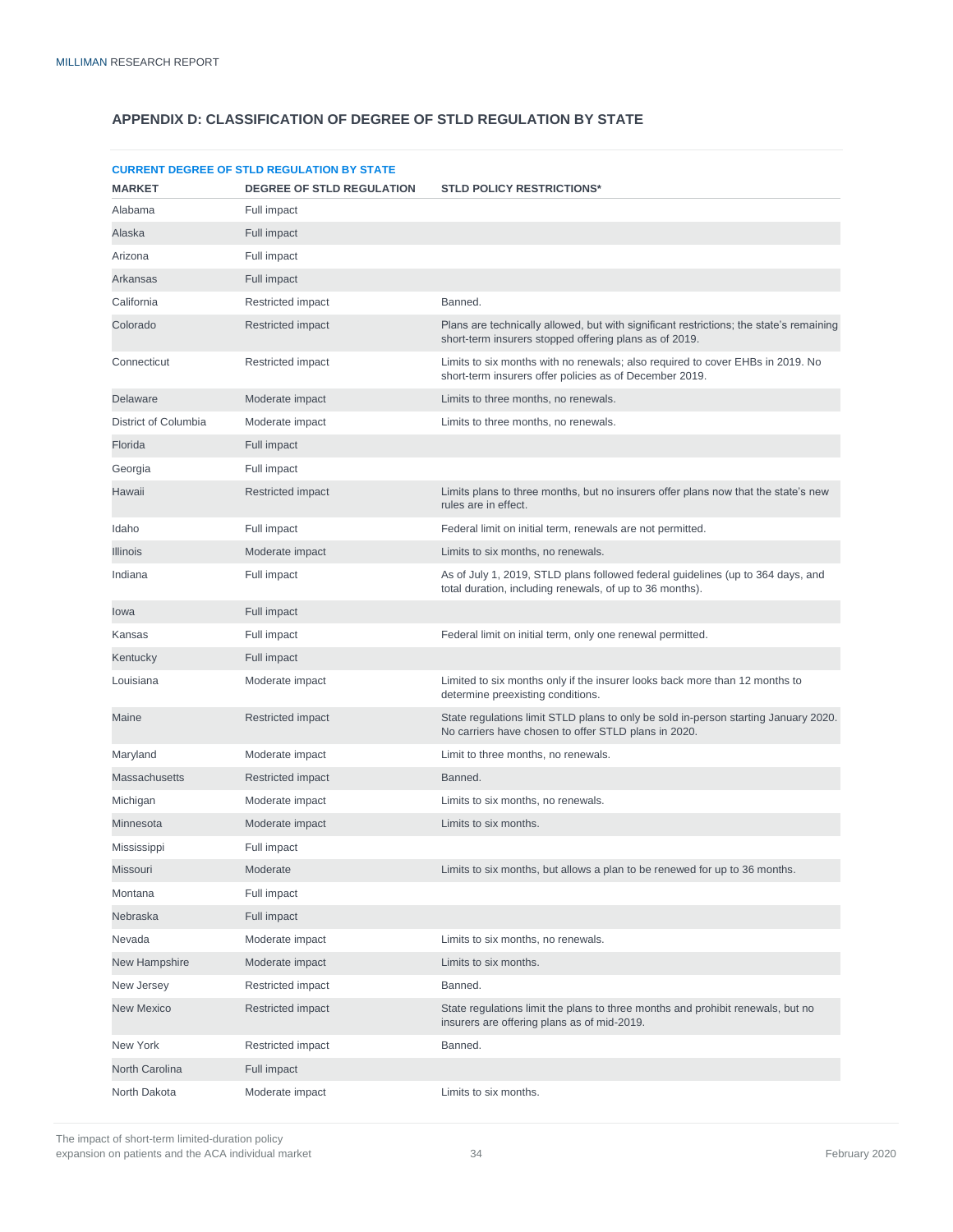| <b>MARKET</b>  | <b>DEGREE OF STLD REGULATION</b> | <b>STLD POLICY RESTRICTIONS*</b>                                                                                                                                                               |  |
|----------------|----------------------------------|------------------------------------------------------------------------------------------------------------------------------------------------------------------------------------------------|--|
| Ohio           | Full impact                      | Federal limit on initial term, renewals not permitted.                                                                                                                                         |  |
| Oklahoma       | Full impact                      | Starting November 2019, STLD plans will be allowed to have 365-day terms and<br>total duration of up to 36 months (currently limited to six months, no renewals).                              |  |
| Oregon         | Moderate impact                  | Limit to three months.                                                                                                                                                                         |  |
| Pennsylvania   | Full impact                      |                                                                                                                                                                                                |  |
| Rhode Island   | Restricted impact                | Significant regulations for entry. No STLD plans approved for sale in Rhode Island<br>for several years.                                                                                       |  |
| South Carolina | Moderate impact                  | 11-month maximum initial term, and 33-month maximum duration.                                                                                                                                  |  |
| South Dakota   | Moderate impact                  | Policies lasting longer than six months are required to be guaranteed renewable,<br>which effectively limits the short-term market to plans with durations of six months<br>or less.           |  |
| Tennessee      | Full impact                      |                                                                                                                                                                                                |  |
| <b>Texas</b>   | Full impact                      |                                                                                                                                                                                                |  |
| Utah           | Full impact                      | 363-day maximum initial term, and renewals are not permitted.                                                                                                                                  |  |
| Vermont        | Restricted impact                | There are no short-term plans available in Vermont, but legislation was also<br>enacted in 2018 to limit short-term plans to three months and prohibit renewals.                               |  |
| Virginia       | Full impact                      | Limits to six months, no renewals, but allows plans issued via out-of-state<br>associations to follow federal regulations (initial terms of up to 364 days and 36-<br>month maximum duration). |  |
| Washington     | Restricted impact                | Limits short-term plans to three months and prohibits renewals, but no insurers<br>offer plans now that the state's new rules are in effect.                                                   |  |
| West Virginia  | Full impact                      |                                                                                                                                                                                                |  |
| Wisconsin      | Full impact                      | Federal limit on initial term, total duration limited to 18 months.                                                                                                                            |  |
| Wyoming        | Full impact                      |                                                                                                                                                                                                |  |

\* Based on research available at healthinsurance.org. 25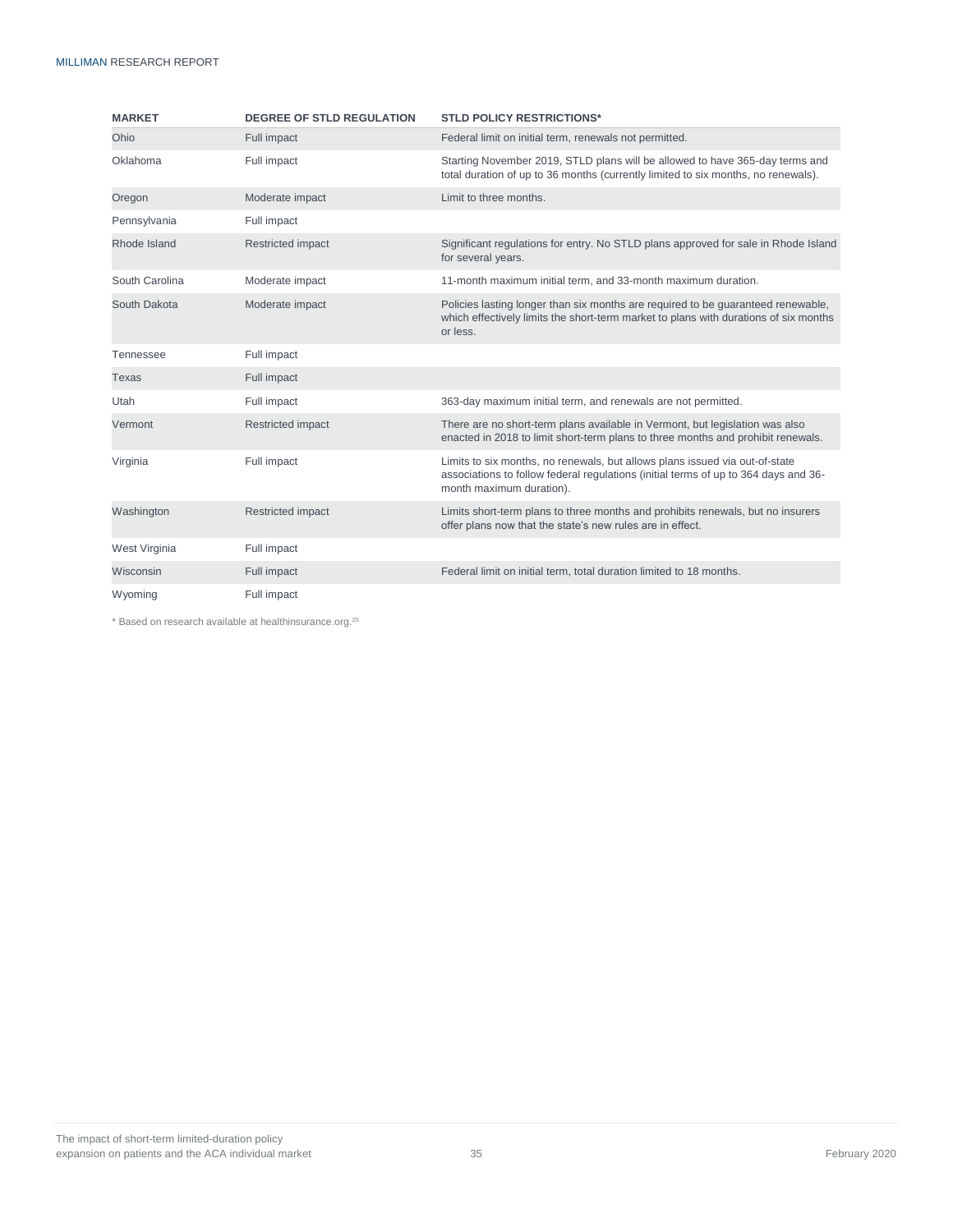### <span id="page-37-0"></span>**APPENDIX E: PREMIUM IMPACT OF REGULATORY ACTIONS IN ACA INDIVIDUAL MARKET, 2020**

### **AVERAGE STATEWIDE IMPACT OF REGULATORY ACTIONS ON 2020 ACA-COMPLIANT INDIVIDUAL MARKET PREMIUMS MARKET OVERALL 2019-2020 AVERAGE PREMIUM CHANGE 2020 PREMIUM IMPACT OF REGULATORY ACTIONS\* States with full STLD expansion 1.3% 4.3% 4.3%** Alabama 3.4% N/A Alaska 0.0% N/A Arizona  $-0.4\%$  4.6% and  $-0.4\%$  4.6% and  $-0.4\%$ Arkansas 2.2% N/A Florida 0.3% N/A Georgia -1.2% 1.3%  $\,$ ldaho $\,$  6.1%  $\,$  6.1%  $\,$  6.1%  $\,$  6.1%  $\,$  6.1%  $\,$  6.9%  $\,$  6.9%  $\,$  $\blacksquare$ Indiana  $2.2\%$  $1$ owa  $4.0\%$  $\epsilon$  Kansas  $\epsilon$  8.2% 8.2% 8.2% Kentucky  $3.0\%$ Mississippi -0.5% 0.0% Montana  $10.7\%$ Nebraska -6.9% 1.7% North Carolina -5.5% N/A  $\rm{O}$ hio  $\rm{O}$ Oklahoma 2.7% N/A Pennsylvania 3.1% 5.9% Tennessee  $0.6\%$  N/A Texas -0.7% N/A Utah  $-2.0\%$  . The contract of the contract of the contract of the contract of the contract of the contract of the contract of the contract of the contract of the contract of the contract of the contract of the contract Virginia -4.5% 6.0% West Virginia 6.8% 5.0%  $\sim$  -4.4%  $\sim$  7.6%  $\sim$  7.6% Wyoming 1.6% N/A **States with moderate STLD expansion -1.2% 3.0%**  $D$ elaware  $3.7\%$ District of Columbia 9.1% N/A Illinois -0.4% N/A Louisiana 11.9% N/A  $\,$  Maryland  $\,$  0.0%  $\,$  0.0%  $\,$  0.0%  $\,$   $\,$  0.0%  $\,$   $\,$  0.0%  $\,$  0.0%  $\,$  0.0%  $\,$  0.0%  $\,$  0.0%  $\,$  0.0%  $\,$  0.0%  $\,$  0.0%  $\,$  0.0%  $\,$  0.0%  $\,$  0.0%  $\,$  0.0%  $\,$  0.0%  $\,$  0.0%  $\,$  0.0%  $\,$  0. Michigan -2.5% 4.7% Minnesota  $2.0\%$ Missouri -1.9% 2.8% Nevada  $4.0\%$ New Hampshire 3.4% -1.4% -3.4%

#### **Appendix E-1. Average Statewide Premium Impact of Regulatory Actions**

The impact of short-term limited-duration policy expansion on patients and the ACA individual market 36 February 2020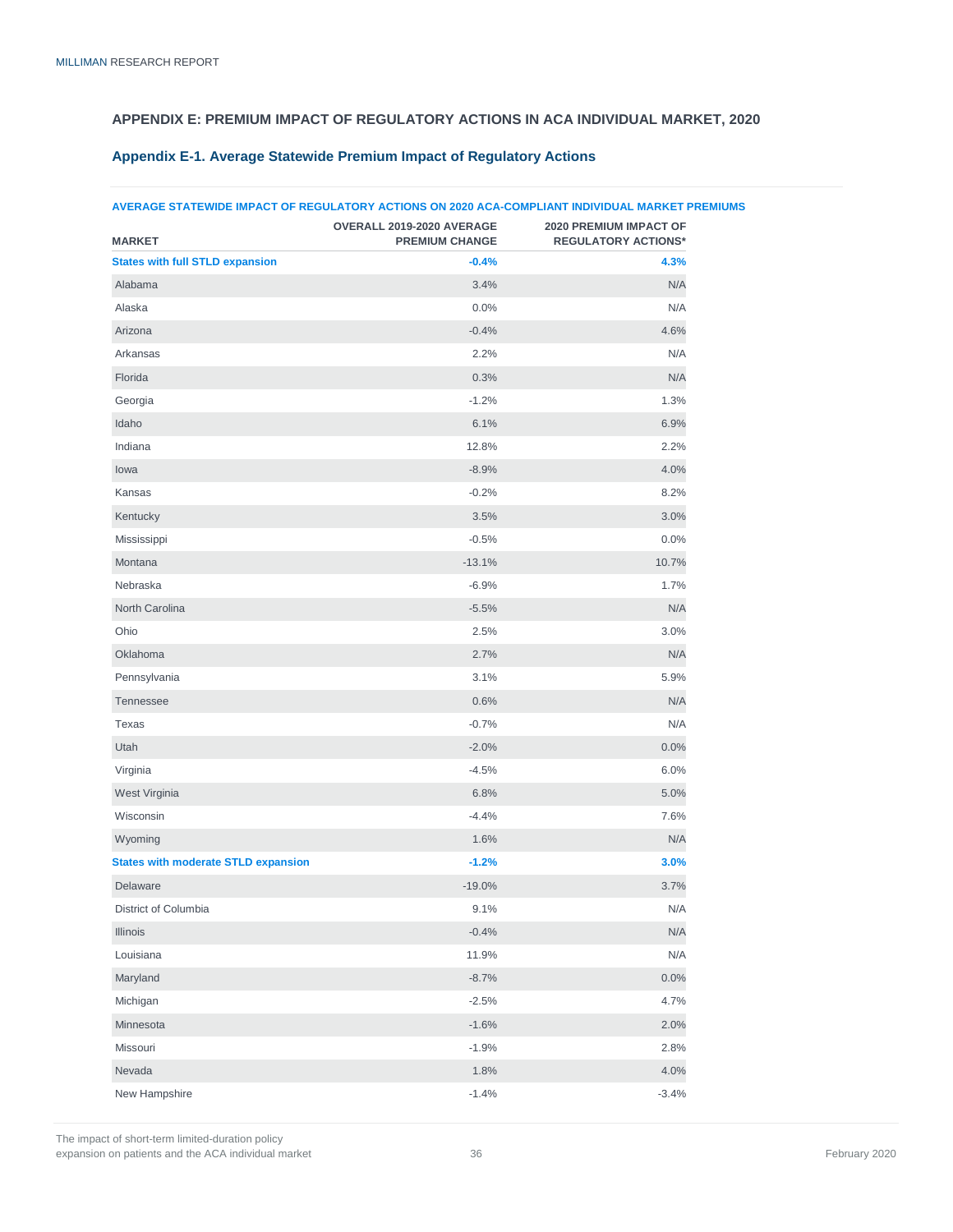| <b>MARKET</b>                           | OVERALL 2019-2020 AVERAGE<br><b>PREMIUM CHANGE</b> | <b>2020 PREMIUM IMPACT OF</b><br><b>REGULATORY ACTIONS*</b> |
|-----------------------------------------|----------------------------------------------------|-------------------------------------------------------------|
| North Dakota                            | $-3.2%$                                            | $-1.5%$                                                     |
| Oregon                                  | 1.2%                                               | 3.6%                                                        |
| South Carolina                          | $-3.9%$                                            | N/A                                                         |
| South Dakota                            | 5.9%                                               | 1.5%                                                        |
| <b>States restricting STLD policies</b> | 1.8%                                               | $-1.2%$                                                     |
| California                              | 1.0%                                               | $-2.6%$                                                     |
| Colorado                                | $-21.2%$                                           | 5.0%                                                        |
| Connecticut                             | 7.1%                                               | 1.2%                                                        |
| Hawaii                                  | $-4.1%$                                            | 1.2%                                                        |
| Maine                                   | $-1.2%$                                            | 3.6%                                                        |
| <b>Massachusetts</b>                    | 5.6%                                               | 0.0%                                                        |
| New Jersey                              | 8.7%                                               | 0.0%                                                        |
| New Mexico                              | 2.0%                                               | 0.0%                                                        |
| New York                                | 8.7%                                               | 1.5%                                                        |
| Rhode Island                            | $-0.6%$                                            | 0.0%                                                        |
| Vermont                                 | 11.6%                                              | 0.4%                                                        |
| Washington                              | $-3.5%$                                            | 0.8%                                                        |
| <b>Nationwide average</b>               | 0.2%                                               | 1.0%                                                        |

\* Excludes insurers that did not publicly quantify a rate impact in their publicly available rate filing materials for rating period 2020. "N/A" indicates that there were no insurers in the market who quantified a rate impact.

### **Appendix E-2. Average Carrier-Level Premium Impact of Regulatory Actions**

#### **AVERAGE CARRIER-LEVEL IMPACT OF REGULATORY ACTIONS ON 2020 ACA-COMPLIANT INDIVIDUAL MARKET PREMIUMS**

| ST.       | <b>CARRIER</b>                                                | OVERALL 2019-2020 AVERAGE<br><b>PREMIUM CHANGE</b> | <b>2020 PREMIUM IMPACT OF</b><br><b>REGULATORY ACTIONS*</b> |
|-----------|---------------------------------------------------------------|----------------------------------------------------|-------------------------------------------------------------|
| AK        | Moda Assurance Company                                        | N/A                                                | N/A                                                         |
| AK        | Premera Blue Cross Blue Shield of Alaska                      | 0.0%                                               | N/A                                                         |
| AL        | Blue Cross Blue Shield of Alabama                             | 3.3%                                               | N/A                                                         |
| AL        | Bright Health Insurance Company of Alabama, Inc.              | 9.0%                                               | N/A                                                         |
| <b>AR</b> | Celtic Insurance Company                                      | 1.9%                                               | N/A                                                         |
| AR        | QCA Health Plan, Inc.                                         | 0.6%                                               | N/A                                                         |
| AR        | QualChoice Life and Health Insurance Company, Inc.            | 0.5%                                               | N/A                                                         |
| AR        | <b>USAble Mutual Insurance Company</b>                        | 2.9%                                               | N/A                                                         |
| AZ        | Blue Cross Blue Shield of Arizona, Inc.                       | $-0.1%$                                            | 10% (IM, STLD, AHP)                                         |
| AZ        | Bright Health Company of Arizona                              | 0.1%                                               | 0%                                                          |
| AZ        | Cigna HealthCare of Arizona, Inc.                             | $-3.1%$                                            | N/A                                                         |
| AZ        | <b>Health Net of Arizona</b>                                  | $-0.4%$                                            | 1% (IM)                                                     |
| AZ        | Oscar Health Plan, Inc.                                       | $-5.7%$                                            | 10% (IM, STLD, "market volatility")                         |
| CA        | Anthem Blue Cross (DMHC)                                      | $-8.0%$                                            | $-2.5%$                                                     |
| CA        | California Physician's Service, dba Blue Shield of California | 3.6%                                               | $-0.5%$ (IM)                                                |
| CA        | Chinese Community Health Plan                                 | 16.5%                                              | 0%                                                          |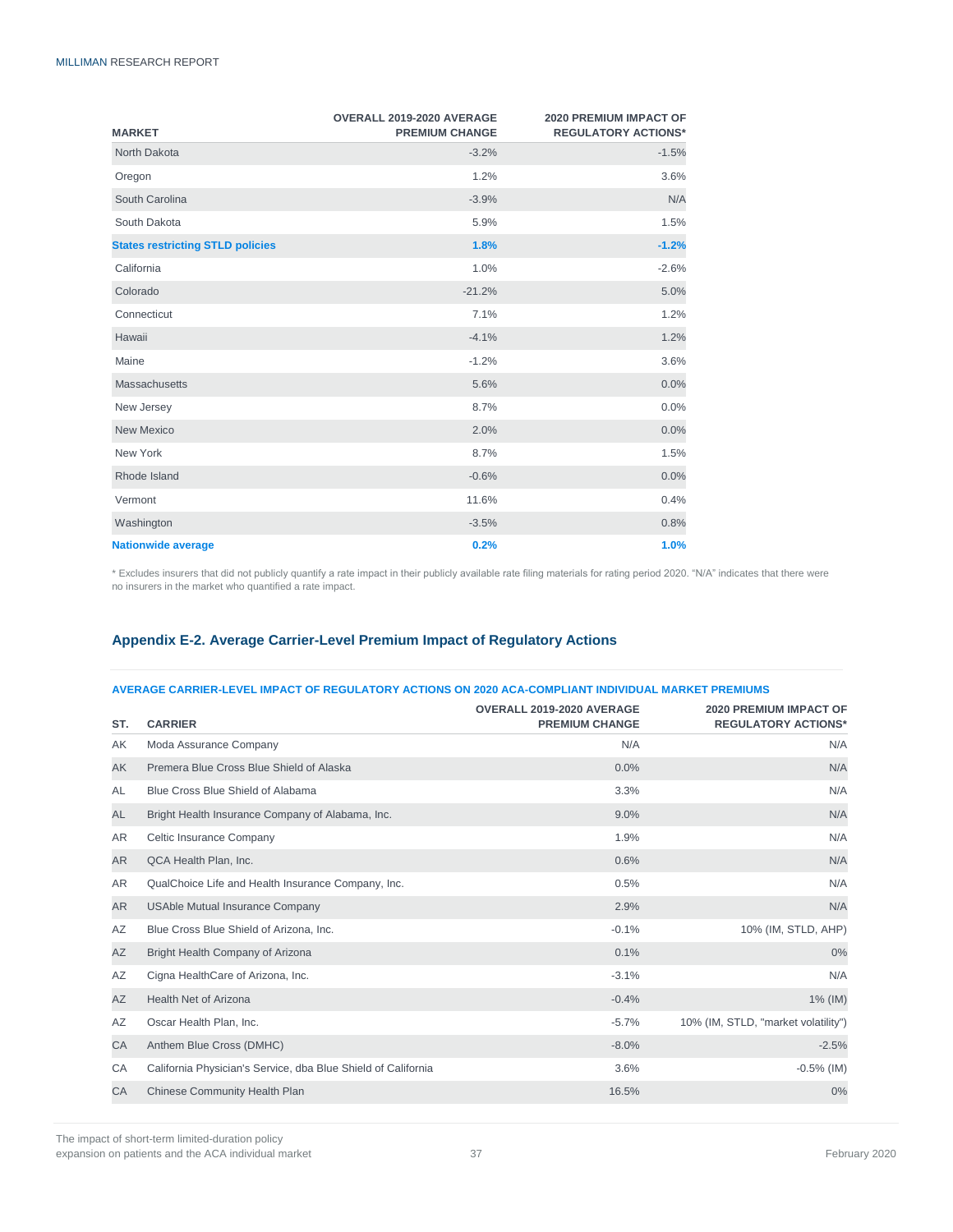| ST. | <b>CARRIER</b>                                                                                 | OVERALL 2019-2020 AVERAGE<br><b>PREMIUM CHANGE</b> | <b>2020 PREMIUM IMPACT OF</b><br><b>REGULATORY ACTIONS*</b> |
|-----|------------------------------------------------------------------------------------------------|----------------------------------------------------|-------------------------------------------------------------|
| СA  | <b>Health Net of California</b>                                                                | $-2.9%$                                            | $-0.7%$ (IM)                                                |
| СA  | Kaiser Foundation Health Plan, Inc.                                                            | 0.6%                                               | $-5\%$ (IM)                                                 |
| СA  | L.A. Care Health Plan                                                                          | 1.9%                                               | -5% (IM)                                                    |
| СA  | Molina Healthcare of California                                                                | 1.3%                                               | $-5.7\%$ (IM)                                               |
| СA  | Oscar Health Plan of California                                                                | $-9.9%$                                            | $-3\%$ (IM)                                                 |
| СA  | Santa Clara County (Valley Health Plan)                                                        | 0.6%                                               | N/A                                                         |
| СA  | Sharp Health Plan                                                                              | $-6.7%$                                            | $-4.8%$ (IM)                                                |
| СA  | Sutter Health Plan (Sutter Health Plus)                                                        | 4.9%                                               | $-10\%$ (IM)                                                |
| СA  | Western Health Advantage                                                                       | 2.3%                                               | $-5.5\%$ (IM)                                               |
| CO  | <b>Bright Health Insurance Company</b>                                                         | $-20.1%$                                           | N/A                                                         |
| CO  | Cigna Health and Life Insurance Company                                                        | $-23.4%$                                           | N/A                                                         |
| CO  | Denver Health Medical Plan, Inc.                                                               | $-29.2%$                                           | N/A                                                         |
| CO  | <b>Friday Health Plans</b>                                                                     | $-26.4%$                                           | N/A                                                         |
| CO  | HMO Colorado, Inc.                                                                             | $-25.5%$                                           | N/A                                                         |
| CO  | Kaiser Foundation Health Plan of Colorado                                                      | $-15.6%$                                           | N/A                                                         |
| CO  | Oscar Insurance Company                                                                        | N/A                                                | N/A                                                         |
| CO  | Rocky Mountain HMO                                                                             | $-33.4%$                                           | 5% (IM)                                                     |
| CO  | Rocky Mountain Hospital And Medical Service, Inc., D.B.A.<br>Anthem Blue Cross And Blue Shield | $-12.5%$                                           | N/A                                                         |
| СT  | Anthem Health Plans                                                                            | 6.5%                                               | 1%                                                          |
| СT  | <b>ConnectiCare Benefits</b>                                                                   | 6.9%                                               | 1% (IM)                                                     |
| СT  | ConnectiCare Inc.                                                                              | $-11.2%$                                           | $1\%$ (IM)                                                  |
| СT  | ConnectiCare Insurance                                                                         | 10.5%                                              | 2.4% (IM)                                                   |
| DC  | CareFirst BlueChoice, Inc.                                                                     | 7.7%                                               | N/A                                                         |
| DC  | <b>GHMSI</b>                                                                                   | 10.8%                                              | N/A                                                         |
| DC  | Kaiser Foundation Health Plan of the Mid-Atlantic States, Inc.                                 | 5.0%                                               | N/A                                                         |
| DE  | Highmark BCBSD Inc.                                                                            | $-19.0%$                                           | $3.7\%$ (IM)                                                |
| FL  | AvMed, Inc.                                                                                    | $-15.1%$                                           | N/A                                                         |
| FL  | Blue Cross and Blue Shield of Florida Inc.                                                     | $-1.1%$                                            | N/A                                                         |
| FL  | Bright Health Insurance Company of Florida                                                     | N/A                                                | N/A                                                         |
| FL. | Celtic Insurance Company                                                                       | 1.9%                                               | N/A                                                         |
| FL  | Cigna Health and Life Insurance Company                                                        | $-8.4%$                                            | N/A                                                         |
| FL. | Florida Health Care Plan Inc.                                                                  | 3.8%                                               | N/A                                                         |
| FL. | Health First Commercial Plans, Inc.                                                            | $-8.0%$                                            | N/A                                                         |
| FL. | Health Options, Inc.                                                                           | 1.0%                                               | N/A                                                         |
| FL. | Molina Healthcare of Florida, Inc.                                                             | $-2.9%$                                            | N/A                                                         |
| FL. | Oscar Insurance Company of Florida                                                             | 2.9%                                               | N/A                                                         |
| GА  | <b>Alliant Health Plans</b>                                                                    | $-14.6%$                                           | N/A                                                         |
| GА  | Ambetter of Peach State Inc.                                                                   | $-2.4%$                                            | 0% (STLD, AHP)                                              |
| GА  | Blue Cross Blue Shield Healthcare Plan of Georgia, Inc.                                        | 4.3%                                               | N/A                                                         |
| GА  | CareSource Georgia Co.                                                                         | N/A                                                | 3% (IM)                                                     |
| GА  | Kaiser Permanente                                                                              | 1.6%                                               | 6.5% (IM, STLD, AHP)                                        |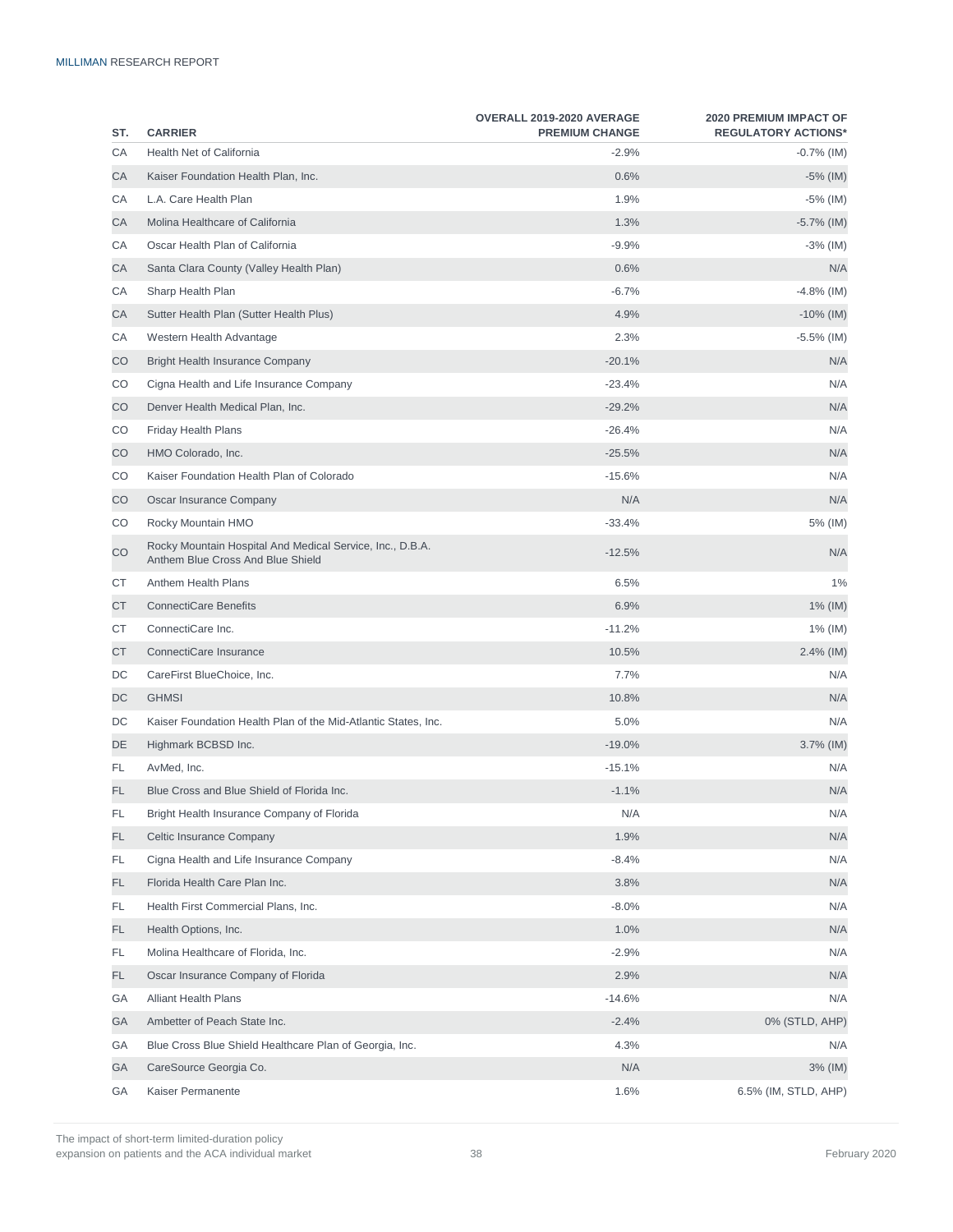| ST. | <b>CARRIER</b>                                             | OVERALL 2019-2020 AVERAGE<br><b>PREMIUM CHANGE</b> | <b>2020 PREMIUM IMPACT OF</b><br><b>REGULATORY ACTIONS*</b> |
|-----|------------------------------------------------------------|----------------------------------------------------|-------------------------------------------------------------|
| GА  | Oscar Health Plan of Georgia                               | N/A                                                | N/A                                                         |
| HI  | Hawaii Medical Service Association                         | $-3.2%$                                            | N/A                                                         |
| HI  | Kaiser Foundation Health Plan, Inc.                        | $-5.4%$                                            | $1.2\%$ (IM)                                                |
| ΙA  | Medica Insurance Company                                   | $-11.3%$                                           | 4% (IM, STLD, Iowa Farm Bureau, AHP)                        |
| ΙA  | Wellmark Health Plan of Iowa, Inc                          | 4.7%                                               | N/A                                                         |
| ΙA  | Wellmark Value Health Plan, Inc                            | 4.8%                                               | N/A                                                         |
| ID  | <b>Blue Cross of Idaho Health Service</b>                  | 4.7%                                               | N/A                                                         |
| ID  | Mountain Health Co-Op                                      | 5.8%                                               | N/A                                                         |
| ID  | PacificSource Health Plans                                 | 2.4%                                               | 6.92% (IM, STLD)                                            |
| ID  | Regence BlueShield of Idaho                                | 0.9%                                               | N/A                                                         |
| ID  | SelectHealth                                               | 7.9%                                               | N/A                                                         |
| IL  | <b>Blue Cross Blue Shield of Illinois</b>                  | 0.4%                                               | N/A                                                         |
| IL. | Bright Health Insurance Company of Illinois                | N/A                                                | N/A                                                         |
| IL  | Celtic Insurance Company                                   | $-7.4%$                                            | N/A                                                         |
| IL. | Cigna HealthCare of Illinois, Inc.                         | $-0.6%$                                            | N/A                                                         |
| IL  | <b>Health Alliance Medical Plans</b>                       | $-4.0%$                                            | N/A                                                         |
| IL. | MercyCare HMO, Inc.                                        | N/A                                                | N/A                                                         |
| IL  | Quartz Health Benefit Plans Corporation                    | 5.5%                                               | N/A                                                         |
| IN  | Anthem Insurance Companies, Inc.                           | 3.0%                                               | $0\%$                                                       |
| IN  | CareSource Indiana Inc.                                    | 4.9%                                               | 5% (IM)                                                     |
| IN  | Celtic Insurance Company (MHS/Ambetter)                    | 19.0%                                              | 0%                                                          |
| ΚS  | Blue Cross and Blue Shield of Kansas, Inc.                 | 3.0%                                               | ~9.5% (7.5% IM; 2% STLD)                                    |
| ΚS  | Cigna Health and Life Insurance Company                    | N/A                                                | N/A                                                         |
| ΚS  | Medica Insurance Company                                   | $-3.2%$                                            | 0.7% (IM, STLD, Kansas Farm Bureau,<br>AHP)                 |
| ΚS  | Oscar Insurance Company                                    | N/A                                                | N/A                                                         |
| ΚS  | Sunflower State Health Plan, Inc.                          | $-8.7%$                                            | N/A                                                         |
| ΚY  | Anthem Health Plans of Kentucky, Inc.                      | 9.7%                                               | 1.5% ("Selective lapsation due to market<br>contraction")   |
| ΚY  | CareSource Kentucky Co.                                    | $-4.5%$                                            | 5% (IM)                                                     |
| LA  | CHRISTUS Health Plan Louisiana                             | N/A                                                | N/A                                                         |
| LA  | HMO Louisiana, Inc.                                        | 12.3%                                              | N/A                                                         |
| LA  | Louisiana Health Service & Indemnity Company               | 10.7%                                              | N/A                                                         |
| LA  | Vantage Health Plan, Inc.                                  | 5.5%                                               | N/A                                                         |
| МA  | <b>AllWays Health Partners</b>                             | 0.0%                                               | N/A                                                         |
| МA  | Blue Cross and Blue Shield of Massachusetts HMO Blue, Inc. | 8.3%                                               | $0\%$                                                       |
| МA  | <b>BMCHP</b>                                               | 7.0%                                               | N/A                                                         |
| МA  | ConnectiCare of Massachusetts, Inc.                        | $-1.6%$                                            | $0\%$                                                       |
| МA  | <b>Fallon Health</b>                                       | 3.0%                                               | N/A                                                         |
| МA  | Fallon Life & Health Ins. Co., Inc.                        | 5.7%                                               | N/A                                                         |
| МA  | Harvard Pilgrim Health Care                                | $-0.3%$                                            | $0\%$                                                       |
| МA  | <b>Health New England</b>                                  | 4.9%                                               | $0\%$                                                       |
| МA  | HPHC Insurance Company, Inc.                               | 1.8%                                               | $0\%$                                                       |

The impact of short-term limited-duration policy expansion on patients and the ACA individual market 39 February 2020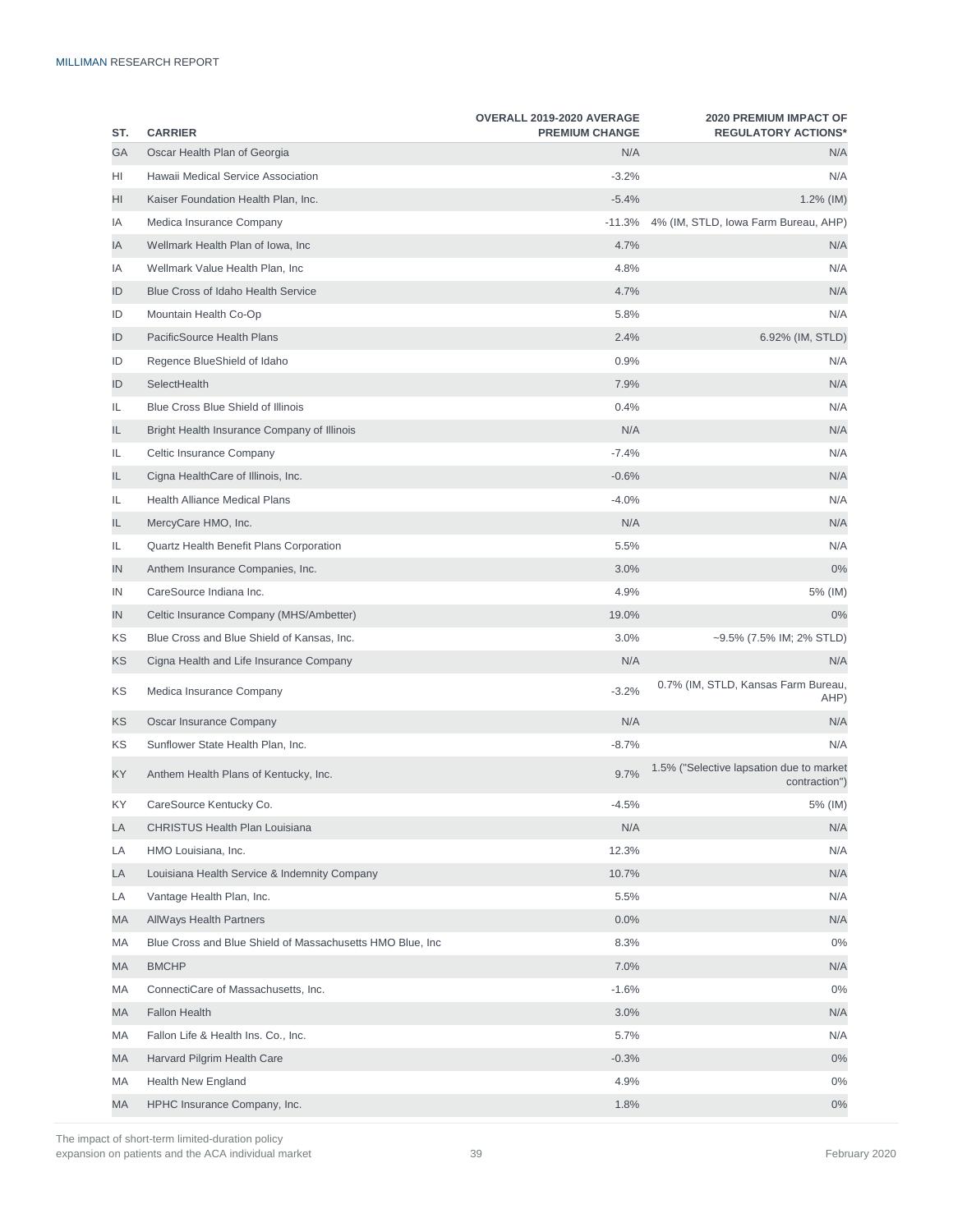| ST.       | <b>CARRIER</b>                                         | OVERALL 2019-2020 AVERAGE<br><b>PREMIUM CHANGE</b> | <b>2020 PREMIUM IMPACT OF</b><br><b>REGULATORY ACTIONS*</b> |
|-----------|--------------------------------------------------------|----------------------------------------------------|-------------------------------------------------------------|
| МA        | Tufts Associated Health Maintenance Organization, Inc. | 3.7%                                               | 0%                                                          |
| МA        | <b>Tufts Health Public Plans</b>                       | 3.0%                                               | 0% (AHP)                                                    |
| МA        | <b>Tufts Insurance Company</b>                         | 3.7%                                               | 0%                                                          |
| МA        | UnitedHealthcare Insurance Company                     | 2.7%                                               | 0%                                                          |
| MD        | CareFirst BlueChoice                                   | $-14.7%$                                           | N/A                                                         |
| MD        | CareFirst CFMI                                         | $-1.4%$                                            | N/A                                                         |
| MD        | CareFirst GHMSI                                        | $-1.4%$                                            | N/A                                                         |
| MD        | Kaiser                                                 | $-5.2%$                                            | 0%                                                          |
| МE        | Anthem Health Plans of Maine, Inc.                     | $-2.0%$                                            | N/A                                                         |
| МE        | <b>Community Health Options</b>                        | 2.9%                                               | ~6% (IM offset by Medicaid Expansion)                       |
| МE        | Harvard Pilgrim Health Care, Inc.                      | $-7.0%$                                            | -0.5% for Medicaid Expansion                                |
| MI        | Alliance Health and Life Insurance Company             | 0.0%                                               | 0%                                                          |
| MI        | Blue Care Network of Michigan                          | $-1.2%$                                            | 5% (IM, "uncertainty of the market")                        |
| MI        | Blue Cross Blue Shield of Michigan                     | $-7.7%$                                            | 5% (IM, "uncertainty of the market")                        |
| MI        | Health Alliance Plan of Michigan                       | 0.0%                                               | $0\%$                                                       |
| MI        | McLaren Health Plan Community                          | $-5.9%$                                            | 5% (IM)                                                     |
| MI        | Meridian Health Plan of Michigan                       | $-3.6%$                                            | 2% (IM)                                                     |
| MI        | Molina Healthcare of Michigan, Inc.                    | $-8.8%$                                            | 0% (IM)                                                     |
| MI        | Oscar Insurance Company                                | 8.3%                                               | N/A                                                         |
| MI        | Physicians Health Plan                                 | 0.6%                                               | 5% (IM)                                                     |
| MI        | <b>Priority Health</b>                                 | $-0.1%$                                            | N/A                                                         |
| MI        | Total Health Care USA, Inc.                            | $-2.5%$                                            | 4% (IM, STLD)                                               |
| ΜN        | <b>Blue Plus</b>                                       | $-1.5%$                                            | 5% (IM, STLD)                                               |
| ΜN        | Group Health (HealthPartners)                          | $-1.3%$                                            | 2% (IM, STLD, AHP)                                          |
| ΜN        | Medica Insurance Company                               | $-1.0%$                                            | 1% (IM, STLD, AHP)                                          |
| ΜN        | PreferredOne Insurance Company                         | $-20.5%$                                           | N/A                                                         |
| MN        | UCare                                                  | 0.1%                                               | 0%                                                          |
| <b>MO</b> | Celtic Insurance Company                               | $-7.4%$                                            | $2.8\%$ (IM)                                                |
| МO        | Cigna Health and Life Insurance Company                | 0.9%                                               | N/A                                                         |
| MO        | Cox Health Systems Insurance                           | N/A                                                | 1% (IM)                                                     |
| МO        | Healthy Alliance Life Insurance Company                | 4.6%                                               | N/A                                                         |
| MO        | Medica Insurance Company                               | 2.8%                                               | N/A                                                         |
| МO        | Oscar Insurance Company                                | N/A                                                | N/A                                                         |
| МO        | SSM Health Insurance Company                           | N/A                                                | N/A                                                         |
| ΜS        | Ambetter of Magnolia Inc.                              | $-1.1%$                                            | 0% (STLD, AHP)                                              |
| ΜS        | Blue Cross & Blue Shield of Mississippi                | 2.3%                                               | N/A                                                         |
| ΜS        | Molina Healthcare of Mississippi, Inc.                 | N/A                                                | N/A                                                         |
| MT        | HCSC (Blue Cross Blue Shield of Montana)               | $-14.1%$                                           | N/A                                                         |
| МT        | Montana Health Co-Op                                   | $-11.8%$                                           | 16.3% (IM)                                                  |
| MT        | PacificSource                                          | $-13.4%$                                           | 1.4% (IM)                                                   |
| ΝC        | Ambetter of North Carolina                             | $-11.1%$                                           | N/A                                                         |
| ΝC        | Blue Cross Blue Shield of North Carolina               | $-5.5%$                                            | N/A                                                         |

The impact of short-term limited-duration policy expansion on patients and the ACA individual market  $\sim$  40 February 2020 February 2020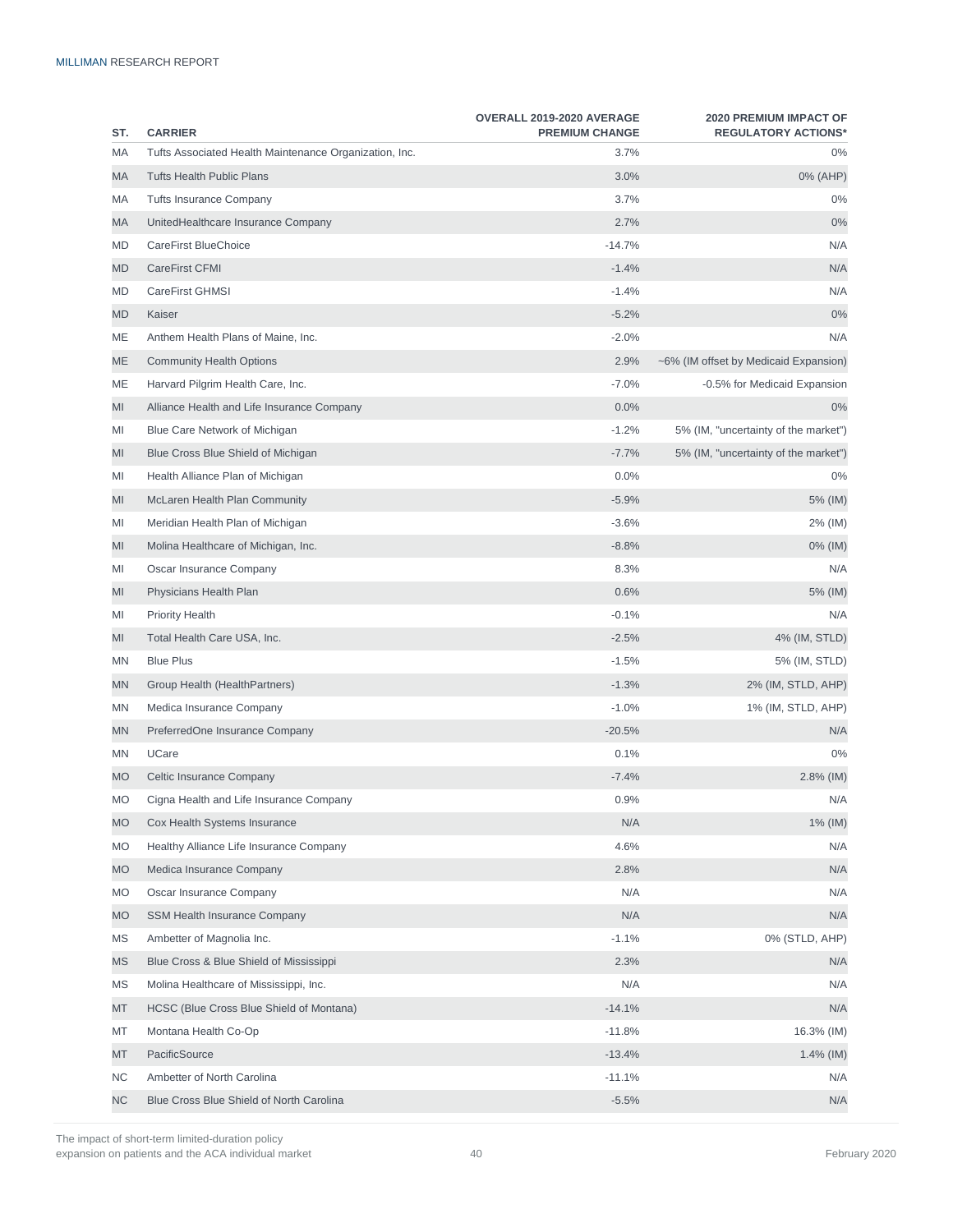| ST.       | <b>CARRIER</b>                                    | OVERALL 2019-2020 AVERAGE<br><b>PREMIUM CHANGE</b> | <b>2020 PREMIUM IMPACT OF</b><br><b>REGULATORY ACTIONS*</b> |
|-----------|---------------------------------------------------|----------------------------------------------------|-------------------------------------------------------------|
| <b>NC</b> | Bright Health Company of North Carolina           | N/A                                                | N/A                                                         |
| ΝC        | CIGNA HealthCare of North Carolina                | $-4.6%$                                            | N/A                                                         |
| <b>ND</b> | Blue Cross Blue Shield of North Dakota            | $-0.5%$                                            | N/A                                                         |
| ND        | Medica                                            | $-17.0%$                                           | $-1.5%$                                                     |
| <b>ND</b> | Sanford                                           | $-14.4%$                                           | N/A                                                         |
| ΝE        | <b>BlueCross BlueShield of Nebraska</b>           | N/A                                                | N/A                                                         |
| <b>NE</b> | Bright Health Insurance Company                   | N/A                                                | N/A                                                         |
| NE.       | Medica Insurance Company                          | $-6.9%$                                            | 1.7% (IM, STLD, AHP)                                        |
| <b>NH</b> | Celtic Insurance Company                          | 4.5%                                               | -3.4% (regulatory and market<br>uncertainties)              |
| NΗ        | Harvard Pilgrim HealthCare                        | $-4.3%$                                            | N/A                                                         |
| <b>NH</b> | Matthew Thornton Health Plan, Inc.                | $-2.4%$                                            | N/A                                                         |
| NJ        | AmeriHealth HMO, Inc.                             | 11.2%                                              | 0%                                                          |
| <b>NJ</b> | AmeriHealth Ins. Co. of New Jersey                | 11.0%                                              | 0%                                                          |
| NJ        | Horizon Healthcare of New Jersey, Inc. (HMO)      | 9.9%                                               | N/A                                                         |
| <b>NJ</b> | Horizon Healthcare Services, Inc.                 | 6.5%                                               | N/A                                                         |
| NJ        | Oscar Garden State Insurance Corp.                | 16.6%                                              | N/A                                                         |
| <b>NJ</b> | Oxford Health Insurance, Inc.                     | 18.9%                                              | N/A                                                         |
| ΝM        | HCSC (Blue Cross Blue Shield of NM)               | $-6.0%$                                            | N/A                                                         |
| NM        | Molina Healthcare of New Mexico                   | $-1.8%$                                            | N/A                                                         |
| ΝM        | New Mexico Health Connections                     | 1.9%                                               | 0%                                                          |
| <b>NM</b> | Presbyterian Health Plan, Inc.                    | 16.7%                                              | 0%                                                          |
| ΝM        | <b>True Health New Mexico</b>                     | N/A                                                | N/A                                                         |
| <b>NV</b> | Health Plan of Nevada                             | $-0.9%$                                            | 4% (IM)                                                     |
| NV        | HMO Colorado Inc. dba HMO Nevada                  | 1.0%                                               | N/A                                                         |
| <b>NV</b> | Hometown Health Plan, Inc.                        | 1.0%                                               | N/A                                                         |
| NV        | Hometown Health Providers Ins. Co. Inc.           | 1.0%                                               | N/A                                                         |
| <b>NV</b> | Rocky Mountain Hospital and Medical Service, Inc. | 12.9%                                              | N/A                                                         |
| ΝV        | Sierra Health and Life Ins Company, Inc.          | 2.2%                                               | 4% (IM)                                                     |
| <b>NV</b> | SilverSummit Healthplan, Inc.                     | 4.5%                                               | N/A                                                         |
| NY.       | Aetna Life Insurance Company                      | 15.5%                                              | N/A                                                         |
| <b>NY</b> | Capital District Physicians Health Plan           | 5.5%                                               | N/A                                                         |
| <b>NY</b> | Emblem (HIP)                                      | 13.5%                                              | 1.5% (IM)                                                   |
| <b>NY</b> | Excellus Health Plan                              | 6.3%                                               | $3.3\%$ (IM)                                                |
| <b>NY</b> | Fidelis Care (New York Quality Healthcare Corp.)  | 6.8%                                               | 1.5% (IM)                                                   |
| <b>NY</b> | Healthfirst Insurance Company, Inc.               | 11.9%                                              | $1.5\%$ (IM)                                                |
| <b>NY</b> | HealthFirst PHSP, Inc.                            | 8.2%                                               | 1.5% (IM)                                                   |
| <b>NY</b> | HealthNow New York, Inc.                          | 4.2%                                               | 0%                                                          |
| <b>NY</b> | HealthPlus HP, LLC (Formerly Empire)              | 0.0%                                               | N/A                                                         |
| <b>NY</b> | Independent Health Benefits Corporation (IHBC)    | 1.7%                                               | $0\%$                                                       |
| <b>NY</b> | MetroPlus Health Plan                             | 7.6%                                               | 0%                                                          |
| <b>NY</b> | MVP Health Plan Inc.                              | 7.2%                                               | 1% (IM)                                                     |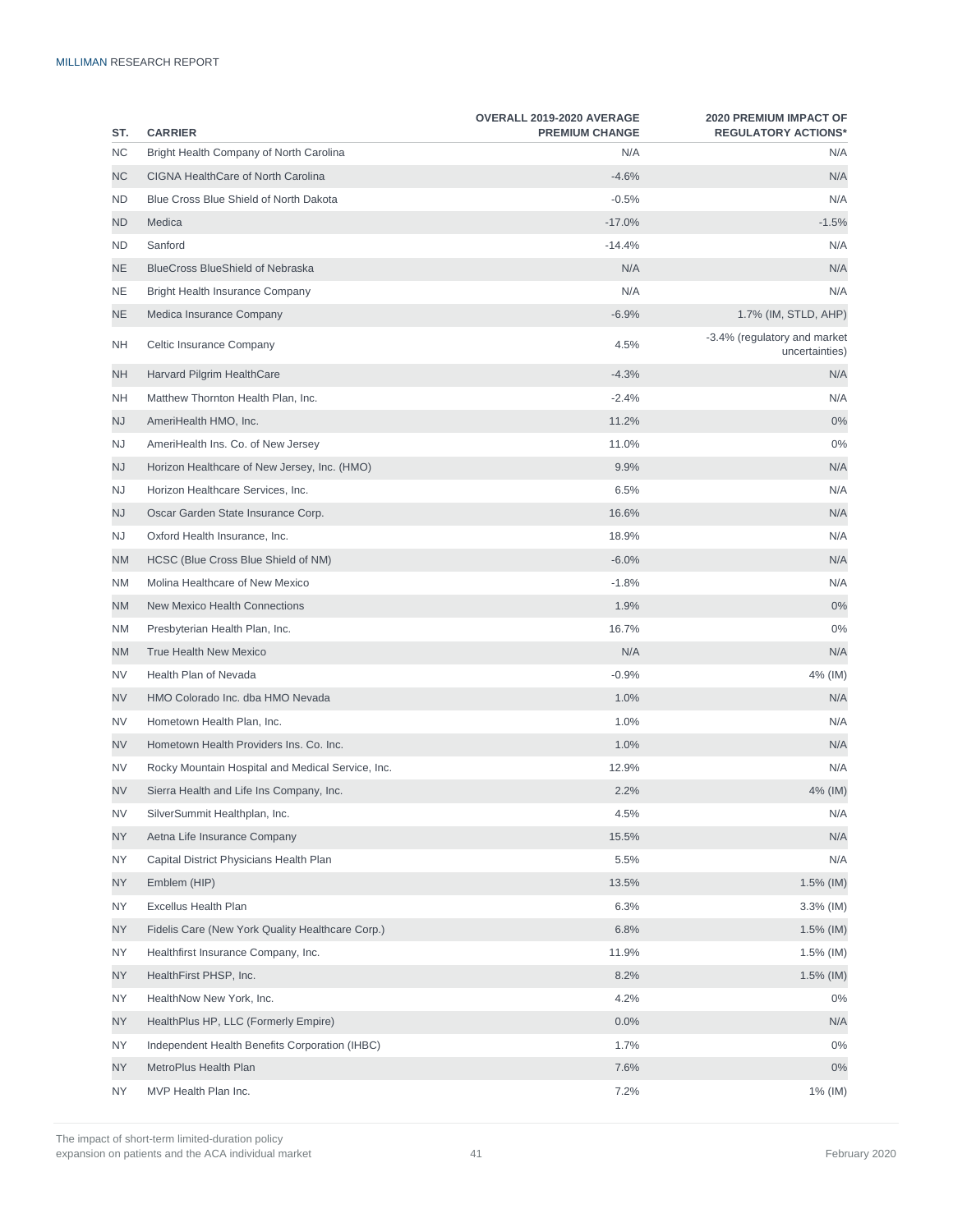| ST. | <b>CARRIER</b>                                                          | OVERALL 2019-2020 AVERAGE<br><b>PREMIUM CHANGE</b> | <b>2020 PREMIUM IMPACT OF</b><br><b>REGULATORY ACTIONS*</b> |
|-----|-------------------------------------------------------------------------|----------------------------------------------------|-------------------------------------------------------------|
| NY. | Oscar Insurance Corporation                                             | 14.0%                                              | N/A                                                         |
| NY. | United Healthcare of New York, Inc.                                     | 15.0%                                              | N/A                                                         |
| OH  | AultCare Insurance Company                                              | 9.5%                                               | 13% (IM) and 2% (STLD)                                      |
| OH  | <b>Buckeye Community Health Plan</b>                                    | 4.7%                                               | $0\%$                                                       |
| OH  | CareSource                                                              | $-5.3%$                                            | 3% (IM)                                                     |
| OH  | Community Insurance Company                                             | 12.1%                                              | N/A                                                         |
| OH  | Medical Health Insuring Corp. of Ohio                                   | 8.3%                                               | N/A                                                         |
| OH  | Molina Healthcare of Ohio, Inc.                                         | $-10.1%$                                           | 0%                                                          |
| OH  | Oscar Buckeye State Insurance Corporation                               | 7.3%                                               | N/A                                                         |
| OH  | Oscar Insurance Corporation of Ohio                                     | 2.1%                                               | 5%                                                          |
| OH  | Paramount Insurance Company                                             | 0.8%                                               | 5.6% (IM; STLD/AHPs)                                        |
| OH  | Summa Insurance Company                                                 | 6.9%                                               | N/A                                                         |
| OН  | The Health Plan of West Virginia, Inc.                                  | 4.9%                                               | N/A                                                         |
| ОK  | Blue Cross and Blue Shield of Oklahoma                                  | 3.0%                                               | N/A                                                         |
| OK  | <b>Bright Health Insurance Company</b>                                  | N/A                                                | N/A                                                         |
| ОK  | CommunityCare HMO, Inc.                                                 | 10.4%                                              | N/A                                                         |
| OK  | GHS Health Maintenance Organization, Inc. d/b/a BlueLincs<br><b>HMO</b> | 0.0%                                               | N/A                                                         |
| ОK  | Medica Insurance Company                                                | $-9.4%$                                            | N/A                                                         |
| OR  | Bridgespan Health Company                                               | 1.5%                                               | N/A                                                         |
| OR  | Health Net Health Plan of Oregon, Inc.                                  | 8.9%                                               | $2.3\%$ (IM)                                                |
| OR  | Kaiser Foundation Health Plan of the Northwest                          | 5.8%                                               | N/A                                                         |
| OR  | Moda Health Plan, Inc.                                                  | $-5.2%$                                            | 0%                                                          |
| OR  | PacificSource Health Plans                                              | 6.1%                                               | $2.1\%$ (IM)                                                |
| OR  | Providence Health Plan                                                  | 0.4%                                               | 6% (IM)                                                     |
| OR. | Regence BlueCross BlueShield of Oregon                                  | 5.5%                                               | N/A                                                         |
| PA  | Capital Advantage Assurance Company                                     | 0.2%                                               | 5% (IM)                                                     |
| PA  | Capital Advantage Insurance Company                                     | $-3.8%$                                            | 6% (IM)                                                     |
| PA  | <b>First Priority Health</b>                                            | $-1.8%$                                            | 6% (IM)                                                     |
| PA  | Geisinger Health Plan                                                   | 6.5%                                               | 6% (IM)                                                     |
| PA  | Geisinger Quality Options                                               | 7.8%                                               | 6% (IM)                                                     |
| PA  | <b>Highmark Benefits Group</b>                                          | N/A                                                | 6% (IM)                                                     |
| PA  | <b>Highmark Choice Company</b>                                          | $-2.2%$                                            | 6% (IM)                                                     |
| PA  | Highmark Coverage Advantage                                             | N/A                                                | 6% (IM)                                                     |
| PA  | Highmark Health Insurance Company                                       | N/A                                                | 6% (IM)                                                     |
| PA  | Highmark Inc.                                                           | $-1.2%$                                            | 6% (IM)                                                     |
| PA  | Keystone Health Plan Central                                            | $-8.0\%$                                           | 6% (IM)                                                     |
| PA  | Keystone Health Plan East                                               | 5.4%                                               | 6% (IM)                                                     |
| PA  | Oscar Health Plan of Pennsylvania, Inc.                                 | N/A                                                | 6% (IM, STLD)                                               |
| PA  | Pennsylvania Health & Wellness, Inc.                                    | $-1.5%$                                            | 6% (IM)                                                     |
| PA  | QCC Insurance Company, Inc.                                             | 5.2%                                               | 6% (IM)                                                     |
| PA  | UPMC Health Coverage Inc.                                               | $-1.5%$                                            | 6% (IM)                                                     |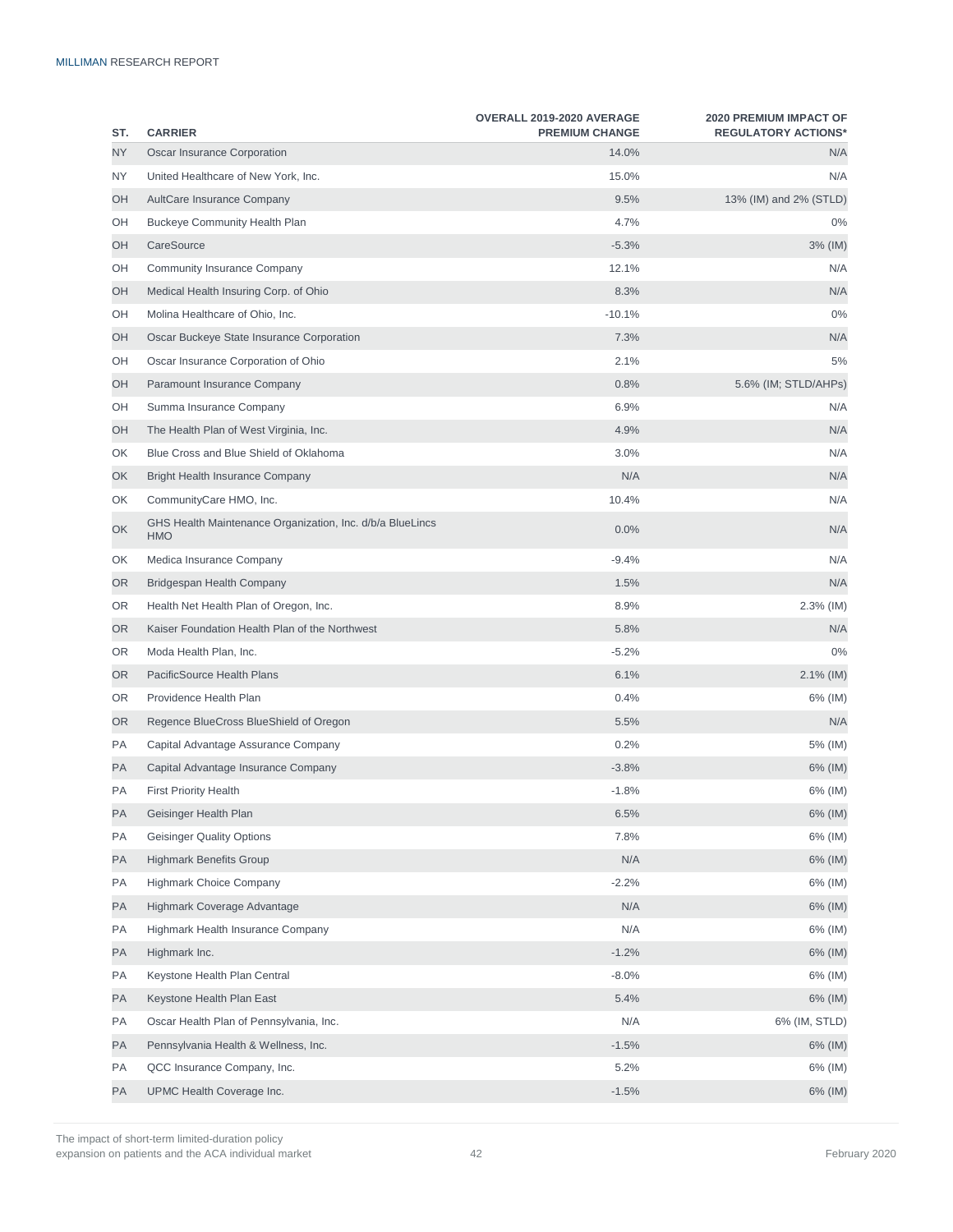| ST. | <b>CARRIER</b>                                                 | OVERALL 2019-2020 AVERAGE<br><b>PREMIUM CHANGE</b> | <b>2020 PREMIUM IMPACT OF</b><br><b>REGULATORY ACTIONS*</b>      |
|-----|----------------------------------------------------------------|----------------------------------------------------|------------------------------------------------------------------|
| PA  | UPMC Health Options Inc.                                       | 0.0%                                               | 6% (IM)                                                          |
| RI  | Blue Cross & Blue Shield of Rhode Island                       | $-1.4%$                                            | 0%                                                               |
| RI  | Neighborhood Health Plan of Rhode Island (NHPRI)               | 0.3%                                               | 0%                                                               |
| SC  | <b>Absolute Total Care</b>                                     | $-2.3%$                                            | N/A                                                              |
| SC  | BlueChoice HealthPlan Inc.                                     | $-7.3%$                                            | N/A                                                              |
| SC  | <b>BlueCross BlueShield of SC</b>                              | $-3.8%$                                            | N/A                                                              |
| SC  | Bright Health Company of South Carolina, Inc.                  | N/A                                                | N/A                                                              |
| SC  | Molina Healthcare of South Carolina, Inc.                      | N/A                                                | N/A                                                              |
| SD  | Avera Health Plans, Inc.                                       | 5.5%                                               | 1.5% (IM)                                                        |
| SD  | Sanford Health Plan                                            | 7.5%                                               | N/A                                                              |
| ΤN  | BlueCross BlueShield of Tennessee, Inc.                        | 1.4%                                               | N/A                                                              |
| ΤN  | <b>Bright Health</b>                                           | 2.9%                                               | N/A                                                              |
| ΤN  | Celtic/Ambetter Insurance                                      | $-1.6%$                                            | N/A                                                              |
| ΤN  | Cigna                                                          | $-5.7%$                                            | N/A                                                              |
| ΤN  | Oscar Health                                                   | $-8.3%$                                            | N/A                                                              |
| ТX  | <b>Blue Cross Blue Shield of Texas</b>                         | $-2.0%$                                            | N/A                                                              |
| ТX  | Celtic Insurance Company                                       | 2.3%                                               | N/A                                                              |
| TX  | <b>CHRISTUS Health Plan</b>                                    | $-4.2%$                                            | N/A                                                              |
| ТX  | <b>Community Health Choice</b>                                 | $-1.6%$                                            | N/A                                                              |
| TX  | Insurance Company of Scott & White                             | $-8.3%$                                            | N/A                                                              |
| ТX  | Molina Healthcare of Texas, Inc.                               | $-4.4%$                                            | N/A                                                              |
| ТX  | Oscar Insurance Company                                        | 0.1%                                               | N/A                                                              |
| ТX  | Scott & White Health Plan                                      | 1.3%                                               | N/A                                                              |
| ТX  | Sendero Health Plans, Inc.                                     | $-3.2%$                                            | N/A                                                              |
| ТX  | SHA LLC dba FirstCare Health Plans                             | 14.0%                                              | N/A                                                              |
| UT  | BridgeSpan Health Company                                      | $-10.0%$                                           | N/A                                                              |
| UT  | Cigna Health and Life Insurance Company                        | N/A                                                | N/A                                                              |
| UT  | Molina Healthcare of Utah, Inc.                                | $-11.7%$                                           | 0% (IM)                                                          |
| UT  | Regence BlueCross BlueShield of Utah                           | $-9.9\%$                                           | N/A                                                              |
| UT  | SelectHealth                                                   | $-2.0%$                                            | N/A                                                              |
| UT  | University of Utah Health Insurance Plans                      | $-1.4%$                                            | N/A                                                              |
| VA  | CareFirst BlueChoice, Inc.                                     | $-15.2%$                                           | N/A                                                              |
| VA  | Cigna Health and Life Company                                  | 1.3%                                               | N/A                                                              |
| VA  | Group Hospitalization and Medical Services, Inc.               | 10.1%                                              | N/A                                                              |
| VA  | Healthkeepers, Inc.                                            | $-5.6%$                                            | 7% (Partially IM and "potential movement<br>into other markets") |
| VA  | Kaiser Foundation Health Plan of the Mid-Atlantic States, Inc. | $-5.5%$                                            | 4% (IM)                                                          |
| VA  | Optima Health Insurance Company                                | $-19.6%$                                           | N/A                                                              |
| VA  | Optima Health Plan                                             | $-20.5%$                                           | 6% (IM, AHPs)                                                    |
| VA  | Oscar Insurance Company                                        | N/A                                                | N/A                                                              |
| VA  | Piedmont Community HealthCare HMO, Inc.                        | $-14.7%$                                           | 2.4% (0.4% STLD/AHPs; "ACA<br>Uncertainty")                      |
| VA  | Virginia Premier Health Plan, Inc.                             | 5.7%                                               | N/A                                                              |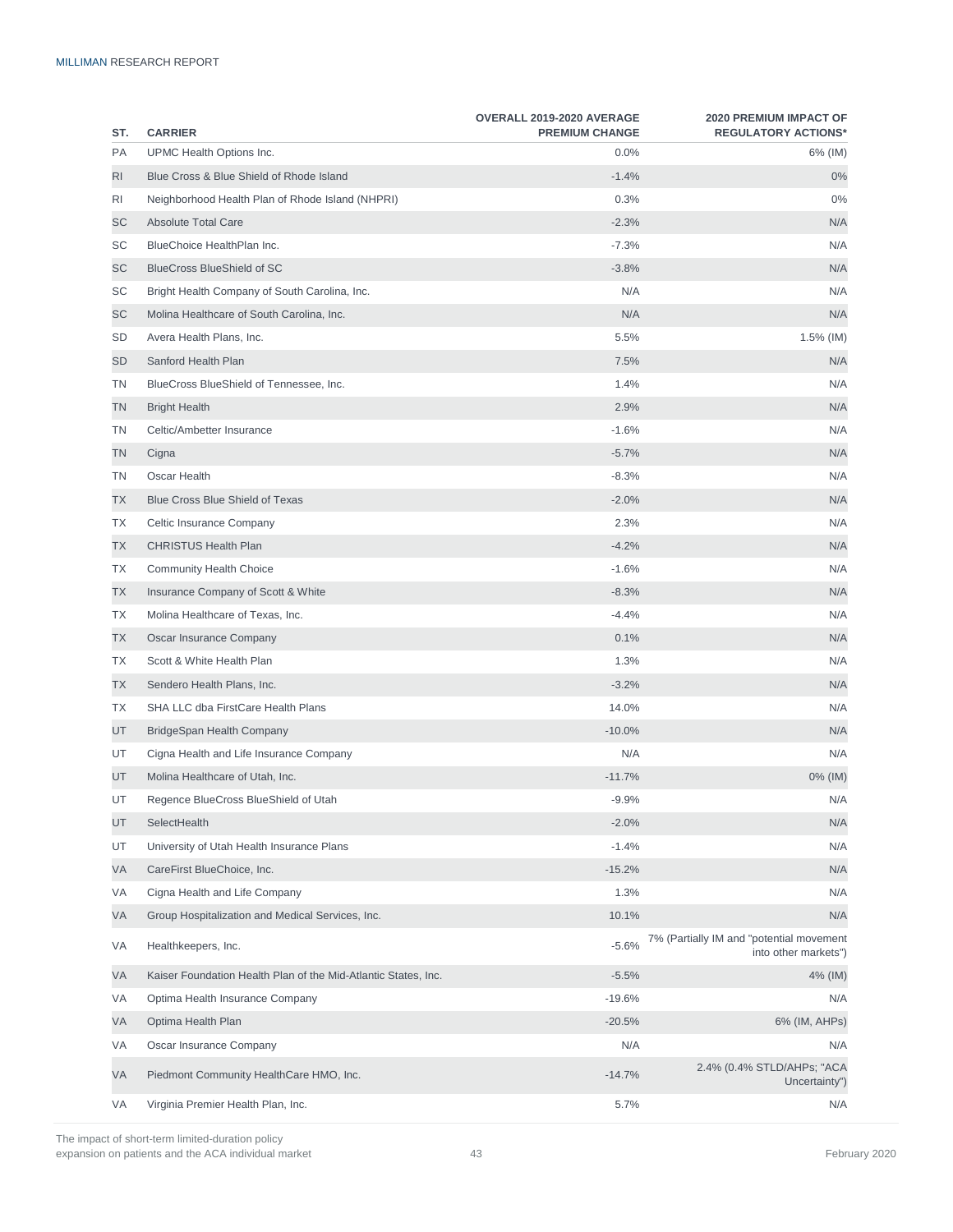| ST.       | <b>CARRIER</b>                                      | OVERALL 2019-2020 AVERAGE<br><b>PREMIUM CHANGE</b> | <b>2020 PREMIUM IMPACT OF</b><br><b>REGULATORY ACTIONS*</b> |
|-----------|-----------------------------------------------------|----------------------------------------------------|-------------------------------------------------------------|
| VT        | Blue Cross Blue Shield of Vermont (BCBSVT)          | 12.5%                                              | $0.7\%$ (AHP)                                               |
| VT        | MVP Health Care (MVP)                               | 10.1%                                              | $0\%$                                                       |
| WA        | Asuris Northwest Health Plan                        | $-1.7%$                                            | N/A                                                         |
| <b>WA</b> | Bridgespan Health Company                           | 2.6%                                               | N/A                                                         |
| WA        | Coordinated Care Corp.                              | 0.3%                                               | 3% (IM and regulatory uncertainty)                          |
| WA        | Health Alliance Northwest Health Plan               | $-5.7%$                                            | N/A                                                         |
| WA        | Kaiser Foundation Health Plan of the Northwest      | 5.2%                                               | 2.1% (Primarily IM)                                         |
| WA        | Kaiser Foundation Health Plan of Washington         | $-4.6%$                                            | $0\%$                                                       |
| WA        | Lifewise Health Plan of Washington                  | $-3.9%$                                            | 0%                                                          |
| WA        | Molina Healthcare of Washington                     | $-9.3%$                                            | 0.0%                                                        |
| WA        | PacificSource Health Plans                          | N/A                                                | 0%                                                          |
| <b>WA</b> | Premera Blue Cross                                  | $-8.8%$                                            | 0%                                                          |
| WA        | Providence Health Plan                              | N/A                                                | 5% (IM)                                                     |
| <b>WA</b> | Regence BlueCross BlueShield of Oregon              | $-2.5%$                                            | N/A                                                         |
| WA        | Regence Blue Shield                                 | $-2.4%$                                            | N/A                                                         |
| WI        | Aspirus Arise Health Plan of Wisconsin, Inc.        | 0.4%                                               | 19% (IM)                                                    |
| WI        | <b>Children's Community Health Plan</b>             | $-16.8%$                                           | N/A                                                         |
| WI        | Common Ground Healthcare Cooperative                | $-9.3%$                                            | N/A                                                         |
| WI        | Compcare Health Services Insurance Corporation      | 16.8%                                              | N/A                                                         |
| WI        | Dean Health Plan                                    | 8.2%                                               | 6%                                                          |
| WI        | Group Health Cooperative of South Central Wisconsin | $-4.4%$                                            | N/A                                                         |
| WI        | HealthPartners Insurance Company                    | $-9.3%$                                            | N/A                                                         |
| WI        | Medica Community Health Plan                        | $-12.2%$                                           | N/A                                                         |
| WI        | MercyCare HMO, Inc.                                 | 6.0%                                               | 2.7% (IM) and 0.3% (STLD)                                   |
| WI        | Molina Healthcare of Wisconsin, Inc.                | $-9.9%$                                            | 1.9% (IM)                                                   |
| WI        | Network Health                                      | $-7.4%$                                            | N/A                                                         |
| WI        | Quartz Health Benefit Plans Corporation             | $-1.3%$                                            | N/A                                                         |
| WI        | Security Health Plan of Wisconsin, Inc.             | 4.7%                                               | N/A                                                         |
| WI        | Wisconsin Physicians Service Insurance Corporation  | $-11.9%$                                           | 19% (IM)                                                    |
| WI        | WPS Health Plan, Inc.                               | $-1.4%$                                            | 19% (IM)                                                    |
| WV        | CareSource West Virginia Co.                        | 9.1%                                               | 5% (IM)                                                     |
| WV        | Highmark West Virginia, Inc.                        | 5.9%                                               | 5% (IM)                                                     |
| WV        | The Health Plan of West Virginia, Inc.              | 6.5%                                               | 0%                                                          |
| WY        | Blue Cross Blue Shield of Wyoming                   | 1.6%                                               | N/A                                                         |

\* "N/A" indicates that a carrier did not publicly quantify a rate impact, including instances where insurers did not mention the individual mandate, STLD, or AHPs at all; mentioned an impact of these factors but did not explicitly quantify the rate impact; or quantified the rate impact but redacted the amount from public filings. A value of "0%" indicates that the insurer did publicly quantify the impact and specified that it was 0%. "IM" refers to the uncertainty about and/or repeal of the individual mandate penalty. "STLD" refers to short-term limited-duration policies. "AHPs" refers to association health plans.